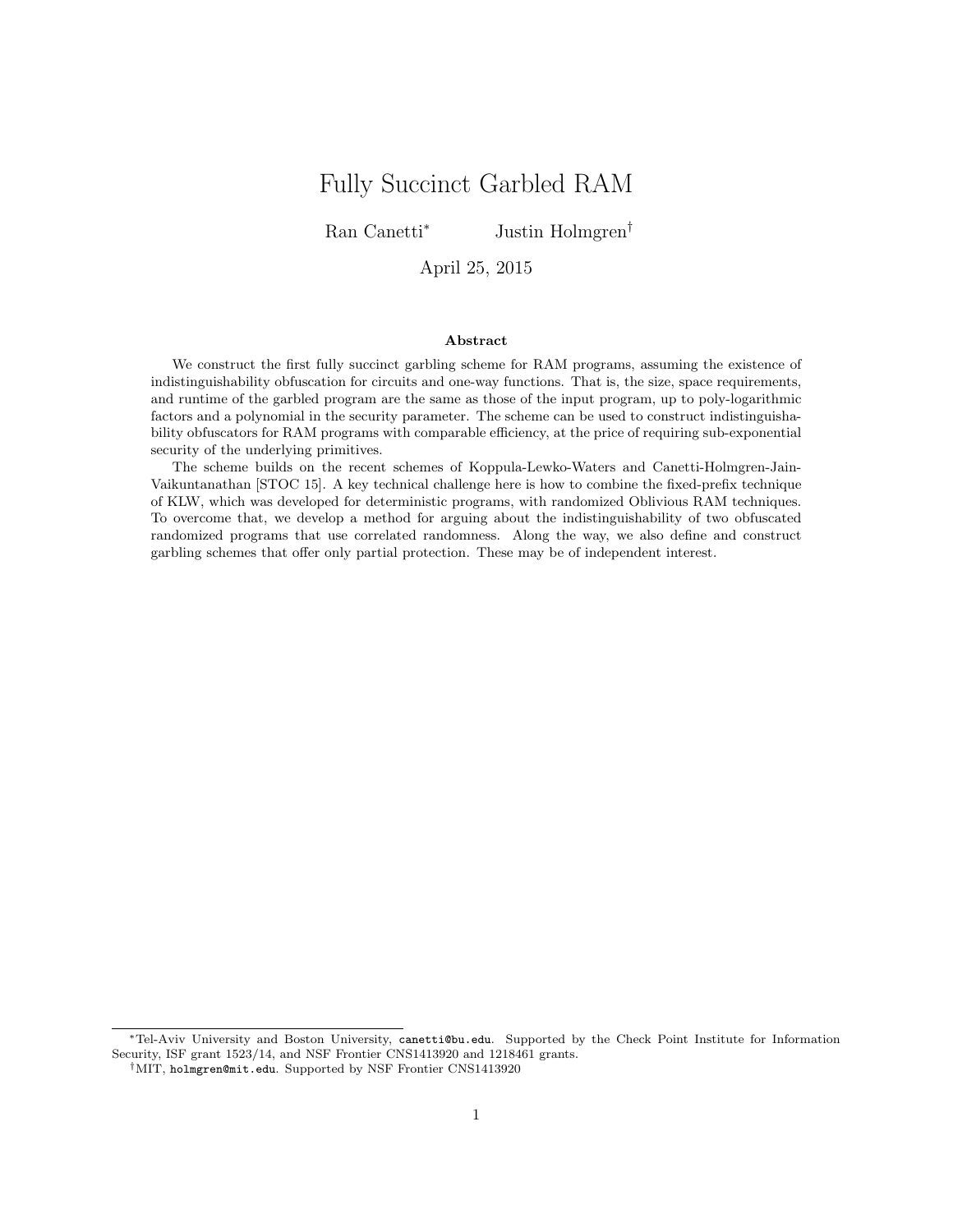## 1 Introduction

A garbling scheme  $G$  converts programs and input values into "opaque" constructs that reveal nothing but the corresponding output values. That is,  $\mathcal G$  turns a program M into a garbled program M and, separately, turns a value x into a garbled input  $\tilde{x}$ , with the guarantee that  $M(\tilde{x}) = M(x)$  and in addition the pair  $(M, \tilde{x})$ reveals nothing but  $M(x)$ . Originally conceived by Yao [\[Yao82\]](#page-27-0), garbling schemes are a pillar of cryptographic protocol design, with numerous applications such as secure two-party and multiparty computation protocols, verifiable delegation schemes, randomized encoding schemes, one time programs, and functional encryption.

A drawback of Yao's original construction is that the size and runtime of the garbled program are proportional to the circuit representation of the input program. This holds even if the plaintext program is represented more succinctly, say as a Turing machine or a RAM program. (Essentially, one has to first translate the plaintext program to a circuit, and then apply Yao's garbling method in a gate by gate manner.) This drawback becomes especially significant in situations where the input  $x$  is much larger than the program's size or runtime — as in, say, keyword search in a large-but-sorted database — or when the runtime of the plaintext program varies from input to input.

Noticing this drawback, Goldwasser Kalai et al. [\[GKP](#page-26-0)+13] construct a garbling scheme for Turing machines, namely a scheme where the size, runtime and space requirements of the garbled program are proportional to those of the Turing machine representation of the plaintext program. To do that, they make strong extractability assumptions. Namely, they postulate existence of an efficient algorithm for extracting secrets from a certain class of adversaries.

Noticing the same drawback, Lu and Ostrovsky, and later Gentry Halevi et al. and Garg Lu et al. [\[LO13,](#page-27-1) [GHL](#page-26-1)+14, [GLOS15\]](#page-26-2), construct garbling schemes for RAM programs, where the runtime of the garbled program is proportional only to the runtime of the plaintext program on that input. In [\[GLOS15\]](#page-26-2) this is done assuming only one way functions. Still, the size of the garbled program is proportional to the runtime of the plaintext program.

Bitansky Garg et al. and Canetti Holmgren et al. construct a semi-succinct garbling scheme for RAM programs, assuming non-succinct Indistinguishability Obfuscation (IO) and injective one way functions [\[BGL](#page-26-3)+15, [CHJV15\]](#page-26-4). That is, they construct garbling schemes where the space and runtime of the garbled program are proportional to the space and runtime of the plaintext program, and where the size of the garbled program is proportional to the space complexity of the plaintext program. For this they assume existence of non-succinct IO schemes, i.e. schemes where the complexity of the obfuscated program is polynomial in the size of the circuit representation of the plaintext program. (Indeed, current candidate indistinguishability obfuscators are such  $[GGH<sup>+13</sup>, BKK<sup>+14</sup>, Zim14, AB15]$  $[GGH<sup>+13</sup>, BKK<sup>+14</sup>, Zim14, AB15]$  $[GGH<sup>+13</sup>, BKK<sup>+14</sup>, Zim14, AB15]$  $[GGH<sup>+13</sup>, BKK<sup>+14</sup>, Zim14, AB15]$  $[GGH<sup>+13</sup>, BKK<sup>+14</sup>, Zim14, AB15]$ .) We note that, although the overall parameters of these two schemes are roughly comparable, the underlying techniques are quite different.

Koppula, Lewko and Waters [\[KLW15\]](#page-27-3) devise a fully succinct garbling scheme for Turing machines from non-succinct IO and one way functions, using techniques that extend those of [\[CHJV15\]](#page-26-4). That is, in their garbling scheme the runtime, space and description size of the garbled program are proportional to those of the Turing machine representation of the plaintext program. This leaves open the following natural question:

Do there exist fully succinct garbling schemes for RAM programs? If so, under what assumptions?

Any advancement on this question directly applies to the many applications of succinct garbling mentioned in these works, including delegation of computation, functional encryption and others.

From succinct garbling to succinct obfuscation. In  $[BGL^{+1}5, CHJV15]$  $[BGL^{+1}5, CHJV15]$  $[BGL^{+1}5, CHJV15]$  it is also shown how to turn a garbling scheme into a full-fledged program obfuscation scheme with comparable efficiency and succinctness properties, at the price of making stronger assumptions on the underlying cryptographic building blocks. That is, given non-succinct IO (namely IO for circuits), one-way functions, and a garbling scheme  $G$ , they construct an IO scheme  $\mathcal O$  with similar efficiency and size overhead as that for  $\mathcal G$ . The security of  $\mathcal O$  loses a factor of D, where D is the size of the domain of inputs to the plaintext program. Using this transformation, and assuming sub-exponential one-way functions and IO for circuits, [\[BGL](#page-26-3)<sup>+</sup>15, [CHJV15,](#page-26-4) [KLW15\]](#page-27-3) show a fully succinct IO scheme for Turing machines and semi-succinct IO scheme for RAM machines. However: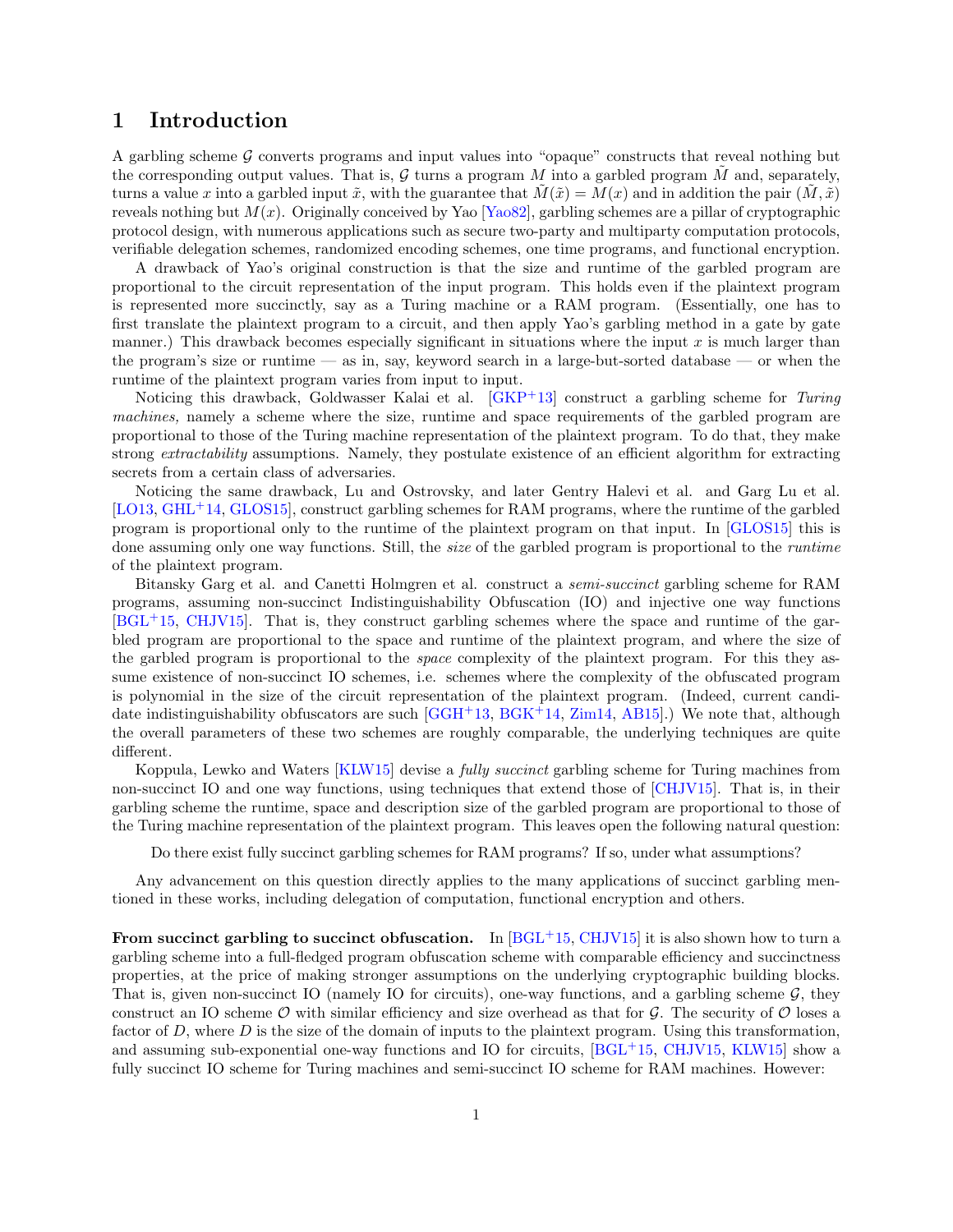Is there a fully succinct IO scheme for RAM programs? If so, under what assumptions?

We note that, due to the exponential degradation in security in that transform, the security parameter needs to grow linearly with log D. The size of the obfuscated program thus grows polynomially in the length of input to the plaintext program. We only know how to get below this bound under significantly stronger assumptions on the underlying obfuscation scheme [\[BCP14,](#page-26-8) [IPS15\]](#page-26-9).

### 1.1 Our contribution

We answer both questions. Given an IO scheme for circuits and one way functions we construct a fully succinct garbling scheme for RAM programs. That is, the runtime, space, and size of the garbled program are the same as those of the plaintext program, up to polylogarithmic factors and a polynomial in the security parameter. The security of the scheme degrades polynomially with the runtime of the plaintext program. Assuming quasipolynomial security of the underlying primitives, the scheme guarantees full security even for programs with arbitrary polynomial runtime.

Furthermore, similarly to the schemes of [\[CHJV15,](#page-26-4) [BGL](#page-26-3)+15, [KLW15\]](#page-27-3), we note that our garbling scheme supports persistent data: multiple RAM machines  $M_1, \ldots, M_\ell$  can be garbled such that machine  $M_i$  acts on the memory configuration left by  $M_{i-1}$ . For example, each machine may execute a database query, modifying the database and returning some small result.

Using the transformation of  $[BGL<sup>+15</sup>, CHJV15]$  $[BGL<sup>+15</sup>, CHJV15]$  $[BGL<sup>+15</sup>, CHJV15]$ , and assuming sub-exponential security of the underlying primitives, we obtain a fully succinct IO scheme for RAM programs.

Our Techniques. While our result may come across as natural and expected given the results of [\[KLW15\]](#page-27-3) and [\[CHJV15\]](#page-26-4), obtaining it does require new ideas and significant work. Indeed, a naive attempt to extend the techniques of [\[KLW15\]](#page-27-3) to RAM programs immediately encounters the following problem: The [\[KLW15\]](#page-27-3) technique applies only to deterministic programs where the memory access pattern is fixed and independent of the inputs. In contrast, hiding the memory access pattern in a RAM program in an efficiency-preserving way requires the memory access pattern to be randomized. Indeed, Oblivious RAM schemes [\[GO96\]](#page-26-10) are inherently randomized. Furthermore, the security guarantees provided by Oblivious RAM (ORAM) schemes hold only when the internal random choices of the scheme are hidden from the adversary. In our case these internal random choices are encapsulated in a succinct program that is only protected by indistinguishability obfuscation.

A second look reveals the following basic discrepancy between the [\[KLW15\]](#page-27-3) technique and that of [\[CHJV15\]](#page-26-4). In both works, security of the garbled program is demonstrated by gradually moving, in a way that's indistinguishable to the adversary, from the real garbled program to a dummy garbled program, where the dummy program has just the result hardwired and is running a fake computation in all steps but the last one. In  $[CHJV15]$ , the intermediate, hybrid programs start with some number, i, of dummy steps. and then continue the computation from the ith intermediate configuration all the way to the end. To make this technique work with ORAM, [\[CHJV15\]](#page-26-4) use an ORAM scheme with a strong *forward security* property: Essentially, the addresses accessed before time i must appear independent of the underlying access pattern, even given the scheme's internal state at time  $i + 1$ .

In contrast, [\[KLW15\]](#page-27-3) move from the real garbled program to the dummy one via intermediate programs that perform the computation from the beginning until some step,  $i$ . From then on, the intermediate program performs the dummy computation and in the end it outputs its hardwired value. This reversal of the order of steps in the intermediate programs is the key idea that allows the size of their garbled program to not depend on the space requirements of the plaintext program. However, the new method seems incompatible with ORAM techniques: Indeed, the natural way to extend the [\[KLW15\]](#page-27-3) argument to this case would be to argue that the program's memory access pattern is random even given the program's state at step  $i-1$ . But this does not hold, since all the steps of the computation up to the transition point i are executed, including the internal random choices of whatever ORAM scheme is in use.

Our first step towards getting around this difficulty is to identify the following property of ORAM schemes. Recall that an ORAM scheme translates the memory access requests made by the underlying program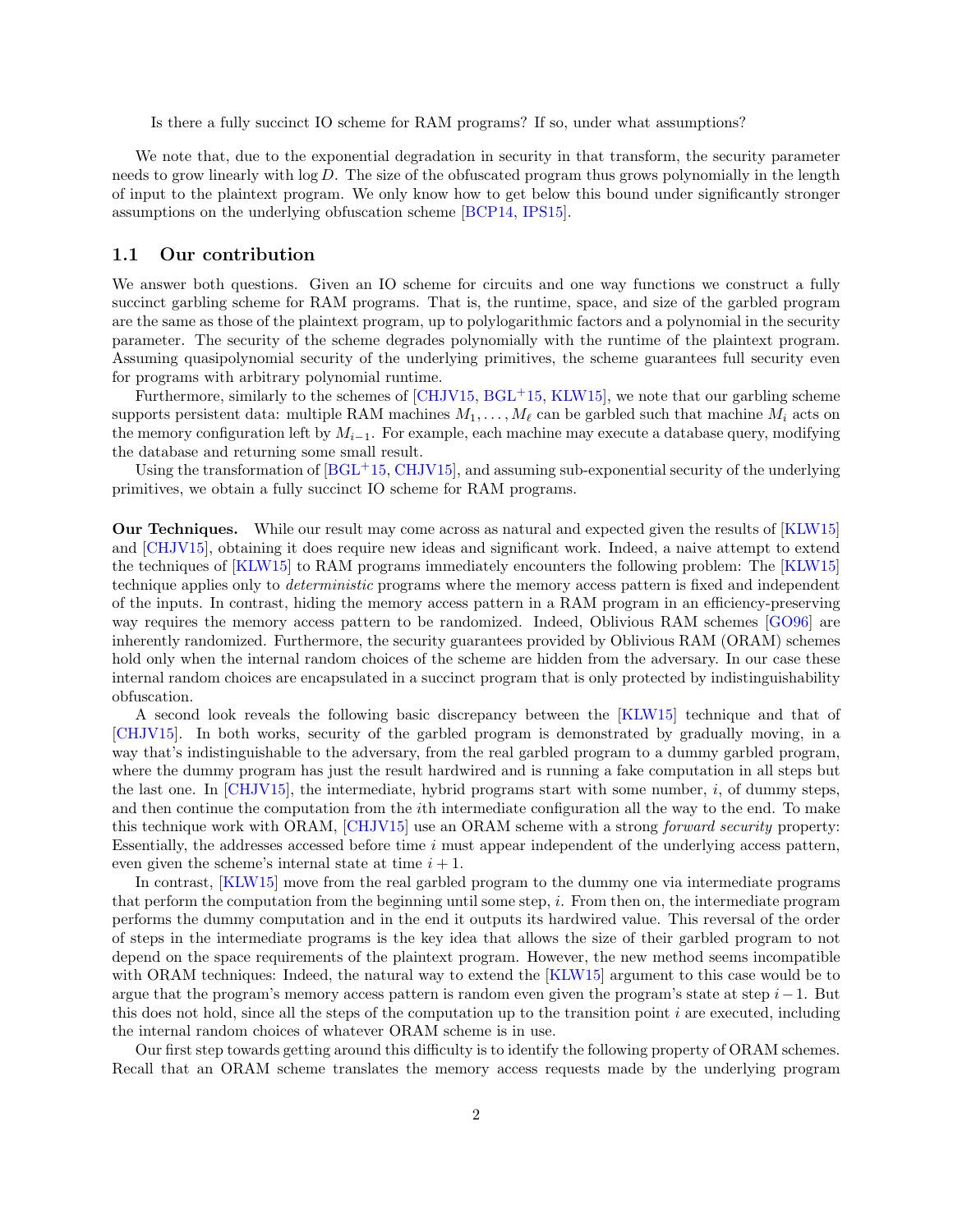to randomized locations in the actual external memory. We say that an ORAM scheme has localized randomness if the random variable describing the physical location of the memory cell accessed by the plaintext program at a certain step of the computation depends only on a relatively small portion of the entire random input of the ORAM scheme. Furthermore, we require that the location of this portion depends only on the last step in which this memory cell was accessed, which in of itself is a deterministic function of the underlying program. To the best of our knowledge, this property of Path ORAMs has not been utilized in previous work, but we observe that the ORAM of [\[CP13\]](#page-26-11) has localized randomness. (In fact, we conjecture that other schemes do as well, or can be slightly modified to be so.) Now, given an ORAM scheme with localized randomness, we "puncture" the scheme at exactly the points that are necessary for making the external memory access locations at step i appear random even given the punctured program state at step  $i - 1$ . Furthermore, we can perform this puncturing with minimal overhead in terms of the size of the obfuscated program.

More concretely, we proceed in two main steps. (The actual construction goes through a number of smaller steps, for sake of modularity and clarity.) We first build a "fixed-address" garbler which guarantees that the garbled versions of two machines  $M_0$  and  $M_1$  with inputs  $x_0$  and  $x_1$  are indistinguishable as long they access the same sequence of addresses. We believe that this property is of independent interest. In the second step we use an ORAM scheme with localized randomness to obtain full garbling. Below we provide more detail on these two steps.

#### 1.1.1 Fixed Address Garbling

As an intermediary step towards a fully succinct garbling scheme for RAM programs, we define and obtain the following weaker security property for garbling schemes. We say that a garbling scheme is a *fixed-address* garbler if for any two same-size deterministic programs  $M_0$  and  $M_1$  and same-length input values  $x_0$  and  $x_1$ , such that (a)  $M_0(x_0) = M_1(x_1)$  and (b) The sequence of memory addresses accessed by  $M_0$  when run on  $x_0$  is identical to the sequence of memory addresses accessed by  $M_1$  when run on  $x_1$ , it holds that  $(\tilde{M}_0, \tilde{x}_0) \approx (\tilde{M}_1, \tilde{x}_1)$ . (Here  $\tilde{M}$  and  $\tilde{x}$  are the garbled versions of M and x, respectively.) Furthermore, we require that the sequence of addresses accessed by M on input  $\tilde{x}$  is identical to the sequence of addresses accessed by  $M$  on input  $x$ .

Fixed-address garbling appears to be a natural notion. Indeed, in a way it is comparable to Indistinguishability Obfuscation: As long as the "externally observable behavior" of two programs is the same, their garbled/obfuscated versions are indistinguishable. Furthermore, the fact that the access pattern is preserved provides potential efficiency and practical applicability gains that are not possible in the context of fully secure and succinct garbling of RAM programs, since in the latter the access pattern is inherently randomized. For instance, the garbled machine necessarily has the same fine-grain cache performance as the original one. In contract, ORAM-based techniques need to resort to coarse-grain cache or other work-arounds which impact cache performance.

We construct a fully succinct fixed-address garbling scheme. As a preliminary step, we construct a garbling scheme that is fixed-address, except that  $(\tilde{M}_0, \tilde{x}_0) \approx (\tilde{M}_1, \tilde{x}_1)$  only when the two computations have the exact same memory access pattern, including the contents of the memory cells accessed. (We call such schemes fixed-memory garbling schemes.) Here our technique follows the steps of the [\[KLW15\]](#page-27-3) machine-hiding encoding scheme. In particular we use the same underlying primitives, namely positional accumulators, cryptographic iterators, and splittable signatures. (We somewhat simplify their interfaces.) We note however that the [\[KLW15\]](#page-27-3) construction cannot be used in a "black box" way and needs to be redone in the RAM model.

We then move from fixed-memory garbling to fixed-address garbling. Similarly to the move in [\[KLW15\]](#page-27-3) from machine-hiding encoding to garbling, this step requires encrypting the memory contents in an IOfriendly scheme. We stress however that our situation is different: Indeed, in their oblivious Turing machine model the memory access pattern contains no information. In contrast, as argued in more detail below, in our case the access pattern can in of itself contain information that is hard to compress in a security-preserving manner. Therefore, the way we argue about the security of the scheme must change accordingly.

Concretely, to garble  $M$  we transform it to a program  $M'$  which interleaves two executions of  $M$ , on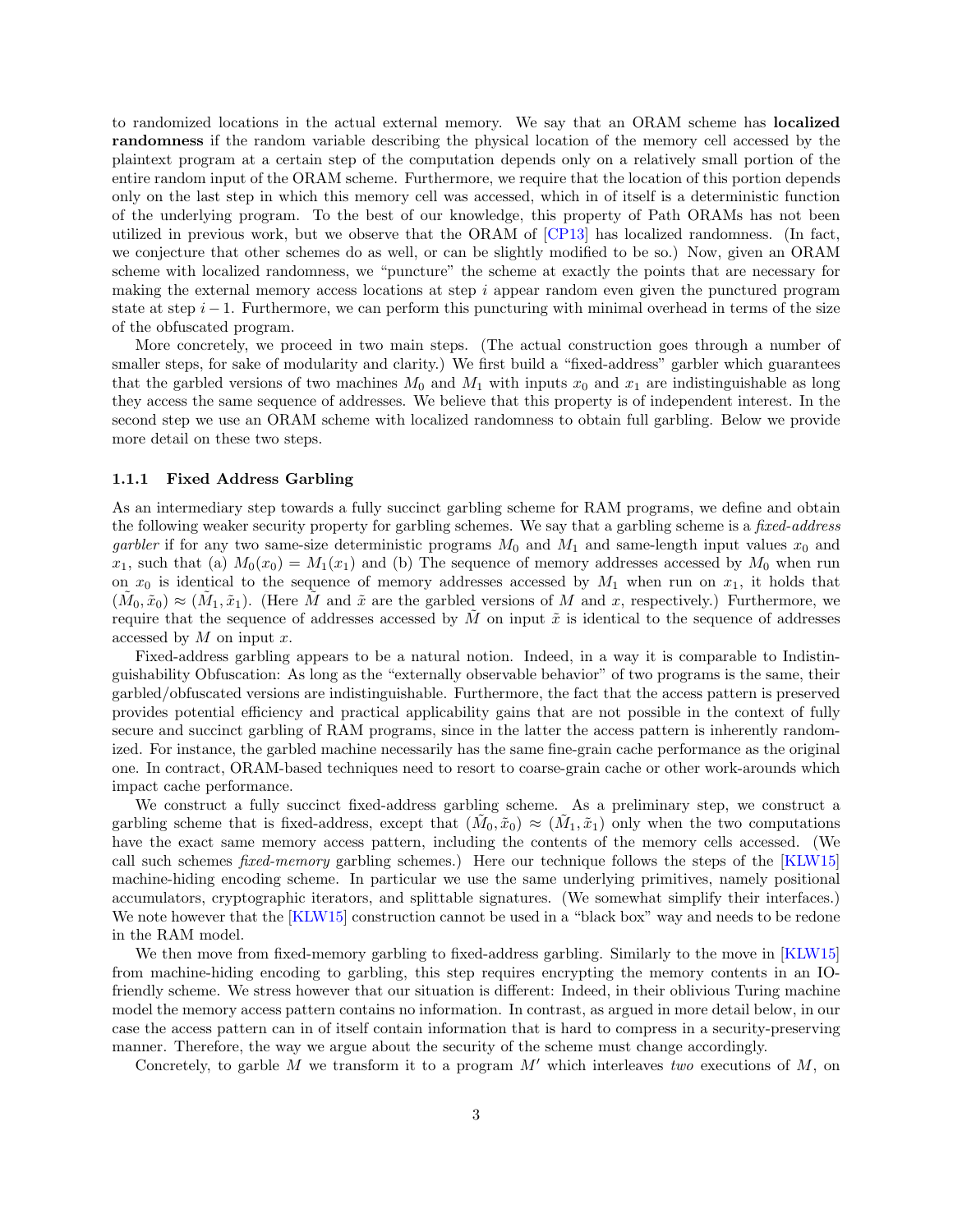two parallel tracks 'A' and 'B' of memory. Whenever M would access a memory address,  $M'$  accesses the corresponding address in both tracks 'A' and 'B'. At each point in time, tracks 'A' and 'B' both store memory contents corresponding to an execution of  $M$ . We then apply the fixed-memory garbling scheme to  $M'$ . Let  $M'$  denote the resulting program.

To argue fixed-address security, consider two programs  $M_0$  and  $M_1$  and input values  $x_0$  and  $x_1$  that satisfy the fixed-address requirements. To show that  $(M'_0, \tilde{x}_0) \approx (M'_1, \tilde{x}_1)$ , we consider an intermediate hybrid in which  $M'_0$  is replaced by a new machine  $M_{01}$  which now executes  $M_0$  on track 'A' but  $M_1$  on track 'B'. Once we get here, a symmetric argument shows how to replace  $M_{01}$  by the machine  $M'_1$  which executes  $M_1$ in both tracks 'A' and 'B'. The only remaining part, switching the encoded input from  $x_0$  to  $x_1$ , does not involve any more technical legwork.

One might naturally wonder why the double execution of  $M_0$  is necessary; why cannot one just use a different hybrid argument wherein the execution of  $M_0$  is changed to a dummy computation, and then the dummy computation is changed to an execution of  $M_1$ ? The reason is that the dummy computation may actually contain less information than either  $M_0$  or  $M_1$ . Indeed, the memory access pattern itself can contain infromation that is not efficiently reproducible by a succinct dummy machine. This argument is similar to the incompressibility argument of Hubáček and Wichs [\[HW14\]](#page-26-12) which lower bounds the communication complexity of secure computation with long outputs.

### 1.1.2 Full Garbling

Our final and main result is a construction showing that the existence of a succinct fixed-address garbler implies a succinct fully secure garbler for RAM machines. For a fully secure garbler, the garblings of RAM machines  $M_0$  and  $M_1$  on respective inputs  $x_0$  and  $x_1$  must be indistinguishable if  $M_0(x_0) = M_1(x_1)$ , and the runtime and space requirement of  $M_0$  on  $x_0$  is the same as the runtime and space requirement of  $M_1$  on  $x_1$ . Our construction is fully general; it does not use any special properties of the fixed-address garbler, not even the address-preserving property which we explicitly highlighted above.

If we didn't care about preserving the RAM efficiency of the input program, then we could garble a machine M on input x by first applying the trivial "brute-force" ORAM which accesses every address in memory per input access, and then applying the fixed-address garbler. This would be secure because the brute-force ORAM transforms all machines to have identical access pattern. In contrast, we are interested in ORAM schemes with only only polylogarithmic overhead; here the memory access pattern is inherently randomized, and the hiding guarantees regarding the access patterns are distributional.

A first step towards applying a fixed-address garbler is to make the ORAM scheme deterministic by generating its randomness by applying a puncturable PRF to the program's input. Still, it is not clear how to argue security of the scheme. For this purpose, we use the localized randomness property sketched above and described in more detail here. Localized randomness requires a particularly structured relationship between the random tape R of an ORAM and the addresses  $a_1, \ldots, a_t$  that it accesses. Specifically, it requires that (for given underlying memory operations  $\mathsf{op}_1, \ldots, \mathsf{op}_t$ ), each  $\mathbf{a}_i$  (which is itself a sequence of addresses  $a_{i,1}, \ldots, a_{i,n}$  for some small  $\eta$ ) depends on a small subset  $D_i$  of the bits of R. Furthermore,  $D_i$ must be efficiently computable and for each  $i \neq j$ ,  $D_i$  and  $D_j$  must be disjoint. There must also be some fixed algorithm OSample such that regardless of  $\mathsf{op}_1,\ldots,\mathsf{op}_t$ , OSample $(i)$  has the same distribution as  $\mathbf{a}_i$ . A simple analysis in Appendix [A](#page-27-4) shows that the ORAM of Chung and Pass [\[CP13,](#page-26-11) [SCSL11\]](#page-27-5) has this property.

To analyze the composition of a fixed-address garbler with a localized-randomness ORAM, we adapt the punctured programming technique of [\[SW14\]](#page-27-6). To simulate a garbled program whose output is y and runs in time T, apply a fixed-address garbler to the dummy program that for each i from 1 to T, accesses the addresses given by  $\mathsf{OSample}(i; F(i))$  for some puncturable PRF F, and output the resulting garbled program. Now to prove that this simulation is indistinguishable from the garbled version of a given machine  $M$ , we change each  $a_i$  to OSample $(i; F(i))$  in a sequence of indistinguishable hybrids.

This argument is reminiscent of the proof of security for the [\[CLTV15\]](#page-26-13) construction of a probabilistic  $\mathcal{O}$ (PIO) obfuscator, with the complication that  $a_1$  through  $a_t$  are generated adaptively. This complication is handled by switching the  $a_i$ 's in reverse order – starting with  $a_t$  and ending with  $a_1$ . Here it is crucial to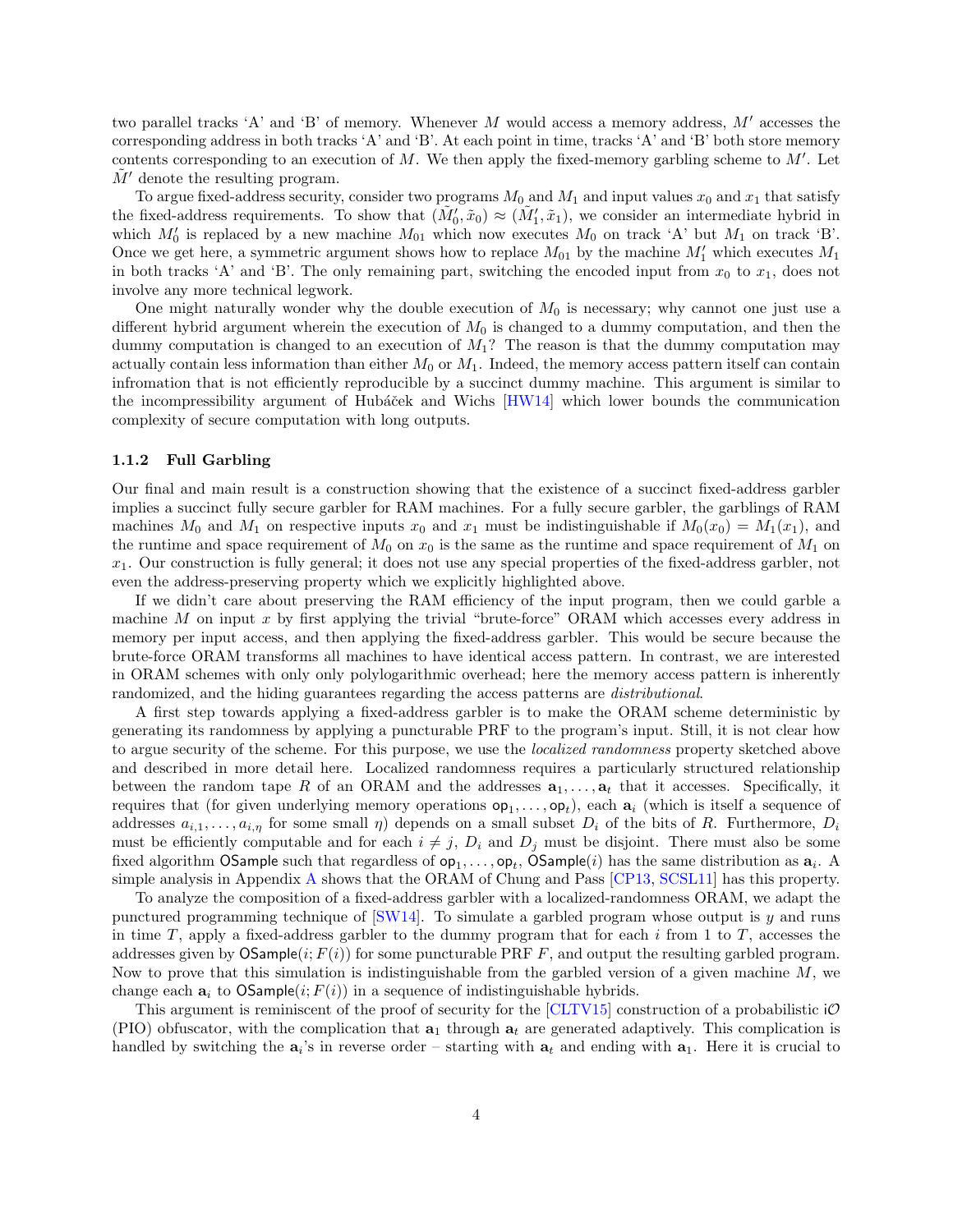note that, despite the adaptivity,  $a_1$  through  $a_t$  are mutually independent random variables by the localized randomness property of the ORAM scheme.

To switch  $a_i$  to OSample $(i; F(i))$ , we first hard-code  $a_i$ , and then puncture the ORAM's PRF on exactly the points which determine  $a_i$ . ORAM locality implies that this set is *small* and that the puncturing does not affect any  $a_j$  for  $j \neq i$ . We indistinguishably replace  $a_i$  with OSample $(i)$ , and then with OSample $(i; F(i))$ . Finally we remove the hard-codings and unpuncture all the PRFs.

#### 1.2 Roadmap

As mentioned, we build up our main construction in four stages, at each stage strengthening the security properties. In the first two stages, we directly apply the techniques of [\[KLW15\]](#page-27-3) to produce a very weak garbling scheme for RAM machines. For ease of exposition, we separate this into two parts. In Section [3,](#page-6-0) we give a garbler which only guarantees indistinguishability of the garbled programs as long as the entire execution transcripts of the two plaintext machines look identical; that is, if they specify the same sequence of internal local states, same addresses accessed, and same values written to memory. We call such schemes fixed transcript garblers. In Section [4,](#page-13-0) we upgrade this garbling scheme to a fixed-memory garbler, which no longer needs the machines to have the same internal local states.

Our main technical contributions are the construction of a fixed-address garbler in Section [5,](#page-15-0) and its combination with a local ORAM in Section [6](#page-20-0) to build a full RAM garbler.

In Appendix [A,](#page-27-4) we describe the ORAM of Chung and Pass [\[CP13\]](#page-26-11), and explain why it has the desired locality properties.

## <span id="page-5-1"></span>2 Preliminaries

### <span id="page-5-0"></span>2.1 RAM Machines

In this work, a RAM program (or, machine) M is defined as a tuple  $(\Sigma, Q, Y, C)$ , where:

- $\Sigma$  is a finite set, which is the possible contents of a memory cell. We assume that  $\Sigma$  contains an "empty" symbol  $\epsilon$ . Say,  $\Sigma = \{0, 1, \epsilon\}.$
- Q is the set of all possible "local states" of M, containing some initial state  $q_0$ . (We think of Q as a set that grows polynomially as a function of the security parameter. That is, a state  $q \in Q$  can encode cryptographic keys, as well as "local memory" of size that is bounded by some fixed polynomial in the security parameter.)
- $Y$  is the output space of  $M$ .
- C is a circuit implementing a transition function which maps  $Q \times \Sigma \to (Q \times \mathbb{N} \times \{\text{Read}, \text{Write}\} \times \Sigma) \cup Y$ . (That is, C takes the current state and the value returned by the memory access function, and returns a new state, a memory address, a read/write instruction, and a value to be written in case of a write. We call the tuple (*memory address, instruction, value*) a **memory access tuple.**)

#### 2.1.1 Evaluation

To define an evaluation of a RAM machine we first need to define memory configurations. Formally, a memory configuration is a function  $s : \mathbb{N} \to \Sigma$ . More concretely, we think of a memory configuration as a data structure s that given an index i returns  $s[i]$ . Naturally, s can be implemented efficiently with size that grows linearly with the number of non-empty memory locations, and with access time that grows logarithmically in that number. Let  $|s|$  denote the number of non-empty locations in s.

The evaluation of a RAM machine  $M = (\Sigma, Q, Y, C)$  is defined as the following function mapping initial memory configurations to either  $\bot$  or an output  $y \in Y$ . Arbitrarily define  $a_0 = 0$ , and for  $i > 0$ , iteratively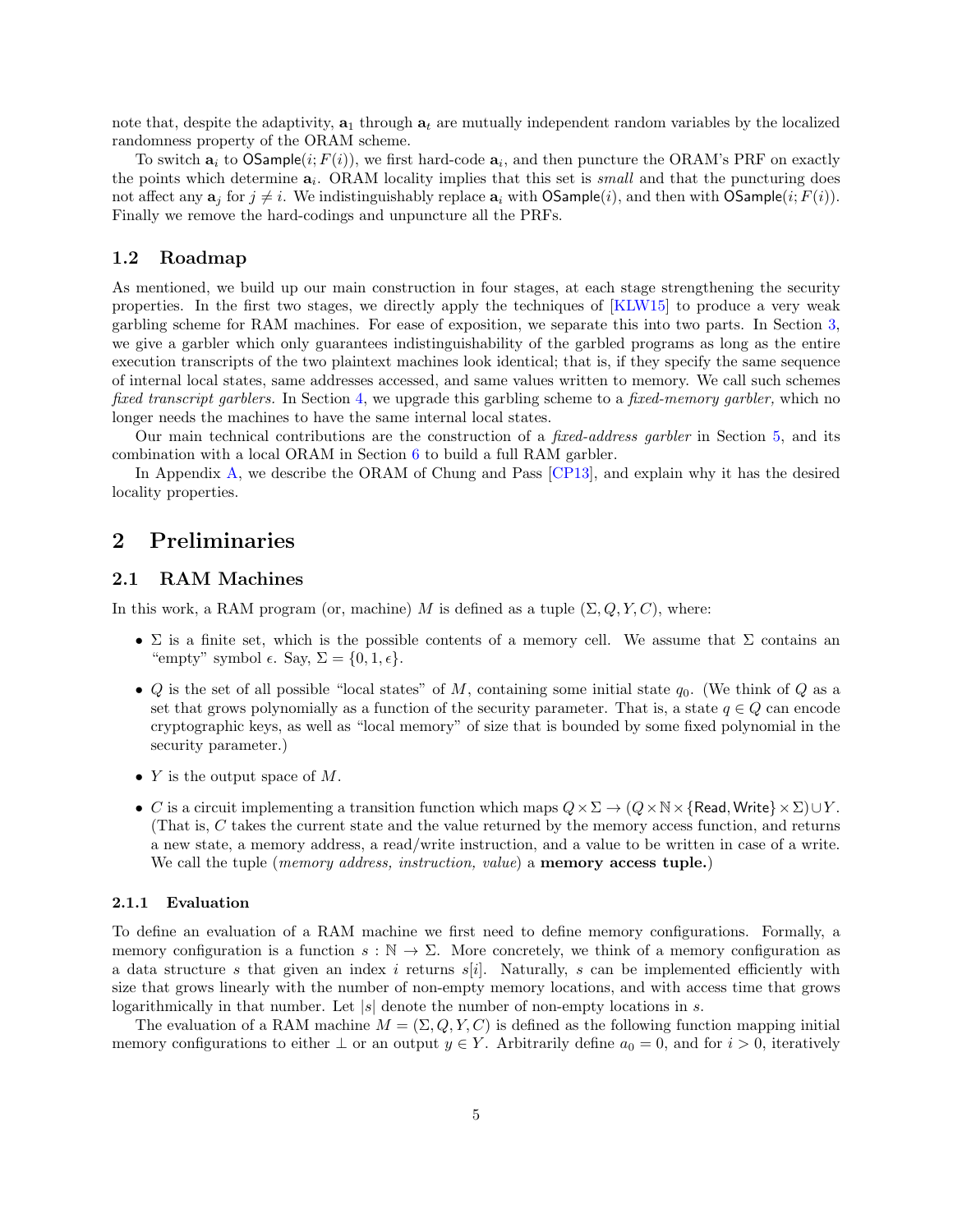compute  $(q_i, a_i, \mathsf{op}_i, v_i) \leftarrow C(q_{i-1}, s_{i-1}(a_{i-1}))$ , and define

$$
s_i(a) = \begin{cases} v_i & \text{if } a = a_i \text{ and } \mathsf{op}_i = \mathsf{Write} \\ s_{i-1}(a) & \text{otherwise} \end{cases}
$$

If the non-empty portion of  $s_0$  is a prefix of  $s_0$  and contains the string x, and  $C(q_{i-1}, s_{i-1}(a_{i-1})) = y \in Y$ for some i, then we say that  $M(x) = y$ . If there is no such i, we say that  $M(x) = \bot$ .

## 2.2 Garbling

**Definition 2.1** (Garbling). A garbling scheme for RAM progams is a pair of algorithms (Garble, Eval), such that:

- Garble takes as input a RAM machine M, a memory configuration x, a time bound T, and a space usage S, and then produces as output a garbled RAM machine  $\tilde{M}$  and a garbled memory configuration  $\tilde{x}$ .
- Eval takes a garbled RAM machine  $\tilde{M}$  and a garbled memory configuration  $\tilde{x}$  and outputs a value y.
- Garble can be decomposed into three algorithms: (KeyGen, GbPrg, GbInp) such that Garble( $M, x, T, S$ ) first runs  $K \leftarrow \mathsf{KeyGen}(1^{\lambda}, S)$ , and then computes  $\tilde{M} \leftarrow \mathsf{GbPrg}(K, M, T)$  and  $\tilde{x} \leftarrow \mathsf{Gblnp}(K, x)$ .

We are interested in garbling schemes which are *correct*, *efficient*, and *secure*.

Definition 2.2 (Correctness). A garbling scheme (Garble, Eval) is said to be correct if for all RAM programs M and inputs x such that  $M(x)$  runs in time less than T and space less than S, we have Eval(Garble $(M, x, T, S)$ ) =  $M(x)$  with high probability.

Definition 2.3 (Garble Efficiency). Garble is said to be efficient if KeyGen, GbPrg, and GbInp are all probablistic polynomial-time algorithms. In particular, we emphasize that:

- The bounds T and S are encoded in binary, so the time to garble does not significantly depend on either of these quantities.
- GbInp must run in time  $poly(|x|)$ , which can be much smaller than the total amount of memory.

**Definition 2.4** (Eval Efficiency). Eval is said to be efficient if Eval(Garble $(M, x)$ ) runs in time  $\hat{O}(T_x)$  and space  $\tilde{O}(S_x)$ , where  $T_x$  and  $S_x$  are the time and space used by M when executed on x.

<span id="page-6-1"></span>**Definition 2.5** (Full Security). A garbling scheme (Garble, Eval) is said to be *secure* if there is an efficient algorithm  $Sim$  such that for all RAM programs  $M$  and inputs  $x$ ,

 $\mathsf{Garble}(M, x) \approx \mathsf{Sim}(M(x), T_x, S_x, |M|, |x|).$ 

All the garbling schemes we consider are correct and efficient. They have progressively stronger security.

## <span id="page-6-0"></span>3 Fixed-Transcript Garbling

We first construct a garbling scheme with a very weak security definition. Both the construction and the security proof closely follow the techniques of [\[KLW15\]](#page-27-3), adapting them to RAM machines.

Definition 3.1. A garbling scheme (Garble, Eval) is said to be fixed-transcript secure if for all RAM machines  $M_0 = (\Sigma, Q, Y, C_0)$  and  $M_1 = (\Sigma, Q, Y, C_1)$ , we have that Garble $(M_0, x) \approx$  Garble $(M_1, x)$  as long as:

- $M_0(x) = M_1(x)$
- $|C_0| = |C_1|$
- The execution transcripts of  $M_0(x)$  and  $M_1(x)$ , including the sequences of all local states and memory access operations, are identical.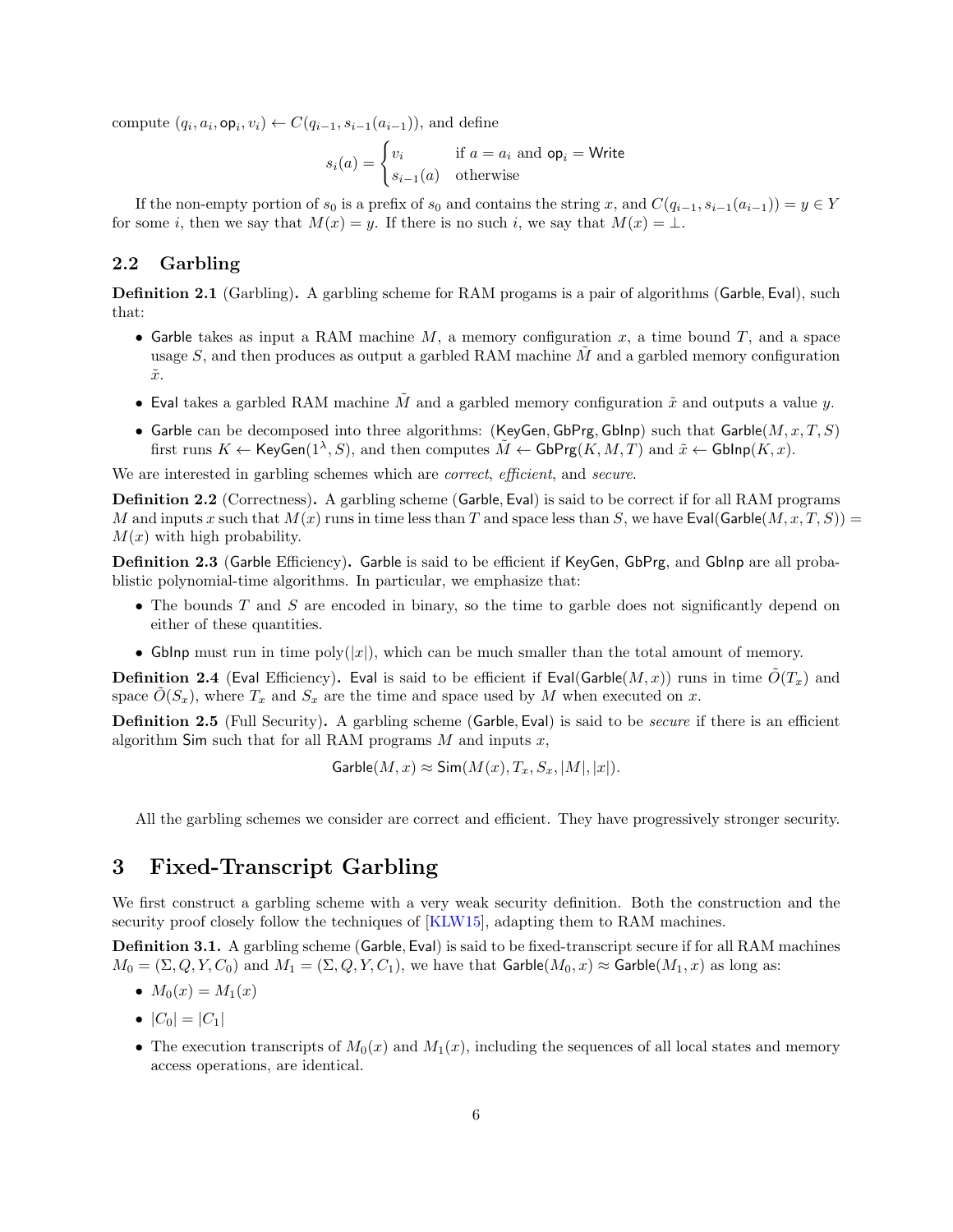### 3.1 Building Blocks

In addition to indistinguishability obfuscation for circuits, we use the following building blocks. The definitions we give here are equivalent to those in [\[KLW15\]](#page-27-3), but slightly simplified.

## 3.1.1 Cryptographic Iterators

Roughly speaking, a cryptographic iterator is a family of collision-resistant hash functions which is i $\mathcal{O}\text{-}$  friendly when used to authenticate a chain of values. In particular, we think of using a hash function  $H$  to hash a chain of values  $m_k, \ldots, m_1$  as  $H(m_k||H(m_{k-1}|| \cdots H(m_1||0^{\lambda}))),$  which we shall denote as  $H^k(m_k, \ldots, m_1)$ . A cryptographic iterator provides two indistinguishable ways of sampling the hash function  $H$ . In addition to "honest" sampling, one can also sample H so that for a sequence of messages  $(m_1, \ldots, m_k)$ ,  $H^k(m_k, \ldots, m_1)$ has exactly one pre-image under H.

Below, we give the exact same definition of cryptographic iterators as in [\[KLW15\]](#page-27-3), only renaming Setup-Itr to Setup and renaming Setup-Itr-Enforce to SetupEnforce. Formally, a cryptographic iterator for the message space  $\mathcal{M} = \{0,1\}^n$  consists of the following probabilistic polynomial-time algorithms. Setup and SetupEnforce are randomized algorithms, but Iterate is deterministic, corresponding to our above discussion of a hash function.

We recall that  $[KLW15]$  construct iterators from IO for circuits and puncturable PRFs.

 $\mathsf{Setup}(1^\lambda,T)\to \mathsf{PP},\mathsf{itr}_0$ 

Setup takes as input the security parameter  $\lambda$  in unary and a binary bound T on the number of iterations. Setup then outputs public parameters PP and an initial iterator value  $itr_0$ .

## $\mathsf{SetupEnforce}(1^\lambda, T, (m_1, \ldots, m_k)) \to \mathsf{PP}, \mathsf{itr}_0$

SetupEnforce takes as input the security parameter  $\lambda$  in unary, a binary bound T on the number of iterations, and an arbitrary sequence of messages  $m_1, \ldots, m_k$ , each in  $\{0,1\}^n$  for  $k < T$ . SetupEnforce then outputs public parameters  $PP$  and an initial iterator value itr<sub>0</sub>.

## Iterate(PP, it $r_{in}, m$ )  $\rightarrow$  it $r_{out}$

Iterate takes as input public parameters PP, an iterator it  $r_{in}$ , and a message  $m \in \{0,1\}^n$ . Iterate then outputs a new iterator value  $it_{out}$ . It is stressed that Iterate is a deterministic operation; that is, given PP, each sequence of messages results in a unique iterator value.

We will recursively define the notation  $\text{Iterate}^0(PP, \ldots) = \text{itr}_0$ , and

 $\mathsf{Iterate}^k(\mathsf{PP},\mathsf{itr},(m_1,\ldots,m_k)) = \mathsf{Iterate}(\mathsf{PP},\mathsf{Iterate}^{k-1}(\mathsf{PP},\mathsf{itr},(m_1,\ldots,m_{k-1})),m_k).$ 

A cryptographic iterator must satisfy the following properties.

#### Indistinguishability of Setup

For any time bound T and any sequence of messages  $m_1, \ldots, m_k$  with  $k < T$ , it must be the case that

$$
\mathsf{Setup}(1^{\lambda},T)\approx \mathsf{SetupEnforce}(1^{\lambda},T,m_1,\ldots,m_k).
$$

#### Enforcing

Sample  $(\textsf{PP}, \textsf{itr}_0) \leftarrow \textsf{SetupEnforce}(1^{\lambda}, T, (m_1, \ldots, m_k)).$ 

The enforcement property requires that when (PP, itr<sub>0</sub>) are sampled as above, Iterate(PP,  $a, b$ ) = Iterate<sup>k</sup>(PP, itr<sub>0</sub>,  $(m_1, \ldots, m_k)$ ) if and only if  $a =$  Iterate<sup>k-1</sup>(PP, itr<sub>0</sub>,  $(m_1, \ldots, m_{k-1})$ ) and  $b = m_k$ .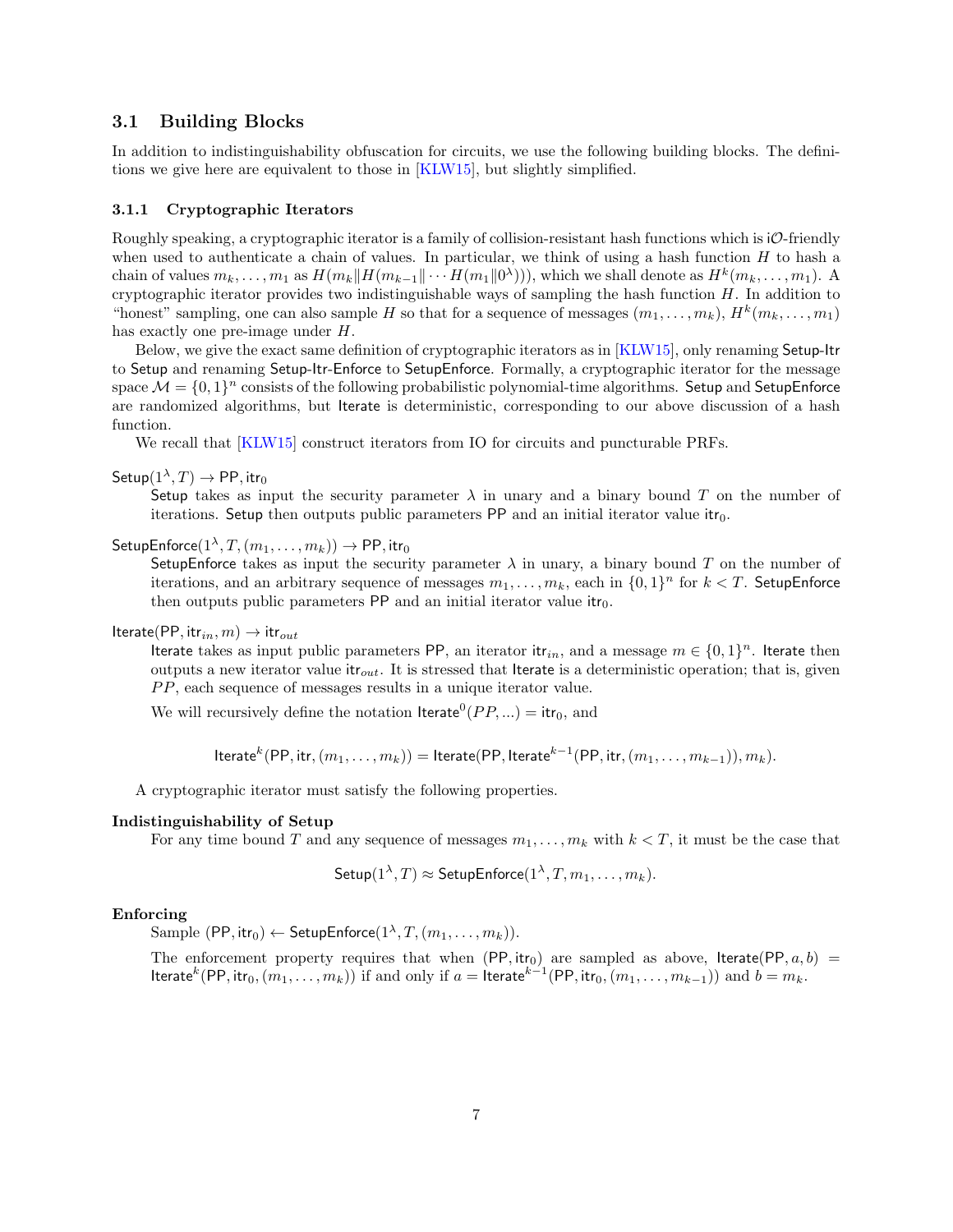#### 3.1.2 Positional Accumulators

Positional accumulators (PAs) are an iO-friendly version of the well-known Merkle commitments [\[Mer88\]](#page-27-7). Merkle commitments (also known as Merkle trees) provide a short computationally-binding commitment of a large database, which can be succinctly and locally opened for a particular address of the database. Merkle trees have many other nice properties. In particular, as one changes the underlying database, the corresponding commitment can be efficiently updated with authentication.

The key additional property of PA's is that this authentication is in some sense "pseudo-information theoretic". More precisely, the public parameters can be (indistinguishably) alternately generated so that for a commitment of specific memory contents  $\mathcal{M}^*$  and a specific address addr<sup>\*</sup>, the only valid opening of address addr<sup>∗</sup> is the correct one.

More formally, a positional accumulator consists of the following polynomial-time algorithms. SetupAcc and SetupAccEnforceUpdate are randomized, while Update and LocalUpdate are deterministic. For a given memory configuration x, there is a uniquely defined accumulator value  $ac_x$ . The procedures Update and LocalUpdate allow for efficient local update and opening. The memory operations supported are either of the form  $\mathsf{Read}(\mathsf{addr}_i)$  for some address  $\mathsf{addr}_i,$  or of the form  $\mathsf{Write}(\mathsf{addr}_i \mapsto m_i)$  for some message  $m_i.$ 

## $\mathsf{SetupAcc}(1^\lambda,S)\to \mathsf{PP}, \mathsf{ac}_0, \mathsf{store}_0$

The setup algorithm takes as input the security parameter  $\lambda$  in unary and a bound S (in binary) on the memory addresses accessed. SetupAcc produces as output public parameters PP, an initial accumulator value  $ac_0$ , and an initial data store store $<sub>0</sub>$ .</sub>

This algorithm will be run by the garbler's key generation algorithm. The initial accumulator value will be part of the initial state of the garbled program, and the initial store value will be part of the garbled input. Throughout the execution of a garbled machine, the accumulator value will be a part of the local CPU state, while the data store will be maintained externally by the evaluator.

#### $Update(PP, store_{in}, op) \rightarrow store_{out}, aux$

The prep-update algorithm takes as input the public parameters PP, data store store $_{in}^{-1}$  $_{in}^{-1}$  $_{in}^{-1}$ , and operation op. PrepUpdate then outputs a new data store store $_{out}$  and some auxiliary information aux.

This algorithm will be run by the evaluator of a garbled machine. Informally speaking, aux contains the results of executing op, together with enough information to authenticate these results against a corresponding accumulator value, as well as produce the next accumulator value.

#### LocalUpdate(PP,  $ac_{in}$ , op, aux)  $\rightarrow$   $(m, ac_{out})$  or  $\perp$

The local update algorithm takes as inputs the public parameters  $PP$ , an accumulator value  $ac_{in}$ , a memory operation op, and some auxiliary information aux. LocalUpdate then either outputs a message m and a new accumulator value  $ac_{out}$ , or LocalUpdate outputs  $\perp$ .

This algorithm will be run by the garbled machine itself. Informally speaking, it will be computationally intractable to find a value of aux which induces a non-⊥ output of LocalUpdate other than the honestly generated one.

## $\mathsf{SetupAccEnforceUpdate}(1^\lambda, S, \mathsf{op}_1, \dots, \mathsf{op}_k) \to \mathsf{PP}, \mathsf{ac}_0, \mathsf{store}_0$

The alternate setup algorithm additionally take as inputs a sequence of memory operations  $op_1, \ldots, op_k$ for some integer k. SetupAccEnforceUpdate outputs public parameters PP, an initial accumulator value  $ac_0$ , and an initial data store store $<sub>0</sub>$ .</sub>

This algorithm will be run by the hybrid garblers in the security proof. The difference from the output of SetupAcc is that the output of SetupAccEnforceUpdate satisfies an additional information theoretic "enforcing" property.

A positional accumulator must satisfy the following properties.

<span id="page-8-0"></span><sup>&</sup>lt;sup>1</sup>Technically for evaluation to be efficient, the input store<sub>in</sub> should be a *pointer* to a data store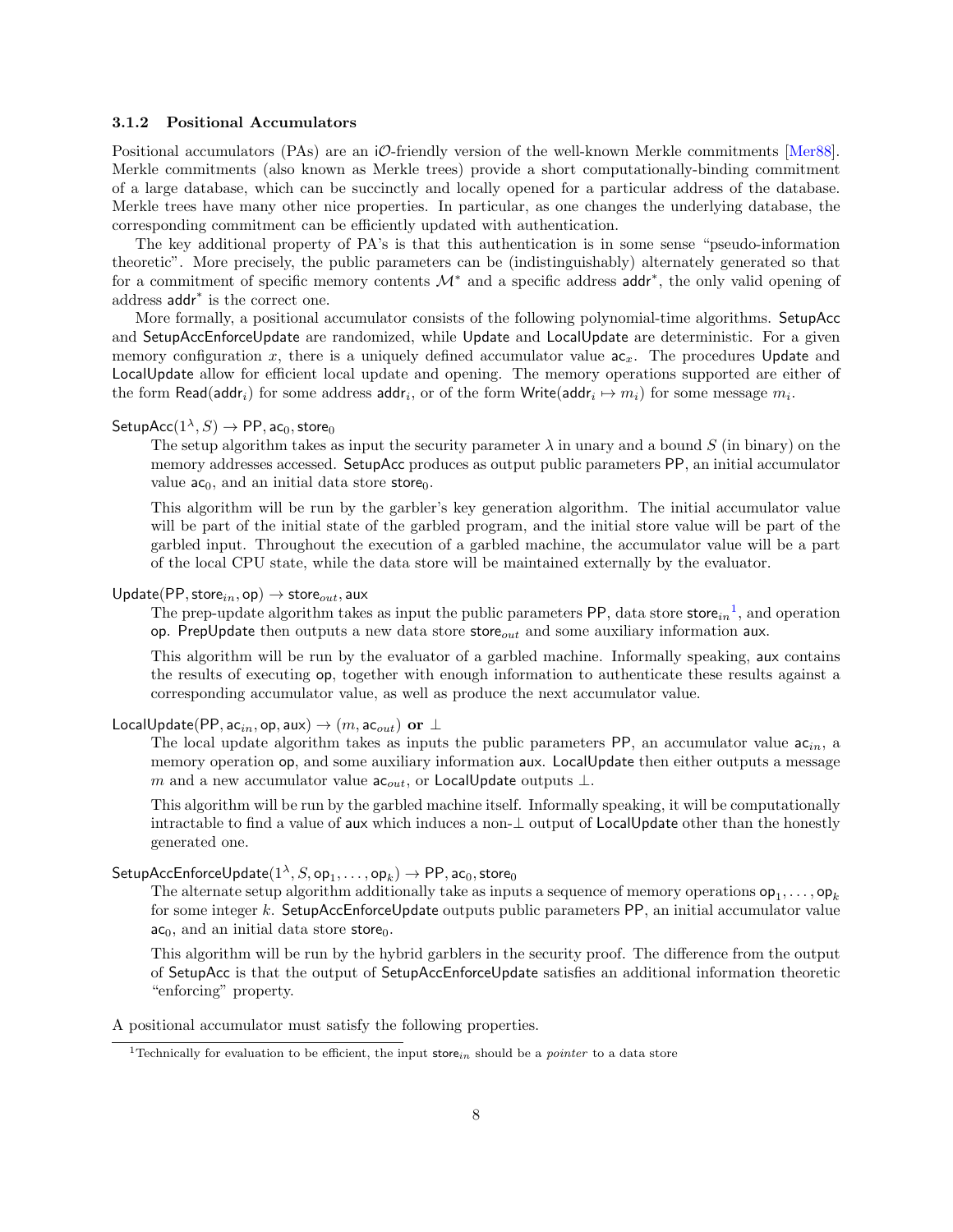#### **Correctness**

Let  $op_0, \ldots, op_k$  be any arbitrary sequence of memory operations.

We first define the "correct"  $m_i^*$  as follows. Say that  $op_i$  accesses address addr<sub>i</sub>. If no  $op_j$  for  $j < i$  is a write to addr<sub>i</sub>, then  $m_i^*$  is  $\epsilon$ . Otherwise, let  $j_i$  be the largest j such that  $j < i$  and  $op_j$  is a write to addr<sub>i</sub>. We define  $m_i^*$  such that  $op_j$  is of the form Write(addr<sub>i</sub>  $\mapsto m_i^*$ ).

Correctness requires that for all  $j \in \{0, \ldots, k\}$ 

$$
\Pr\left[m_j=m_j^*:\begin{array}{l}\mathsf{PP},\mathsf{ac}_0,\mathsf{store}_0\leftarrow\mathsf{SetupAcc}(1^\lambda,S)\\\mathsf{for}~i=0,\ldots,k\colon\\\mathsf{store}_{i+1},\mathsf{aux}_i\leftarrow\mathsf{Update}(\mathsf{PP},\mathsf{store}_i,\mathsf{op}_i)\\ (m_i,\mathsf{ac}_{i+1})\leftarrow\mathsf{LocalUpdate}(\mathsf{PP},\mathsf{ac}_i,\mathsf{op}_i,\mathsf{aux}_i)\end{array}\right\}\right]=1
$$

Note we are implicitly requiring that for each  $i$ , LocalUpdate(PP, ac<sub>i</sub>, op<sub>i</sub>, aux<sub>i</sub>) does not output  $\perp$ .

#### Setup Indistinguishability

For any sequence of operations  $op_0, \ldots, op_k$ , any space bound S, and any p.p.t. algorithm A, setup indistinguishability requires that

$$
\mathsf{SetupAcc}(1^\lambda,S) \approx \mathsf{SetupAccEnforceUpdate}(1^\lambda,S,\mathsf{op}_0,\ldots,\mathsf{op}_k)
$$

#### Enforcing

Enforcing requires that for all space bounds S, all sequences of operations  $op_1, \ldots, op_k$ , and all aux', we have

$$
\Pr\left[v \in \left\{ (m_i^*, \mathsf{ac}_{k+1}), \bot\right\}: \begin{array}{c} \mathsf{PP}, \mathsf{ac}_0, \mathsf{store}_0 \leftarrow \mathsf{SetupAccEnforceUpdate}(1^\lambda, S, \mathsf{op}_0, \ldots, \mathsf{op}_k) \\ \text{For } i = 0, \ldots, k-1 \\ \mathsf{store}_{i+1}, \mathsf{aux}_i \leftarrow \mathsf{Update}(\mathsf{PP}, \mathsf{store}_i, \mathsf{op}_i) \\ (m_i, \mathsf{ac}_{i+1}) \leftarrow \mathsf{LocalUpdate}(\mathsf{PP}, \mathsf{ac}_i, \mathsf{op}_i, \mathsf{aux}_i) \\ v \leftarrow \mathsf{LocalUpdate}(\mathsf{PP}, \mathsf{ac}_k, \mathsf{op}_k, \mathsf{aux}' ) \end{array}\right] = 1
$$

Again, we are implicitly requiring that for each  $i \in \{0, \ldots, k-1\}$ , LocalUpdate(PP, ac<sub>i</sub>, op<sub>i</sub>, aux<sub>i</sub>) does not output ⊥.

Syntactic Differences from [\[KLW15\]](#page-27-3) Our definition of positional accumulators is syntactically simplified from [\[KLW15\]](#page-27-3). Still, the [\[KLW15\]](#page-27-3) construction satisfies this definition. The main difference is that [\[KLW15\]](#page-27-3) has separate enforcing setup algorithms for read operations and write operations, as well as having separate update and local-update algorithms.

#### 3.1.3 Splittable Signatures

A splittable signature scheme for a message space  $\mathcal M$  is a signature scheme whose keys are *constrainable* to certain subsets of  $M$  – namely point sets, the complements of point sets, and the empty set. These punctured keys are required to satisfy indistinguishability and correctness properties similar to the asymmetrically constrained encapsulation of [\[CHJV15\]](#page-26-4). Additionally, they must satisfy a "splitting indistinguishability" property.

More formally, a splittable signature scheme syntactically consists of the following polynomial-time algorithms. Setup and Split are randomized algorithms, and Sign and Verify are deterministic.

 $\mathsf{Setup}(1^\lambda) \to \mathsf{sk}_\mathcal{M}, \mathsf{vk}_\mathcal{M}$ 

Setup takes the security parameter  $\lambda$  in unary, and outputs a secret key sk<sub>M</sub> and a verification key  $vk_{\mathcal{M}}$  for the whole message space. We will sometimes write the unconstrained keys sk<sub>M</sub> and vk<sub>M</sub> as just sk and vk, respectively.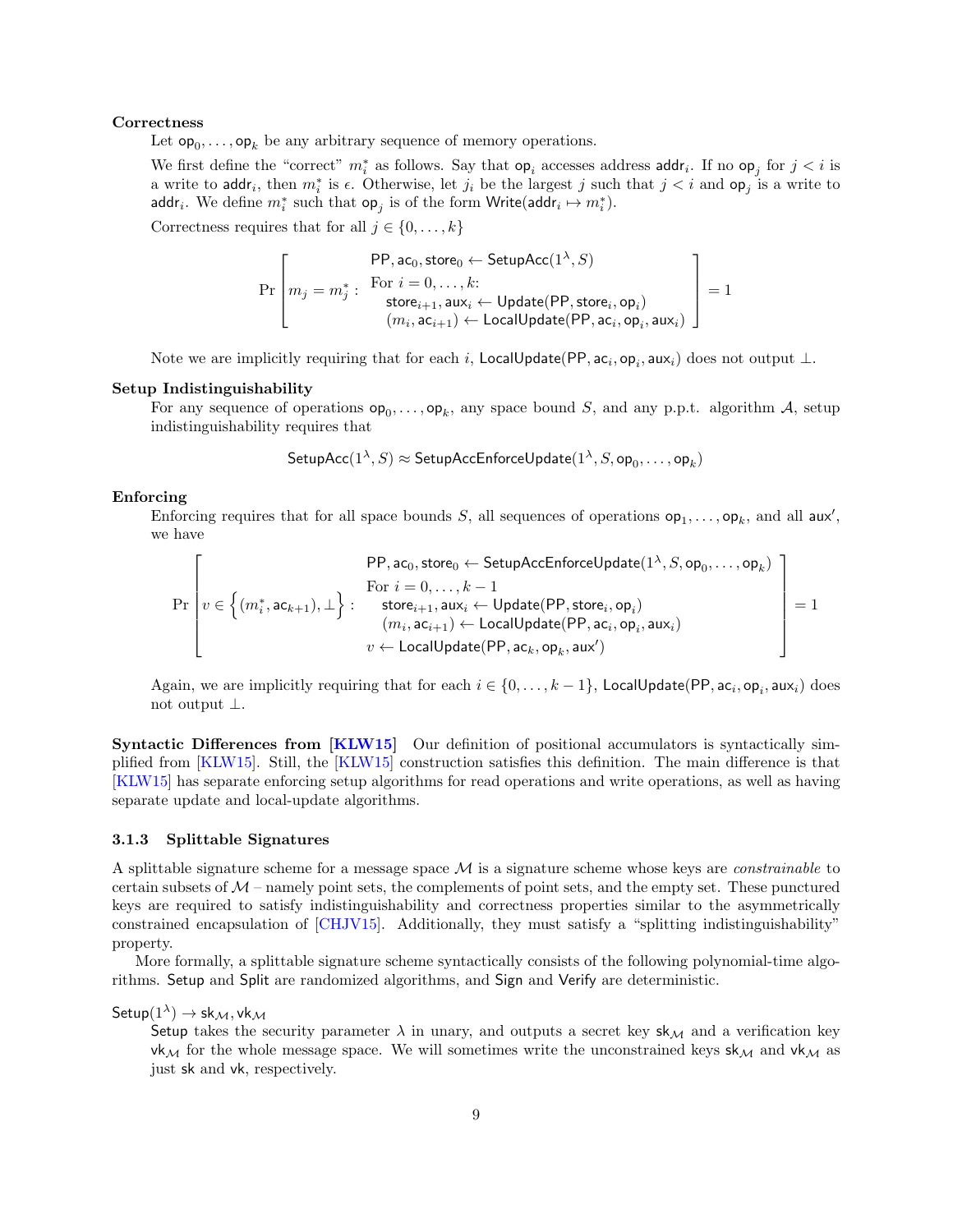$\mathsf{Split}(\mathsf{sk}_\mathcal{M}, m) \to \mathsf{sk}_{\{m\}}, \mathsf{sk}_{\mathcal{M}\setminus\{m\}}, \mathsf{vk}_\varnothing, \mathsf{vk}_{\{m\}}, \mathsf{vk}_{\mathcal{M}\setminus\{m\}}$ 

Split takes as input an unconstrained secret key  $sk_M$  and a message m, and outputs secret keys and verification keys which are constrained on the set  $\{m\}$  and its complement  $\mathcal{M} \setminus \{m\}$ . We note that  $\mathsf{sk}_{\{m\}}$  can just be  $\mathsf{Sign}(\mathsf{sk}, m)$ 

 $Sign(\textsf{sk}_S, m) \rightarrow \sigma$ 

Sign takes a possibly constrained secret key sk<sub>S</sub> and a message  $m \in S$ , and outputs a signature  $\sigma$ .

#### Verify(vk,  $m, \sigma$ )  $\rightarrow$  0 or 1

Verify takes a possibly constrained verification key vk, a message  $m$ , and a signature  $\sigma$ . Verify outputs 0 or 1. If Verify outputs 1, we say that vk accepts  $\sigma$  as a signature of m; otherwise, we say that vk rejects  $\sigma$ .

A splittable signature scheme must satisfy the following properties.

#### **Correctness**

For any message  $m^*$ , sample  $\mathsf{sk}_{\{m^*\}}$ ,  $\mathsf{sk}_{\mathcal{M}\setminus\{m^*\}}$ ,  $\mathsf{sk}_{\mathcal{M}}$ ,  $\mathsf{vk}_{\varnothing}$ ,  $\mathsf{vk}_{\mathcal{M}\setminus\{m^*\}}$ , and  $\mathsf{vk}_{\mathcal{M}}$  as

$$
(\mathsf{sk}_\mathcal{M},\mathsf{vk}_\mathcal{M})\leftarrow \mathsf{Setup}(1^\lambda)
$$

and

$$
(\mathsf{sk}_{\{m^*\}},\mathsf{sk}_{\mathcal{M}\setminus\{m^*\}},\mathsf{vk}_{\varnothing},\mathsf{vk}_{\{m^*\}},\mathsf{vk}_{\mathcal{M}\setminus\{m^*\}}) \leftarrow \mathsf{Split}(\mathsf{sk}_{\mathcal{M}},m^*)
$$

Correctness requires that with probability 1 over the above sampling:

- 1. For all  $m \in \mathcal{M}$ , Verify(vk $\mathcal{M}, m$ , Sign(sk $\mathcal{M}, m$ )) = 1
- 2. For all sets  $S \in \left\{ \{m^*\}, \mathcal{M} \setminus \{m^*\} \right\}$ , for all  $m \in S$ ,  $\mathsf{Sign}(\mathsf{sk}_S, m) = \mathsf{Sign}(\mathsf{sk}_{\mathcal{M}}, m)$ . Furthermore, Verify(vk<sub>S</sub>, m, ·) is the same function as Verify(vk<sub>M</sub>, m, ·).
- 3. For all sets  $S \in \left\{ \varnothing, \{m^*\}, \mathcal{M} \setminus \{m^*\}, \mathcal{M} \right\}$ , for all  $m \in \mathcal{M} \setminus S$ , and for all  $\sigma$ , Verify(vk $_S, m, \sigma$ ) = 0.

## Verification Key Indistinguishability

Sample  $sk_{m^*}, sk_{\mathcal{M}\backslash\{m^*}\}, sk_{\mathcal{M}}, vk_{\mathcal{O}}, vk_{\{m^*}\}, vk_{\mathcal{M}\backslash\{m^*\}}, and vk_{\mathcal{M}}$  as in the above definition of correctness.

Verification Key Indistinguishability requires that the following indistinguishabilities hold:

- 1. vk $\alpha \approx$  vk $M$
- 2. sk{ $_{m^*}$ , vk{ $_{m^*}$ }  $\approx$  sk{ $_{m^*}$ }, vk $_{\mathcal{M}}$
- 3. sk $M\setminus\{m^*\}$ , vk $M\setminus\{m^*\}\approx$  sk $M\setminus\{m^*\}$ , vk $M$

## Splitting Indistinguishability

Sample  $\mathsf{sk}_{\{m^*\}}$ ,  $\mathsf{sk}_{\mathcal{M}\setminus\{m^*\}}$ ,  $\mathsf{wk}_{\{m^*\}}$ , and  $\mathsf{vk}_{\mathcal{M}\setminus\{m^*\}}$  as in the above definition of correctness. Repeat this sampling, obtaining  $\overline{\mathsf{sk}'_{\{m^*\}}}, \overline{\mathsf{sk}'_{\mathcal{M}\setminus\{m^*\}}}, \overline{\mathsf{vk}'_{\{m^*\}}}, \text{and } \mathsf{vk}'_{\mathcal{M}\setminus\{m^*\}}$ 

Splitting indistinguishability requires that

$$
\mathsf{sk}_{\{m^*\}}, \mathsf{sk}_{\mathcal{M}\backslash\{m^*\}}, \mathsf{vk}_{\{m^*\}}, \mathsf{vk}_{\mathcal{M}\backslash\{m^*\}} \approx \mathsf{sk}_{\{m^*\}}', \mathsf{sk}_{\mathcal{M}\backslash\{m^*\}}, \mathsf{vk}_{\{m^*\}}, \mathsf{vk}_{\mathcal{M}\backslash\{m^*\}}
$$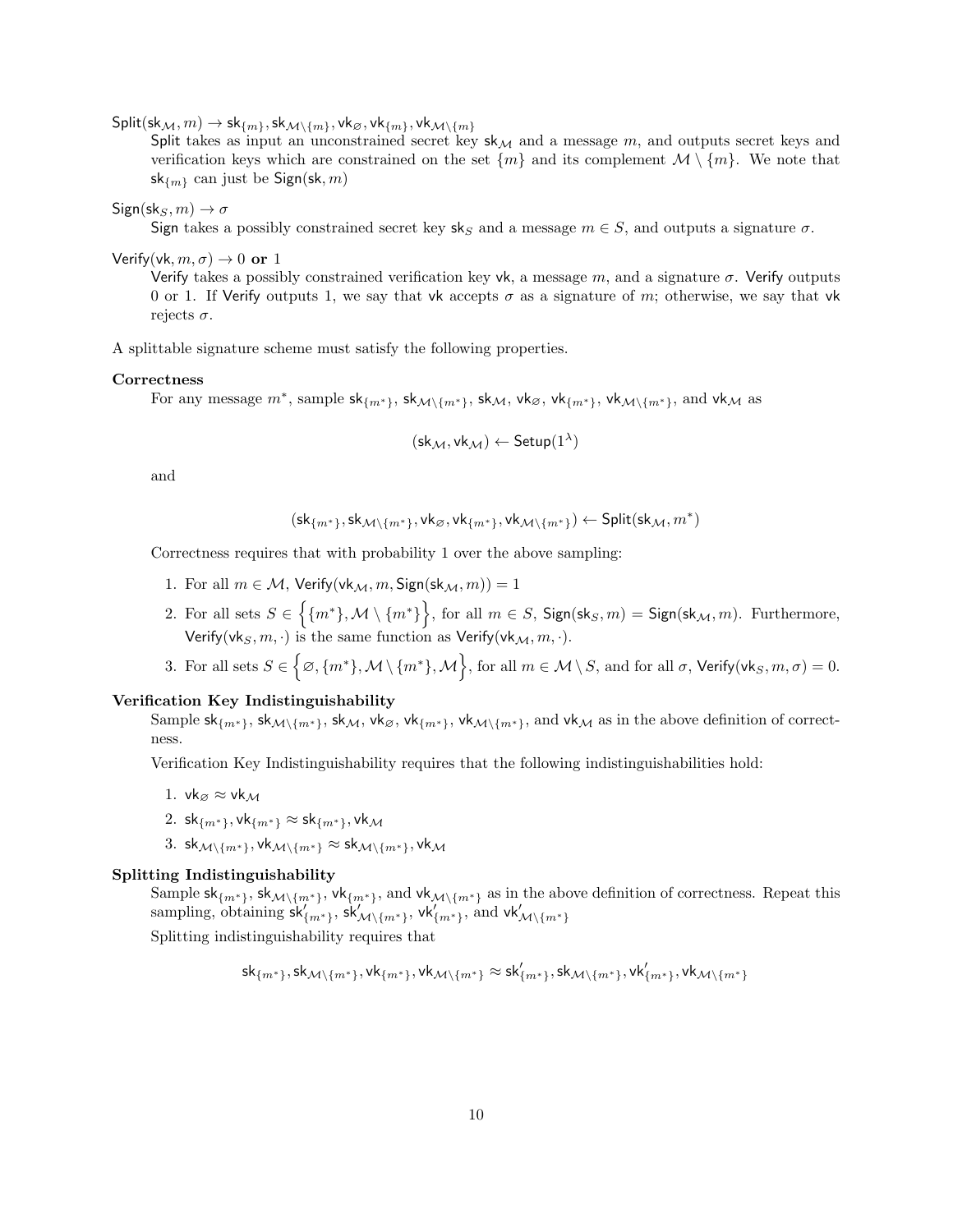**Syntactic Differences from [\[KLW15\]](#page-27-3)** The definition of splittable signatures in [KLW15] is superficially different from ours, but equivalent. Specifically, they do the following differently:

- They give different names for the different types of keys they omit a subscript of a  $M$  for their "normal" keys, and use a subscript of "one" or "abo" in place of  $\{m\}$  and  $\mathcal{M} \setminus \{m\}$ , respectively.
- Their  $sk_{\{m\}}$  is just defined as  $Sign(sk_{\mathcal{M}}, m)$ , and is thus not an output of Split.
- They generate  $vk_{\emptyset}$  as an output of Setup instead of as an output of Split.
- They have a separate algorithm  $Sign$  and  $Sign_{abo}$  for the different types of signing keys.

Our notational changes allow us to state the security properties more concisely.

### 3.2 Construction

Using these building blocks, we now construct a fixed transcript garbling scheme (Garble, Eval) for RAM machines.

Let  $M = (\Sigma, Q, Y, C)$  be a RAM machine. Recall that the transition functions C has two inputs – an internal state  $q \in Q$  and a memory symbol  $s \in \Sigma$  – and produces either an "official" output  $y \in Y$ , or a tuple  $(q', \textsf{op}) \in Q \times (\mathbb{N} \times {\text{Read, Write}} \times \Sigma).$ 

<span id="page-11-2"></span>Construction 3.1. We define Garble and Eval such that:

- Garble $(M, x, T, S)$  first samples Acc.PP, ac<sub>0</sub>, store<sub>0</sub>  $\leftarrow$  SetupAcc $(1^{\lambda})$  and ltr.PP, itr<sub>0</sub>  $\leftarrow$  ltr.Setup $(1^{\lambda})$ . It also samples a puncturable PRF F, and splittable signature keys  $(\mathsf{sk}_0^A, \mathsf{vk}_0^A) \leftarrow \mathsf{SetupSpl}(1^\lambda; F(0)),$  and outputs  $(M, \tilde{x})^2$  $(M, \tilde{x})^2$ , defined as follows:
	- $\tilde{M}$  is just the circuit  $i\mathcal{O}(\tilde{C})$ , where  $\tilde{C}$  is a circuit defined in Algorithm [1.](#page-11-1)
	- $\tilde{x}$  is  $(q_0, \mathsf{Read}(0), \mathsf{ac}_x, \mathsf{itr}_0, \mathsf{Sign}(\mathsf{sk}_0^A, (q_0, \mathsf{Read}(0), \mathsf{ac}_x, \mathsf{itr}_0)), \mathsf{store}_x), \text{ where } \mathsf{op}_0 = \mathsf{Read}(0) \text{ and } \mathsf{ac}_x$ and store<sub>x</sub> are obtained as follows: Let  $a_1 < \cdots < a_{|x|}$  be the set of addresses a for which  $x(a) \neq \epsilon$ . Now define  $\mathtt{ac}_0^x = \mathtt{ac}_0$ , stor $\mathtt{ec}_0^x =$  store $_0$ , and for  $i = 1, \ldots, |x|$ , define
		- $1. \ \left(\mathsf{store}^x_i, \mathsf{aux}^x_i\right) = \mathsf{Acc}.\mathsf{Update}(\mathsf{Acc}. \mathsf{PP}, \mathsf{store}^x_{i-1}, \mathsf{Write}(a_i \mapsto x(a_i)))$
		- 2.  $(s_i, \text{ac}^x_i) = \text{Acc.LocalUpdate}(\text{Acc.PP}, \text{ac}^x_{i-1}, \text{aux}^x_i)$
		- We define  $ac_x = ac_{|x|}^x$  and similarly store  $x = store_{|x|}^x$ .
- Given  $\tilde{M}$  and  $\tilde{x} = (q_0, \mathsf{op}_0, \mathsf{ac}_x, \mathsf{itr}_0, \sigma_0), \mathsf{store}_x)$ , one computes  $\mathsf{Eval}(\tilde{M}, \tilde{x})$  by repeating the following steps for  $i \in \{1, 2, \ldots\}$  until termination.
	- 1. store<sub>i</sub>, aux<sub>i−1</sub> ← Acc.Update(Acc.PP, store<sub>i−1</sub>, op<sub>i−1</sub>)
	- 2. Compute out<sub>i</sub>  $\leftarrow \tilde{M}(i-1, q_{i-1}, \mathsf{op}_{i-1}, \mathsf{ac}_{i-1}, \mathsf{itr}_{i-1}, \sigma_{i-1}, \mathsf{aux}_{i-1}).$  If out<sub>i</sub>  $\in Y \cup \{\perp\}$ , halt and  $output$  out $_i$ .

Otherwise, parse out<sub>i</sub> as  $(q_i, \mathsf{op}_i, \mathsf{ac}_i, \mathsf{itr}_i, \sigma_i)$ .

<span id="page-11-1"></span><span id="page-11-0"></span> $2$ To exactly match the syntax of a garbling scheme, the public parameters Acc.PP and Itr.PP may be placed either as part of the garbled machine or the garbled input.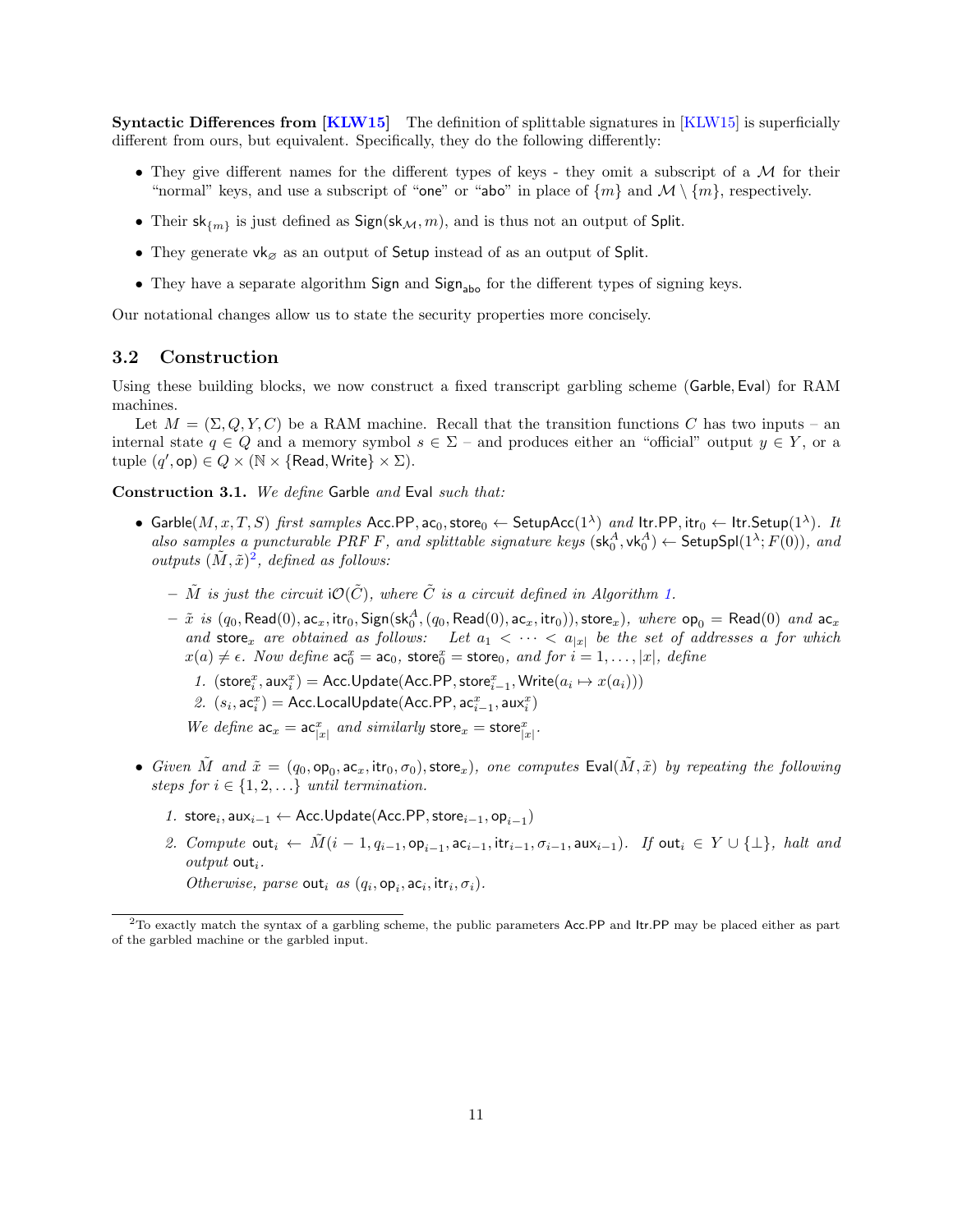**Input:** Timestamp t, state q, memory operation op, accumulator ac, iterator itr, signature  $\sigma$ , auxiliary information aux **Data:** Transition function  $C_0$ , Puncturable PRF  $F$ , accumulator public parameters Acc.PP, iterator public parameters Itr.PP 1 if  $t > T$  or  $t < 0$  then return  $\perp$ ;  $\mathsf{a} \ \ (\mathsf{vk}_t^A,\mathsf{sk}_t^A) \leftarrow \mathsf{Spl}.\mathsf{Setup}(1^\lambda;F(t));$  ${\sf s}$  if Spl.Verify $({\sf vk}_t^A,(q,{\sf op},{\sf ac},{\sf itr}),\sigma)=0$  then  ${\sf return}\perp;$  $4$  Parse Acc.LocalUpdate(Acc.PP, ac, op, aux) as  $(s, \operatorname{ac}')$  or else  $\operatorname{\mathbf{return}} \perp;$ 5 if  $C_0(q, s) = y \in Y$  then return y; 6 Parse  $C_0(q,s)$  as  $(q', \textsf{op}');$  $\tau\;$   $(\mathsf{vk}^A_{t+1},\mathsf{sk}^A_{t+1}) \leftarrow \mathsf{Spl}.\mathsf{Setup}(1^\lambda;F(t+1));$  $\mathbf{s}$  itr' $\leftarrow$  Itr.Iterate(Itr.PP, itr,  $(q, \mathsf{op}, \mathsf{ac}, \mathsf{itr}, \mathsf{aux})$ );  $\mathbf{s} \ \ \sigma' \leftarrow \mathsf{Spl}.\mathsf{Sign}(\mathsf{sk}^A_{t+1},(q',\mathsf{op}',\mathsf{ac}',\mathsf{itr}'));$ 10 return  $(q', \text{op}', \text{ac}', \text{itr}', \sigma')$ ;

### Algorithm 1: Circuit  $C$

## 3.3 Proof of Security

Theorem 3.2. If Spl is a splittable signature scheme, Itr is a cryptographic iterator, Acc is a positional accumulator, and iO is an indistinguishability obfuscator, then Construction [3.1](#page-11-2) is a fully succinct, efficient, fixed-transcript secure garbling scheme for RAM machines.

Proof. Correctness, efficiency, and succinctness are easy to see. Correctness follows from the correctness of the splittable signatures, cryptographic iterators, and positional accumulators. Efficiency follows from the fact that the size of  $C$  depends only polylogarithmically on the time bound  $T$ . Succinctness follows from the fact that store<sub>x</sub> will have  $O(|x|)$  non-empty addresses, and is represented succinctly.

We show a sequence of indistinguishable hybrid distributions starting with  $\mathsf{Garble}(M_0, x)$  and ending with Garble( $M_1, x$ ). These hybrids are essentially identical to the ones in [\[KLW15\]](#page-27-3), so we just give an overview of these hybrids.

**Hybrids Overview** At a high level, we only modify the circuit  $C$  in our hybrids, switching the execution from machine  $M_0$  (with transition function  $C_0$ ) to machine  $M_1$  (with transition function  $C_1$ ). Specifically, we use the variables in the definition of Eval to refer to the honest evaluation of  $M_0(x)$  or  $M_1(x)$ . Since the transcripts are the same, we don't need to distinguish which execution we refer to.

1. We add a new branch to C. Instead of just checking that  $\mathsf{vk}_t^A$  accepts  $((q, \mathsf{op}, \mathsf{ac}, \mathsf{itr}), \sigma)$ , we also check (when  $t \leq T$ ) against the key  $\mathsf{vk}_t^B$ , which is derived from a different puncturable PRF G. When only  $\mathsf{wk}_{t}^B$  accepts  $((q, \mathsf{op}, \mathsf{ac}, \mathsf{itr}), \sigma)$ , we proceed as before except that we compute with  $C_1$  instead of  $C_0$ , and we sign outputs with  $\mathsf{sk}^B_{t+1}$  instead of with  $\mathsf{sk}^A_{t+1}$ .

The indistinguishability of this change follows by  $O(t)$  applications of the indistinguishability of punctured keys, together with the security of  $i\mathcal{O}$ .

- 2. We hard-code  $\mathsf{vk}_0^A$  and  $\mathsf{vk}_0^B$ , and puncture F and G at  $\{0\}$ . This change preserves functionality and is hence indistinguishable by  $i\mathcal{O}$ .
- 3. We replace  $\mathsf{vk}_0^A$  and  $\mathsf{vk}_0^B$  by keys punctured on the sets  $\mathcal{M} \setminus \{(q_0, \mathsf{op}_0, \mathsf{ac}_0, \mathsf{itr}_0)\}$  and  $\{(q_0, \mathsf{op}_0, \mathsf{ac}_0, \mathsf{itr}_0)\}$ respectively. These changes are indistinguishable by the indistinguishability of punctured keys.
- 4. We generate Acc.PP using SetupAccEnforceUpdate so that  $aux_0$  is the only value for aux such that LocalUpdate(Acc.PP, ac<sub>0</sub>, op<sub>0</sub>, aux)  $\neq \perp$ , and is in fact equal to  $s_0$ , ac<sub>1</sub>. This is indistinguishable by the positional accumulator's setup indistinguishability.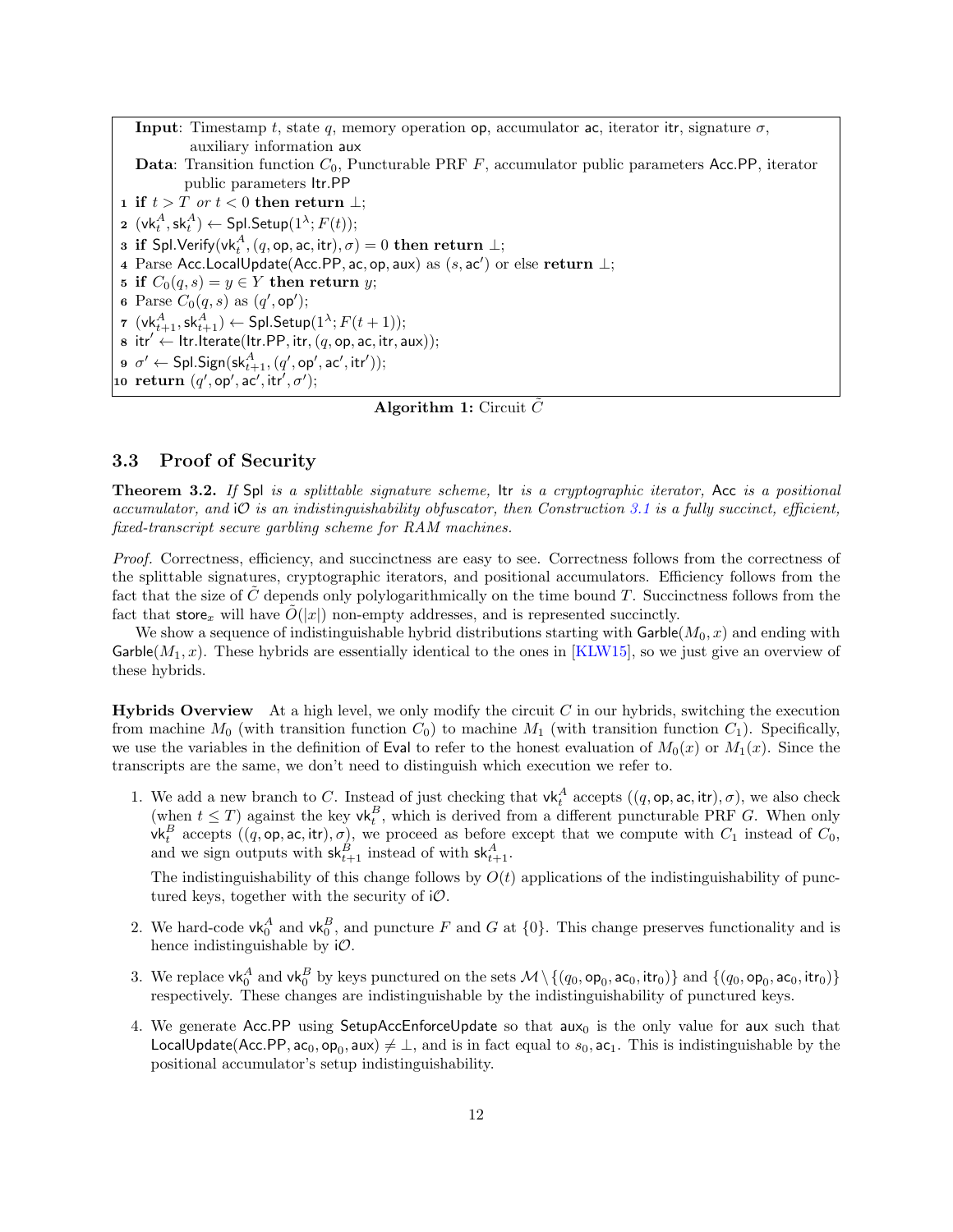- 5. We are guaranteed that  $C_0(q_0, s_0) = C_1(q_0, s_1)$ , so we modify C so that it uses  $C_1$  in both the 'A' and the 'B' branch at time 0, which preserves functionality and is thus indistinguishable by  $\mathcal{O}$ .
- 6. We generate Acc.PP normally, which is an indistinguishable change due to the positional accumulator's setup indistinguishability.
- 7. We modify C so that at time 0, instead of signing with  $sk_1^A$  in branch 'A' and  $sk_1^B$  in branch B, we do the same thing in both branches. Namely, we use  $\mathsf{sk}_1^A$  if and only if  $(q, \mathsf{op}, \mathsf{ac}, \mathsf{itr}) = (q_0, \mathsf{op}_0, \mathsf{ac}_0, \mathsf{itr}_0)$ . This is functionally equivalent because  $\mathsf{vk}_0^A$  and  $\mathsf{vk}_0^B$  accept disjoint sets of messages, and hence this change is indistinguishable by iO. Note the 'A' branch and 'B' branch are now identical.
- 8. We generate Itr.PP using SetupEnforce so that itr' = itr<sub>1</sub> if and only if  $(q, op, ac, itr, aux)$  is equal to  $(q_0, \mathsf{op}_0, \mathsf{ac}_0, \mathsf{itr}_0, \mathsf{aux}_0)$ . This change is indistinguishable by the iterator's setup indistinguishability.
- 9. Instead of choosing whether to use  $sk_1^A$  or  $sk_1^B$  based on the value of  $(q, op, ac, itr)$ , we choose based on the value of  $(q', op', ac', itr')$ . This is functionally equivalent because itr' is equal to itr<sub>1</sub> (and in fact  $(q', op', ac')$  is equal to  $(q_1, op_1, ac_1)$ ) if and only if  $(q, op, ac, itr, aux) = (q_0, op_0, ac_0, itr_0, aux_0)$ , and therefore this change is indistinguishable by the security of  $\mathcal{O}$ .
- 10. We generate Itr.PP normally, which is indistinguishable by the iterator's indistinguishability of setup.
- 11. Instead of checking whether the signature  $\sigma$  on  $(q, \text{ac}, \text{itr})$  verifies under one of  $\mathsf{vk}_0^A$  (which is punctured at  $M \setminus \{(q_0, \mathsf{op}_0, \mathsf{ac}_0, \mathsf{itr}_0)\}\$  and  $\mathsf{vk}_0^B$  (which is punctured at  $\{(q_0, \mathsf{op}_0, \mathsf{ac}_0, \mathsf{itr}_0)\}\)$ , we only check that it verifies under the *unpunctured*  $\mathsf{vk}_0^A$ . This is indistinguishable by the splittable signature's splitting indistinguishability property.
- 12. We unpuncture F and G at 0 and un-hardcode  $\mathsf{vk}_0^A$  and  $\mathsf{vk}_0^B$ . This is functionally equivalent and hence indistinguishable by  $i\mathcal{O}$ .
- 13. We repeat steps 2 through 12 for timestamps 1 through the worst-case running time bound  $T$  instead of just for timestamp 0 as was described above. In this way, we progressively change the computation from using  $C_0$  ( $M_0$ 's transition function) to  $C_1$  ( $M_1$ 's transition function), starting at the beginning of the computation.

 $\Box$ 

## <span id="page-13-0"></span>4 Fixed Memory Garbling

We now use a fixed transcript garbling scheme to satisfy a slightly stronger notion which we call fixed-memory garbling. In fixed-memory garbling, the garblings of two different machines are indistinguishable as long as the memory accesses are the same. Notably, it is possible for the two machines to have differing local states.

Definition 4.1 (Fixed Memory Security). A garbling scheme (Garble, Eval) is said to be fixed-memory secure if

$$
\mathsf{Garble}(M_0, x, T_0, S) \approx \mathsf{Garble}(M_1, x, T_1, S)
$$

for RAM machines  $M_0 = (\Sigma, Q, Y, C_0)$  and  $M_1 = (\Sigma, Q, Y, C_1)$  and a memory configuration  $x : \mathbb{N} \to \Sigma$ whenever the following conditions hold:

- $M_0(x) = M_1(x)$
- $|C_0| = |C_1|$
- The sequence of memory operations made by  $M_0$  on x is identical to that of  $M_1$  on x. In particular they also have the same time and space complexities, and at each time  $M_0$  and  $M_1$  have the same memory configurations.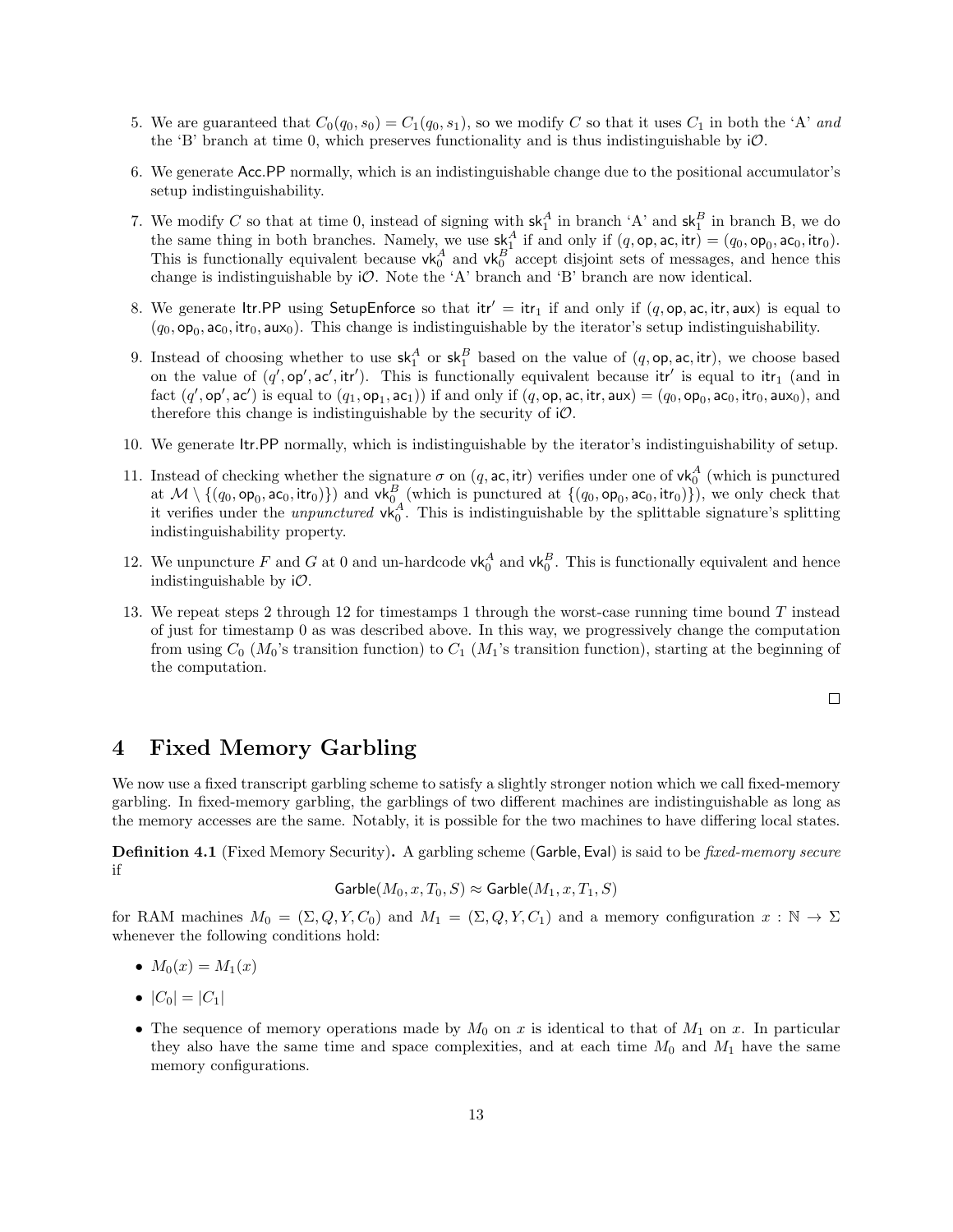#### 4.1 Construction

Given a garbling scheme (Garble', Eval') satisfying fixed transcript security, we build a garbling scheme (Garble, Eval) satisfying fixed-memory security. All we need to do is mask the internal state for each timestamp with a different pseudorandom value.

<span id="page-14-1"></span>Construction 4.1. We define (Garble, Eval) such that:

- Garble $(M, x, T, S)$  samples a puncturable PRF F, and outputs Garble' $(M', x, T, S)$ , where M' is a RAM program whose transition function is given by  $C'$ , defined in Algorithm [2.](#page-14-0)
- Eval is the same as Eval'.

```
Input: state p, memory symbol sData: Puncturable PRF F, underlying transition function C
 1 if p = \perp then t \leftarrow 0, q \leftarrow \perp;
2 else
 \mathbf{3} | Parse p as (t, c_q);\begin{array}{c|c} \textbf{4} & q \leftarrow F(t) \oplus c_q; \end{array}5 end
6 if C(q, s) = y \in Y then return y;
7 else
 8 | Parse C(q, s) as (q', \textsf{op});
 9 \vert return ((t+1, F(t+1) \oplus q'), \mathsf{op});10 end
```
Algorithm  $2$ : Transition function  $C'$ 

### 4.2 Proof of Security

<span id="page-14-4"></span>**Theorem 4.2.** If (Garble', Eval') is a fixed transcript secure garbling scheme, then Construction [4.1](#page-14-1) defines a fully succinct, efficient, fixed memory secure garbling scheme for RAM machines.

*Proof.* Let  $M_0, M_1$  be two RAM machines that satisfy the preconditions of fixed-memory security. Let  $C_0, C_1$  be the transition functions of the two machines, respectively. We show a sequence of  $t_x + 1$  hybrid distributions  $H_0 \approx \cdots \approx H_{t_x}$ , where  $t_x$  is the running time of  $M_0$  on x (which is the same as the running time of  $M_1$  on  $x$ ).

Hybrid  $H_i$  is defined as Garble'( $M_{0,i}, x$ ), where  $M_{0,i}$  is a RAM machine with transition function  $C_{0,i}$ , defined in Algorithm [3.](#page-14-2)  $M_{0,i}$  runs  $M_0$  for the first  $t_x - i$  steps, and then runs  $M_1$  for the last i steps, starting with the hard-coded internal state  $q^* = q_{1,t_x-i}$ . Here  $q_{1,t_x-i}$  is defined as the  $t_x - i^{th}$  internal state if  $M_1$ were to be run on  $x$ .

<span id="page-14-2"></span>Evidently  $H_0$  is indistinguishable from Garble $(M_0, x)$  and  $H_{t_x}$  is indistinguishable from Garble $(M_1, x)$  by the fixed transcript security of Garble'. In order to complete the proof that  $\textsf{Garble}(M_0, x) \approx \textsf{Garble}(M_1, x),$ we just need to show the following claim.

Claim 4.2.1. For all i such that  $0 \leq i \leq t_x$ ,  $H_i \approx H_{i+1}$ .

*Proof.* We give hybrid distributions  $H_{i,1}$  and  $H_{i,2}$  such that  $H_i \approx H_{i,1} \approx H_{i,2} \approx H_{i+1}$ .

Hybrid  $H_{i,1}$  is defined as Garble<sup> $\prime$ </sup>( $M_{0,i,1}, x$ ) where  $M_{0,i,1}$ 's transition function is  $C_{0,i,1}$ , given in Algorithm [4.](#page-14-3)  $C_{0,i,1}$  never evaluates F' at  $t_x - i$ . Instead, it has the hard-coded constant  $c^* = F(t_x - i) \oplus q_{0,t_x - i}$ . Here  $q_{0,t_x-i}$  is defined as the  $t_x - i^{th}$  internal state when  $M_0$  is executed on x.

<span id="page-14-3"></span>Hybrid  $H_{i,2}$  differs from hybrid  $H_{i,1}$  only in that  $c^*$  is hard-coded as  $F(t_x - i) \oplus q_{1,t_x-i}$  instead of as  $F(t_x - i) \oplus q_{0,t_x - i}$ . Here  $q_{1,t_x - i}$  is defined as the  $t_x - i^{th}$  internal state when  $M_1$  is executed on x.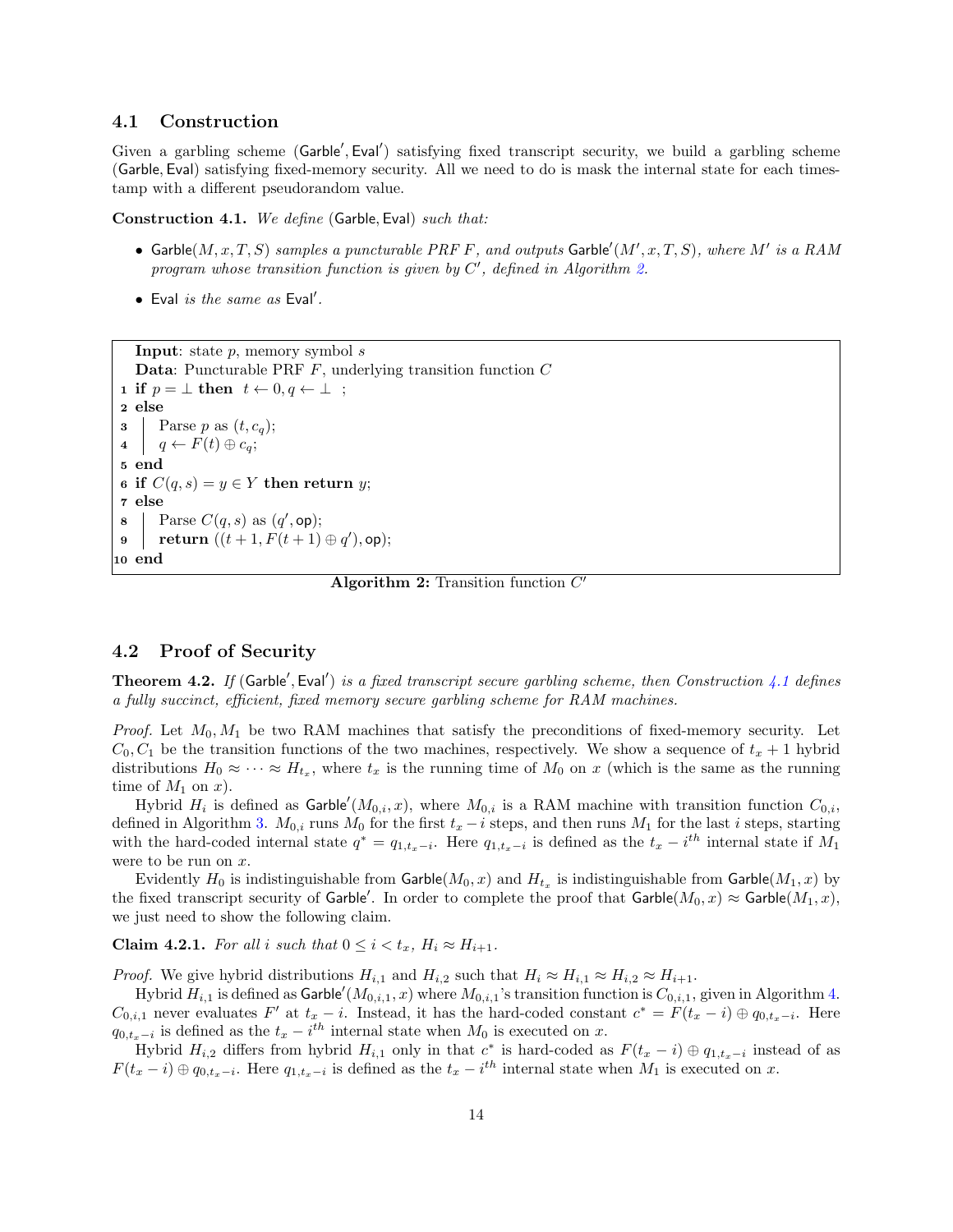**Input:** state  $p$ , memory symbol  $s$ **Data:** Puncturable PRF F, underlying transition functions  $C_0$  and  $C_1$ , string  $q^*$  representing an internal state of M<sup>1</sup> 1 if  $p = \perp$  then  $t \leftarrow 0, q \leftarrow \perp$ ; 2 else  $\mathbf{3}$  | Parse p as  $(t, c_q);$  $\begin{array}{cc} \textbf{4} & \textbf{if } t = t_x - i \textbf{ then } q \leftarrow q^* \; ; \end{array}$ 5 else  $q \leftarrow F'(t) \oplus c_q$ ; 6 end 7 if  $t < t_x - i$  then  $C := C_0$ ; 8 else  $C := C_1$ ; 9 if  $C(q, s) = y \in Y$  then return y; 10 else 11 | Parse  $C(q, s)$  as  $(q', \textsf{op})$ ; 12 **return**  $((t + 1, F(t + 1) \oplus q'), op);$ 13 end

**Algorithm 3:** Transition function  $C_{0,i}$ 

We now need to show that

$$
H_i \approx H_{i,1} \approx H_{i,2} \approx H_{i+1}
$$

The first and third transitions are shown via reduction to the fixed transcript security of Garble'. The second transition is shown via reduction to the pseudorandomness of F at the selectively punctured point  $t_x - i$ .  $\Box$ 

This concludes the proof of Theorem [4.2.](#page-14-4)

## <span id="page-15-0"></span>5 Fixed Address Garbling

We now use a fixed memory garbling scheme to construct a slightly stronger notion of garbling. Namely, we will now hide the data in memory, but not yet the addresses which are accessed. As discussed in the Introduction, in applications where the memory access pattern is known not to leak sensitive information, this notion of garbling may be significantly more efficient. In particular, it preserves the efficacy of cache, for which real-world RAM programs are extensively optimized.

**Definition 5.1.** A garbling scheme (Garble, Eval) is said to be fixed-address secure if Garble $(M_0, x_0, T_0, S) \approx$  $\mathsf{Garble}(M_1, x_1, T_1, S)$  whenever the following conditions hold:

- $M_0(x_0) = M_1(x_1)$
- $|M_0| = |M_1|$
- The space usages of  $M_0(x)$  and  $M_1(x)$  are both less than S.
- The addresses of  $x_0$  containing non- $\epsilon$  symbols are the same as those of  $x_1$ .
- The sequence of addresses accessed by  $M_0$  on  $x_0$  is identical to that of  $M_1$  on  $x_1$ .

## 5.1 Construction

Given a garbling scheme (Garble', Eval') satisfying fixed-memory security, we build a garbling scheme (Garble, Eval) satisfying fixed-address security.

 $\Box$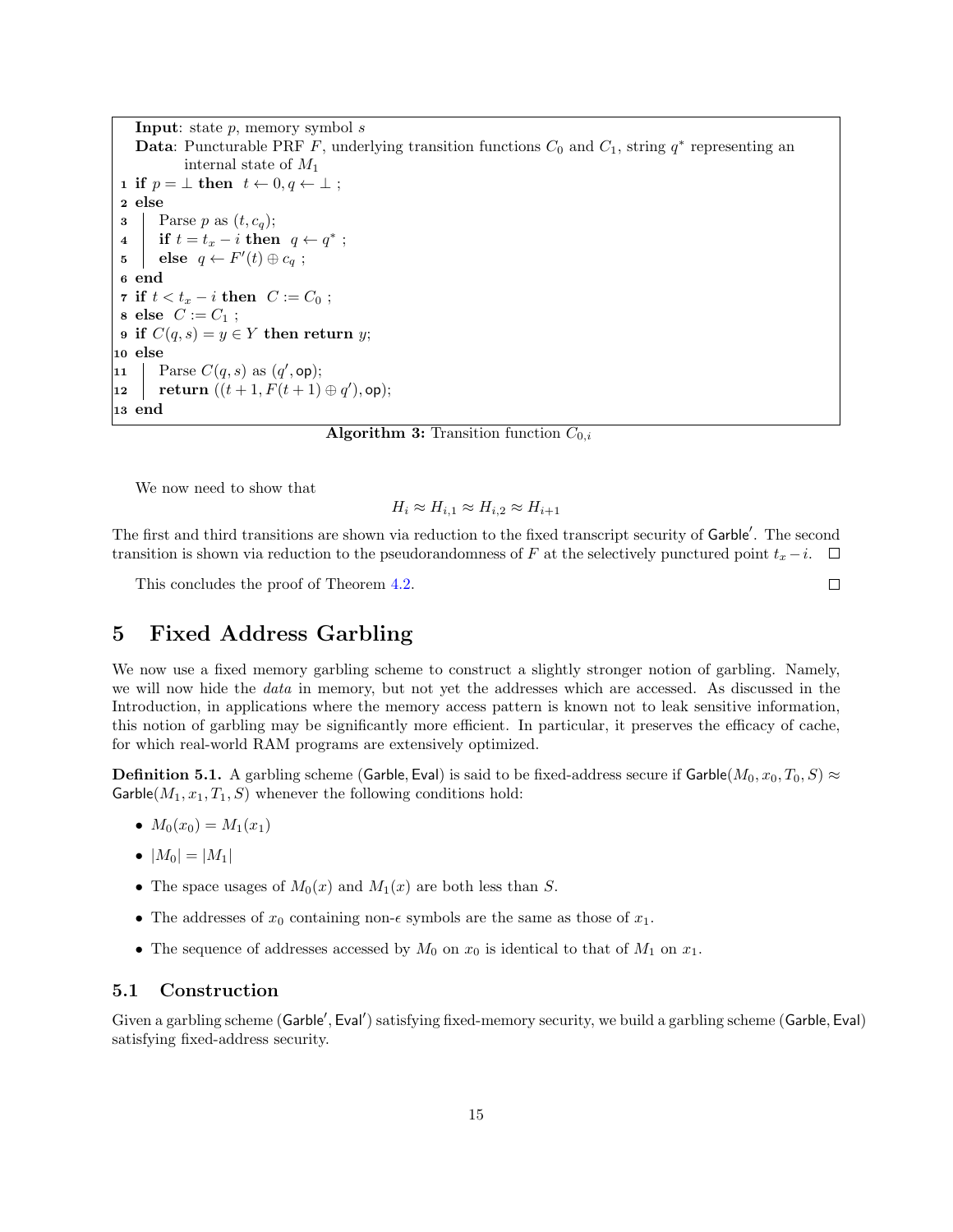**Input:** state  $p$ , memory symbol  $s$ **Data:** Punctured PRF  $F' = F\{t_x - i\}$ , underlying transition function  $C_0$ , plaintext  $q^* = q_{1,t_x-i}$  and ciphertext  $c^*$ 1 if  $p = \perp$  then  $t \leftarrow 0, q \leftarrow \perp$ ; 2 else  $\mathbf{3}$  | Parse p as  $(t, c_q);$  $\begin{array}{cc} \textbf{4} & \textbf{if } t = t_x - i \textbf{ then } q \leftarrow q^* \; ; \end{array}$ 5 else  $q \leftarrow F'(t) \oplus c_q$ ; 6 end 7 if  $t < t_x - i$  then  $C := C_0$ ; 8 else  $C := C_1$ ; 9 if  $C(q, s) = y \in Y$  then return y; 10 Parse  $C(q, s)$  as  $(q', \text{op})$ ; 11 if  $t = t_x - i - 1$  then return  $((t + 1, c^*), \text{op})$ ; 12 else return  $((t + 1, F(t + 1) \oplus q'), op);$ 

**Algorithm 4:** Transition function  $C_{0,i,1}$ 

**Overview.** Our construction of  $\mathsf{Garble}(M, x, T, S)$  applies  $\mathsf{Garble}'$  to a transformed version of the machine M and a correspondingly transformed of the input x. The transformed machine, which we will denote by  $M'$ , differs from  $M$  in three ways:

- $\bullet$  M' executes two copies of M in parallel (thereby using twice as much memory). We think of these as an 'A' execution and a 'B' execution. We think of the external storage of  $M'$  as correspondingly consisting of an 'A' track and a 'B' track. We implement the 'A' track as the set of all even addresses and the 'B' track as the set of all odd addresses.
- $M'$  writes a timestamp alongside each value it writes, indicating the time at which the value is written.
- M' authenticates each value it writes: instead of writing  $(t, v)$  to an address a, it writes  $(t, F(t||a) \oplus v)$ , where  $F$  is a puncturable pseudorandom function.

The initial memory configuration  $x : \mathbb{N} \to \Sigma$  must be transformed in an analogous way to obtain x'. Essentially,  $x'$  stores a copy of x on both track 'A' and on track 'B', appropriately authenticated. That is, the *i*th bit of x is stored at locations 2*i* and  $2i + 1$ , authenticated with timestamp  $t = 0$ .

<span id="page-16-1"></span>Construction 5.1. We define (Garble, Eval) such that:

- Garble $(M, x, T, S)$  samples a puncturable pseudorandom function F mapping  $\{0,1\}^{\lambda} \to \{0,1\}$ , and outputs Garble'( $M', x', 2T, 2S$ ), where M' and x' are defined below.
- Eval is the same as Eval'.

**Definition of**  $M'$  The RAM machine  $M'$  is described in Algorithm [6,](#page-16-0) and makes use of a helper function Access, defined in Algorithm [5.](#page-16-0) Both  $M'$  and Access are presented in reactive form, describing the actions taken per activation. This is done to demonstrate more immediate correspondence to the syntax of RAM machines in Section [2.1.](#page-5-0) Still, it is helpful to keep the above informal description in mind.

<span id="page-16-0"></span>**Definition of**  $x'$  The initial memory  $x'$  is defined as

 $x': \mathbb{N} \to \Sigma$ 

$$
x'(a) = \begin{cases} (0, x(\lfloor a/2 \rfloor) \oplus F(0 \Vert a)) & \text{if } x(\lfloor a/2 \rfloor) \neq \epsilon \\ \epsilon & \text{otherwise} \end{cases}
$$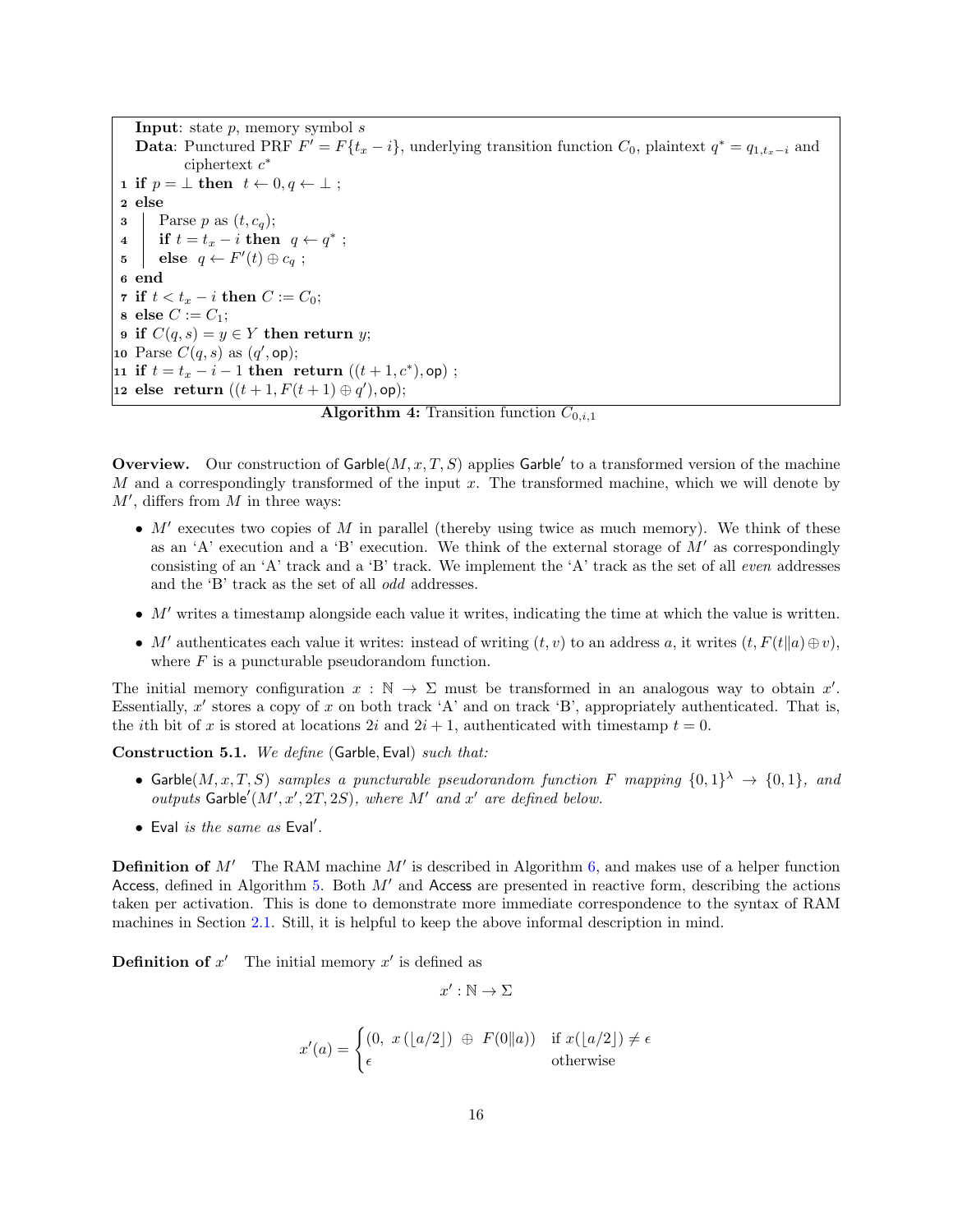Data: Puncturable PRF F

- 1 On input address a, value s, operation op, time t, track k from the RAM machine do:
- 2 Let a' be 2a if  $k = A'$ , and  $2a + 1$  if  $k = B'$ ;
- **3** If  $op =$  Read then Output (Read,  $a'$ ) to the memory;
- <sup>4</sup> If op = Write then Output (Write, a<sup>0</sup> , c) to the memory, where c ← F(tka 0 ) ⊕ s;
- 5 On input s from the memory do:
- 6 parse s as  $(t', c)$ ;
- $\tau$  let  $a'$  be the address given by the RAM machine in the previous activation;
- 8 Output  $F(t'||a') \oplus c$  to the RAM machine;

Algorithm 5: Access

**Data:** RAM machine transition function C, initial state  $q_0$ 1 In first activation: 2  $(q_A, s_A, a_A, \texttt{op}_A), (q_B, s_B, a_B, \texttt{op}_B) \leftarrow ((q_0, \perp, 0, \text{Read}), (q_0, \perp, 0, \text{Read}));$  $\mathbf{3} \qquad t \leftarrow 0, \, k \leftarrow \mathbf{A}$ ; 4 activate  $\mathsf{Access}(a_k, s_k, \mathsf{op}_k, t, k);$ <sup>5</sup> On input s from Access do: 6  $s_k \leftarrow s;$ 7 out  $\leftarrow C(q_k, s_k);$ 8 If  $k = A'$  and out  $\in Y$  then output out and halt; 9 parse  $q_k, a_k, s_k, \mathsf{op}_k \leftarrow \mathsf{out};$ 10 If  $k = A'$  then  $k \leftarrow B'$ ; else  $k \leftarrow A'$  and  $t \leftarrow t + 1$ ; 11 activate  $\text{Access}(a_k, s_k, \text{op}_k, t, k);$ 

Algorithm  $\overline{6}$ : M'

### 5.2 Proof of Security

**Theorem 5.2.** If (Garble', Eval') is a fully succinct, fixed memory secure garbling scheme, and if one-way functions (and hence puncturable PRFs) exist, then Construction [5.1](#page-16-1) defines a fully succinct, fixed address secure garbling scheme for RAM machines.

*Proof.* Let  $M_0, x_0, T_0, S$  and  $M_1, x_1, T_1, S$  be RAM machines, initial inputs, runtime bounds and space bound as in the premise of the definition of fixed-address security. Let  $M_{00} = M'_0$  and  $x_{00} = x'_0$  denote the transformed versions of  $M_0$  and  $x_0$ , and let  $M_{11}, x_{11}$  denote the transformed versions of  $M_1$  and  $x_1$ . We define hybrid RAM machine  $M_{01}$  and input  $x_{01}$ , and let  $H_{01} = \text{Garble}'(M_{01}, x_{01}, T'_0, S')$ . We then show that

 $\text{Garble}(M_0, x_0, T_0, S) \approx H_{01} \approx \text{Garble}(M_1, x_1, T_0, S).$ 

**Definition of**  $M_{01}$ . Suppose  $M_0$  and  $M_1$  have transition functions  $C_0$  and  $C_1$  respectively. Informally,  $M_{01}$  just executes  $M_0$  on track 'A' and executes  $M_1$  on track 'B'. Formally,  $M_{01}$  is defined in Algorithm [7.](#page-17-0) Here  $q_{00}, q_{01}$  are the initial states of  $M_0, M_1$ , respectively.

**Definition of**  $x_{01}$ . Informally,  $x_{01}$  has  $x_0$  on track 'A' and  $x_1$  on track 'B'. Formally:

$$
x_{01}(a) = \begin{cases} (0, x_0(\frac{a}{2}) \oplus F(0||a)) & \text{if } a \text{ is even and } x_0(\frac{a}{2}) \neq \epsilon \\ (0, x_1(\frac{a-1}{2}) \oplus F(0||a)) & \text{if } a \text{ is odd and } x_1(\frac{a-1}{2}) \neq \epsilon \\ \epsilon & \text{otherwise} \end{cases}
$$

<span id="page-17-1"></span><span id="page-17-0"></span>Lemma 5.3. Garble $(M_0, x_0) \equiv$  Garble $'(M_{00}, x_{00}) \approx$  Garble $'(M_{01}, x_{01})$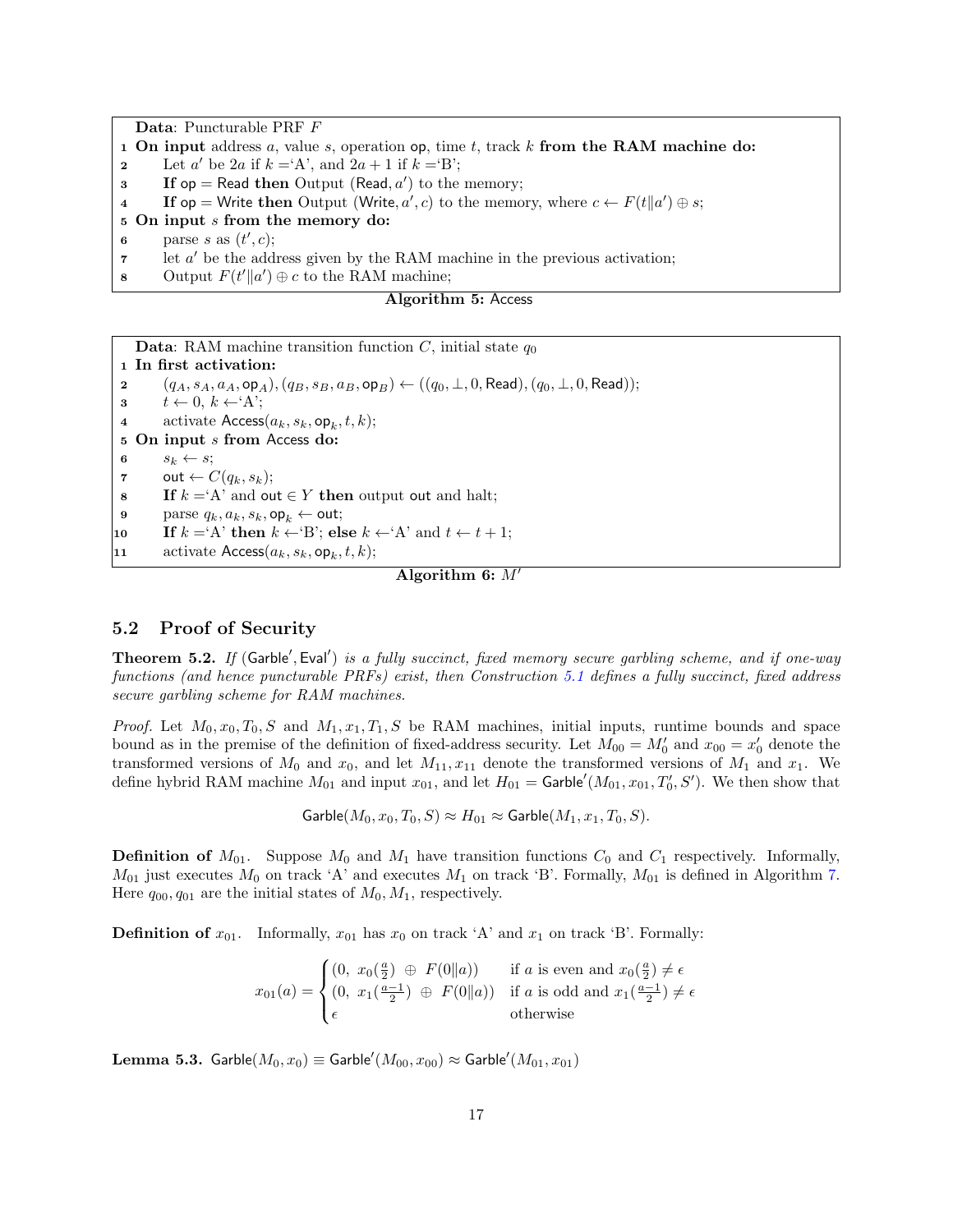**Data:** RAM transition functions  $C_0$  and  $C_1$  of machines  $M_0$  and  $M_1$  respectively, and their initial states  $q_{00}$  and  $q_{01}$ 1 In first activation:  $q_A, s_A, a_A, \textsf{op}_A), (q_B, s_B, a_B, \textsf{op}_B) \leftarrow ((q_{00}, \perp, 0, \textsf{Read}), (q_{01}, \perp, 0, \textsf{Read}));$  $\mathbf{3} \qquad t \leftarrow 0, \, k \leftarrow \mathbf{A}$ ; 4 activate  $\mathsf{Access}(a_k, s_k, \mathsf{op}_k, t, k);$ 5 On input s from Access do: 6  $s_k \leftarrow s;$ 7 If  $k = A'$  then out  $\leftarrow C_0(q_k, s_k)$ ; else out  $\leftarrow C_1(q_k, s_k)$ ; 8 If  $k = A'$  and out  $\in Y$  then output out and halt; 9 parse  $q_k, a_k, s_k, \mathsf{op}_k \leftarrow \mathsf{out};$ 10 If  $k = A'$  then  $k \leftarrow B'$ ; else  $k \leftarrow A'$  and  $t \leftarrow t + 1$ ; 11 activate  $\text{Access}(a_k, s_k, \text{op}_k, t, k);$ 

Algorithm 7: RAM machine  $M_{01}$ 

*Proof.* We show a sequence of  $t^* + 1$  indistinguishable hybrid distributions  $H_{00,i} =$  Garble' $(M_{00,i}, x_{01})$  (where  $M_{00,i}$  is a RAM machine to be defined) for  $i = 0, \ldots, t^*$  such that

Garble' $(M_{00}, x_{00}) \approx H_{00,0} \approx \cdots \approx H_{00,t^*} \approx$  Garble' $(M_{01}, x_{01})$ .

**Definition of**  $M_{00,i}$  Informally,  $M_{00,i}$  executes  $M_0$  on track A and  $M_1$  on track B, but only for the first i steps of computation. After this,  $M_{00,i}$  ignores the contents of track B. Instead,  $M_{00,i}$  only executes  $M_0$ on track A, but writes the same underlying symbols (masked independently) to both track A and track B. Formally  $M_{00,i}$  is defined in Algorithm [8.](#page-18-0) (The only difference between  $M_{00,i}$  and  $M_{01}$  is in line 11.)

<span id="page-18-0"></span>**Data:** RAM transition functions  $C_0$  and  $C_1$ , initial states  $q_{00}, q_{01}$ 1 In first activation: 2  $(q_A, s_A, a_A, \text{op}_A), (q_B, s_B, a_B, \text{op}_B) \leftarrow ((q_{00}, \perp, 0, \text{Read}), (q_{01}, \perp, 0, \text{Read}));$  $t \leftarrow 0, k \leftarrow A$ ; 4 activate  $\mathsf{Access}(a_k, s_k, \mathsf{op}_k, t, k);$ 5 On input s from Access do: 6  $s_k \leftarrow s;$ 7 If  $k = A'$  then out  $\leftarrow C_0(q_k, s_k)$ ; else out  $\leftarrow C_1(q_k, s_k)$ ; 8 If  $k = A'$  and out  $\in Y$  then output out and halt; 9 parse  $q_k, a_k, s_k, \mathsf{op}_k \leftarrow \mathsf{out};$ 10 If  $k = A'$  then  $k \leftarrow B'$ ; else  $k \leftarrow A'$  and  $t \leftarrow t + 1$ ; 11 If  $k = A' \vee (k = B' \wedge t \leq i)$  then activate  $\text{Access}(a_k, s_k, \text{op}_k, t, k)$ ; else  $\text{Access}(a_A, s_A, \text{op}_A, t, B)$ ; **Algorithm 8:** Algorithm  $M_{00,i}$ 

<span id="page-18-1"></span>**Claim 5.3.1.** Garble' $(M_{00}, x_{00}) \approx$  Garble' $(M_{00,0}, x_{01})$ 

*Proof.* First, Garble'( $M_{00}, x_{00}$ )  $\approx$  Garble'( $M_{00,0}, x_{00}$ ) by the fixed memory security of Garble'. Indeed, both of these perform the same memory operations – in both  $M_{00}$  and  $M_{00,0}$  the memory operations are determined solely by evaluating  $M_0$  on track A.

We next need to show that  $\textsf{Garble}'(M_{00,0}, x_{00}) \approx \textsf{Garble}'(M_{00}, x_{01})$ . This again proceeds by several hybrids. We illustrate how to indistinguishably change the underlying symbol at address  $a_i$  of track B (which is physically stored at address  $2a_i + 1$  of  $x_{00}$ ) from  $x_0(a_i)$  to  $x_1(a_i)$ . In other words, we need to change  $x_{00}(2a_i + 1)$  from  $(0, F(0||2a_i + 1) \oplus x_0(a_i))$  to  $(0, F(0||2a_i + 1) \oplus x_1(a_i)).$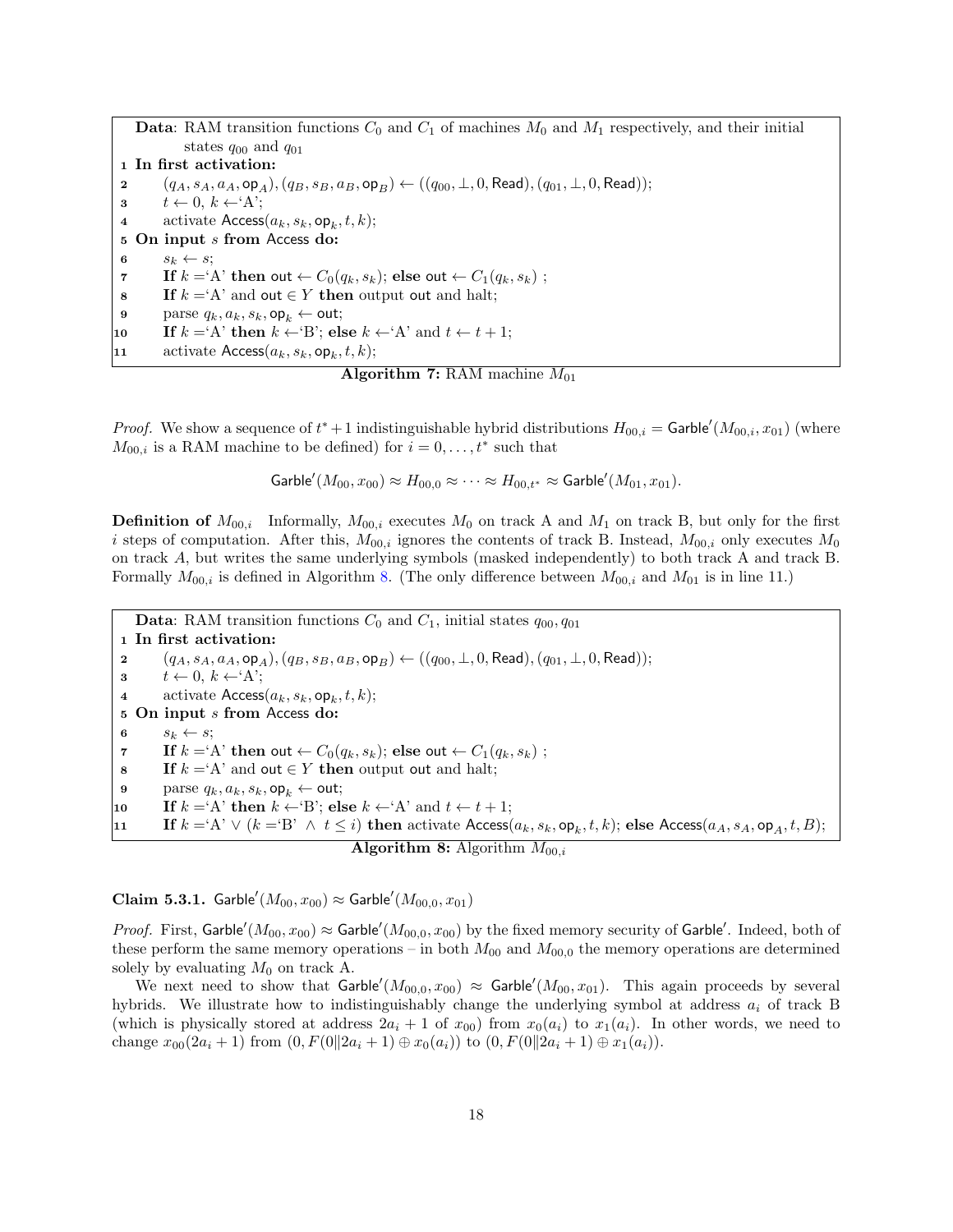First, we indistinguishably puncture F at  $\{0||2a_i + 1\}$  using the observation that  $M_{00,0}$  never actually needs to decrypt any value in track B. Thus, we can easily puncture F at  $\{0||2a_i + 1\}$  in  $M_{00,0}$  without changing the memory operations. Indistinguishable follows from the fixed memory security of Garble'. Using a now standard technique, we now apply the pseudorandomness of F at  $(0||2a_i + 1)$  to change  $x_{00}(2a_i + 1)$ to  $(0, F(0||2a_i + 1) \oplus x_1(a_i))$ . Afterwards we unpuncture F, which is indistinguishable by the same fixed memory security argument as when we punctured F.

We repeat these steps for each  $a_i$  such that  $x_0(a_i) \neq x_1(a_i)$ .

<span id="page-19-1"></span>Claim 5.3.2. For each 
$$
1 \le i \le t^*
$$
, Garble<sup>'</sup> $(M_{00,i-1}, x_{01}) \approx$  Garble<sup>'</sup> $(M_{00,i}, x_{01})$ 

*Proof.* We make a sequence of changes to  $M_{00,i-1}$  such that the induced changes to Garble'(M, x<sub>01</sub>) are indistinguishable and eventually we have changed  $M_{00,i-1}$  into  $M_{00,i}$ .

Let  $s_i^0$  denote the value written by  $M_0$  at time i, and let  $s_i^1$  denote the value written by  $M_1$  at time i. Let  $a_i$  denote the corresponding address to which  $M_0$  and  $M_1$  write at time i. This address is well-defined because  $M_0$  accesses the same addresses on input  $x_0$  as  $M_1$  does on input  $x_1$ .

We first modify  $M_{00,i-1}$  so that at time i, it writes  $(i, c_i^0)$  to address  $a_i$  on track B, where  $c_i^0$  is a hardcoded ciphertext equal to  $F(i||2a_i + 1) \oplus s_i^0$ . We also change it to only use a punctured  $F' = F(i||2a_i + 1)$ , as in Algorithm [9.](#page-19-0) This is indistinguishable by the fixed memory security of Garble'. Indeed, it changes neither the addresses accessed nor the values written to memory.

We next change the hard-coded value of  $c_i^0$  from  $(i, F(i||2a_i + 1) \oplus s_i^0)$  to  $(i, F(i||2a_i + 1) \oplus s_i^1)$ . The indistinguishability of this change follows from the pseudorandomness of  $F$  at the selectively punctured point  $i||2a_i + 1.$ 

After these changes,  $M_{00,i-1}$  accesses the same addresses and writes the same values as  $M_{00,i}$  on  $x_{01}$ . So by the fixed memory security of Garble', Garble'( $M, x_{01}$ ) is indistinguishable from Garble'( $M_{00,i}, x_{01}$ ).

<span id="page-19-0"></span>**Data**: RAM transition functions  $C_0$  and  $C_1$ , initial states  $q_{00}, q_{01}$ , ciphertext  $c^*$ , address  $a^*$ 1 In first activation: 2  $(q_A, s_A, a_A, \text{op}_A), (q_B, s_B, a_B, \text{op}_B) \leftarrow ((q_{00}, \perp, 0, \text{Read}), (q_{01}, \perp, 0, \text{Read}));$  $t \leftarrow 0, k \leftarrow A$ ; 4 activate  $\mathsf{Access}(a_k, s_k, \mathsf{op}_k, t, k);$ 5 On input s from Access do: 6  $s_k \leftarrow s;$ 7 If  $k = A'$  then out  $\leftarrow C_0(q_k, s_k)$ ; else out  $\leftarrow C_1(q_k, s_k)$ ; 8 If  $k = A'$  and out  $\in Y$  then output out and halt; 9 parse  $q_k, a_k, s_k, \mathsf{op}_k \leftarrow \mathsf{out};$ 10 If  $k = A'$  then  $k \leftarrow B'$ ; else  $k \leftarrow A'$  and  $t \leftarrow t + 1$ ; 11 If  $k = A' \vee (k = B' \wedge t < i)$  then activate Access $(a_k, s_k, \mathsf{op}_k, t, k);$ 12 else if  $t = i$  then output (Write,  $s^*, a^*$ ) directly to memory; 13 else activate  $\text{Access}(a_A, s_A, \text{op}_A, t, B);$ 

Algorithm 9: Intermediate machine M

 $\Box$ 

<span id="page-19-2"></span> $\textbf{Claim 5.3.3.}$  Garble' $(M_{00,t^*}, x_{01})$  ≈ Garble' $(M_{01}, x_{01})$ 

*Proof.* Lines 8 through 10 of  $M_{00,t^*}$  (described in Algorithm [8\)](#page-18-0) are never activated on input  $x_{01}$  because  $M_0$  terminates after  $t^*$  steps. It's easy to see then that  $M_{00,t^*}$  on input  $x_{01}$  accesses the same addresses and writes the same values as  $M_{01}$  on input  $x_{01}$ . So the claim follows from the fixed-memory security of Garble'.  $\Box$ 

Lemma [5.3](#page-17-1) follows by combining claims [5.3.1,](#page-18-1) [5.3.2,](#page-19-1) and [5.3.3.](#page-19-2) Recall that we wanted to show Garble'( $M_{00}, x_{00}$ )  $\approx$ Garble'( $M_{01}, x_{01}$ ). Claim [5.3.1](#page-18-1) showed that Garble'( $M_{00}, x_{00}$ )  $\approx$  Garble'( $M_{00,0}, x_{01}$ ). Claim [5.3.2](#page-19-1) showed that

 $\Box$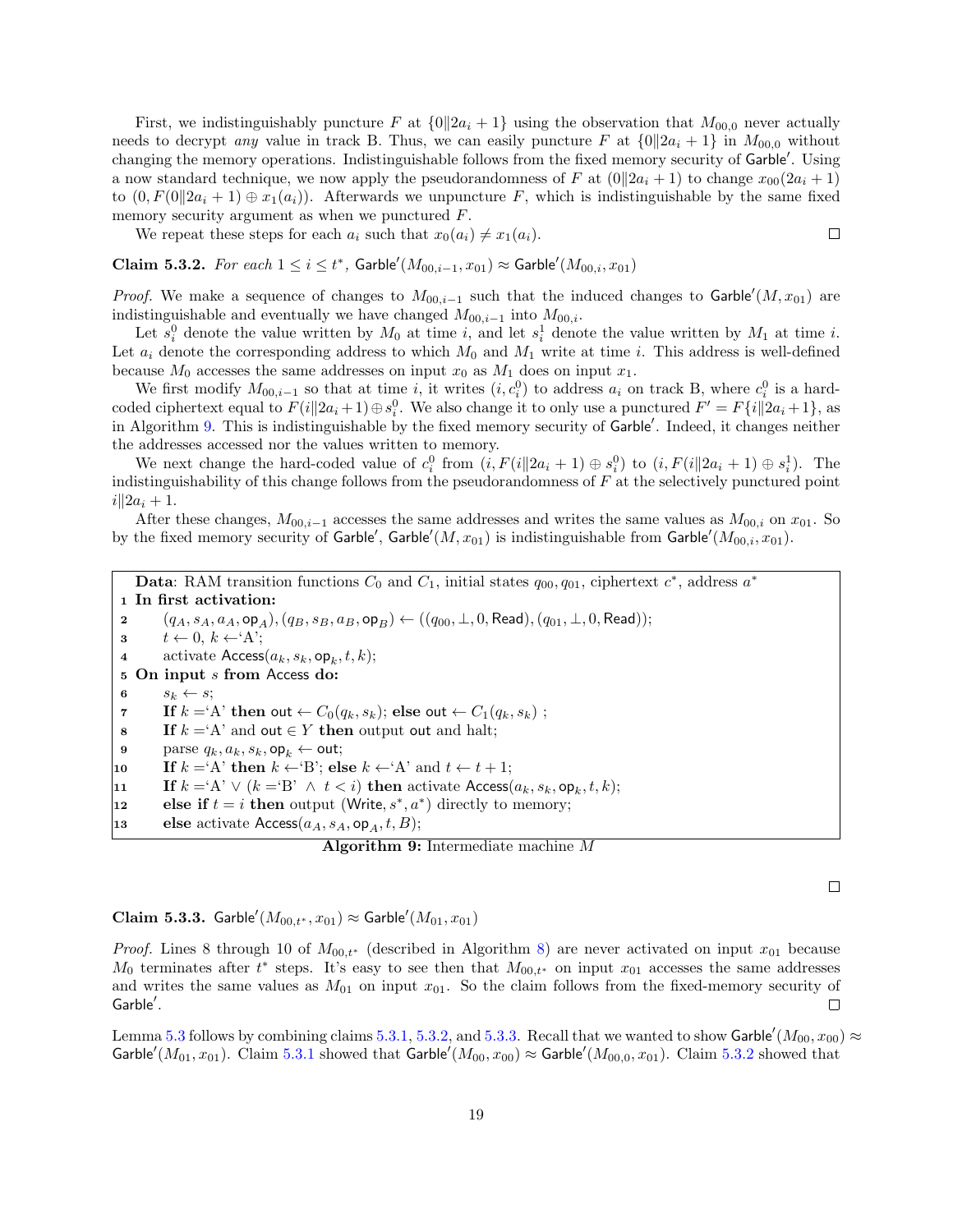Garble<sup>'</sup>( $M_{00,0}, x_{01}$ ) ≈  $\cdots$  ≈ Garble'( $M_{00,t^*}, x_{01}$ ). Finally, Claim [5.3.3](#page-19-2) showed that Garble'( $M_{00,t^*}, x_{01}$ ) ≈ Garble'  $(M_{01}, x_{01})$ .  $\Box$ 

> $\Box$  $\Box$

<span id="page-20-1"></span>Lemma 5.4. Garble $'(M_{01}, x_{01}) \approx$  Garble $'(M_{11}, x_{11}) \equiv$  Garble $(M_1, x_1)$ 

Proof. This follows analogously and symmetrically to Lemma [5.3.](#page-17-1)

The fixed-access security of Garble follows from Lemmas [5.3](#page-17-1) and [5.4.](#page-20-1)

## <span id="page-20-0"></span>6 Full Security

This section constructs a fully succinct and secure garbling scheme as in Definition [2.5.](#page-6-1) This is done by combining any fixed access garbling scheme with an oblivious RAM (ORAM) scheme that has a special property, called localized randomness (see informal presentation and motivation in the Introduction). We start by formally defining oblivious RAM schemes and localized randomness, and then present and prove security of the garbling scheme.

## 6.1 Oblivious RAM

Following Goldreich and Ostrovsky [\[GO96\]](#page-26-10), we define an ORAM as a procedure OAccess, which is a randomized, stateful replacement for the memory accesses of a RAM machine. In other words, OAccess serves as a "layer" between a RAM machine and the external memory, interacting both with external memory and with the underlying RAM machine.

That is, an execution of and ORAM scheme is a sequence of activations, where an activation can be prompted by two types of input: One type is an input coming from the external memory. This input contains the value of an external memory cell. As a result, the ORAM scheme can either: (a) Generate an output value to the underlying RAM machine; this value will again be the contents of a memory cell. (b) Generate output value to the external memory without activating the underlying RAM machine at all. This value will be a value to be written to the currently read address, plus a new memory address to be read from.

The other type of input is a *memory access tuple* coming from the underlying RAM machine. Again, as a reaponse, the ORAM scheme can either generate an output value to the underlying RAM machine without returning any value to the external memory, or output a memory access tuple to the external memory.

Formally, an ORAM scheme is described by a function **OAccess** which maps  $Q \times (O_{\Sigma} \cup \Sigma') \times \{0,1\}^{\ell_r} \to$  $Q \times (\Sigma \cup O_{\Sigma'})$ . Here Q is the set of states of the ORAM scheme and  $O_{\Sigma}$  is the set of memory operations with alphabet  $\Sigma$ . That is, OAccess takes for input a state q and randomness r, along with either a memory operation op coming from the RAM program or a value  $m$  coming from the external memory. It then generates a new state  $q'$  together with either a value s' to the RAM program, or a memory operation op' to the external memory.

Given a RAM machine M and an ORAM scheme OAccess, the combined RAM machine  $M_{OACeess}$  is defined in the natural way. That is, the state space of  $M_{OAccess}$  is the cartesian product of the state spaces  $M$  and of OAccess, and each activation of  $M_{OAccess}$  starts with an activation of OAccess and potentially continues to an activation of  $M$ , as described above.

#### 6.1.1 Localized-Randomness ORAM

We formally define the notion of localized-randomness ORAMs, introduced and motivated in the Introduction. Appendix [A](#page-27-4) describes the path ORAM scheme of Chung and Pass [\[CP13\]](#page-26-11) and argues that it has localized randomness.

Let OAccess be an ORAM scheme. For a RAM machine M and initial memory configuration  $s_0$ , consider an execution of the combined machine  $M_{\text{OAccess}}$  from initial memory configuration  $s_0$ . Let  $\vec{r} = r_0, ..., r_t$  be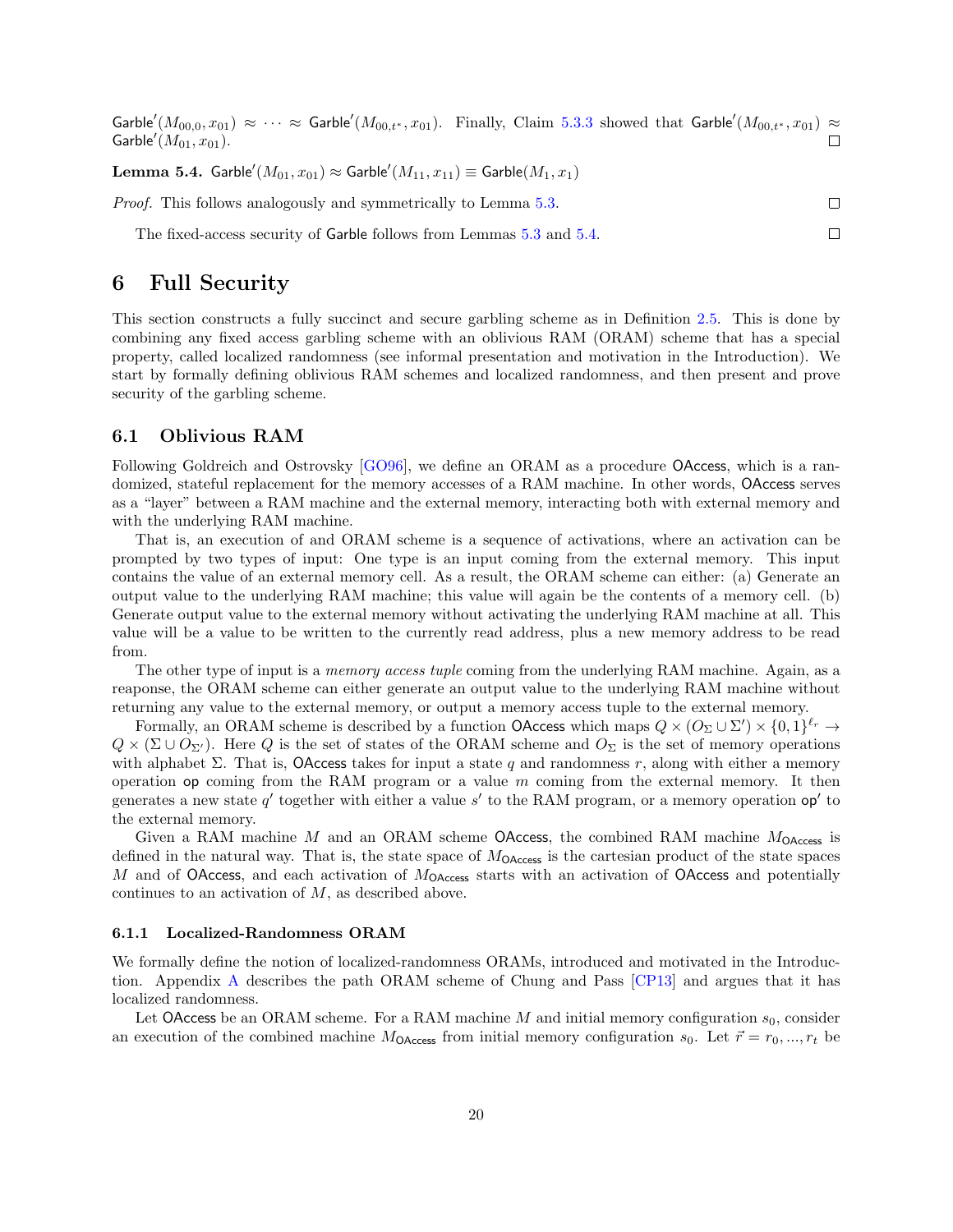the random strings that OAccess takes as input in this execution, and let  $a_i$  denote the random variable describing the sequence of memory addresses accessed by  $M_{O \text{Access}}$  at the *i*th activation.

We say that  $a_i$  depends on bit location j if there exist two different values of  $\vec{r}$ , differing only on the j<sup>th</sup> bit, which cause  $a_i$  to have differing values in an execution of  $M_{OAccess}$ . Let  $S_i$  denote the set of bit locations that  $a_i$  depends on. A localized-randomness ORAM satisfies the following two properties.

<span id="page-21-1"></span>**Property 6.1.** For all RAM machines M, all initial memory configurations  $s_0$ , and all i, the corresponding set  $S_i$  is at most poly( $\lambda$ ) in size. Furthermore,  $S_i$  is efficiently computable as a function of  $(M, s_0, i)$ . In addition, for  $i \neq j$ ,  $S_i$  and  $S_j$  are disjoint.

<span id="page-21-2"></span>**Property 6.2.** There is an efficient algorithm OSample such that OSample(i) and  $a_i$  are indistinguishable. Here, the running time of  $OS$ ample must be polynomial in  $log i$ .

Note that, in a real execution of  $M_{OAccess}$ , the sequence  $a_i$  may be determined adaptively depending on the actual values contained in the memory locations accessed. Still, OSample should generate a sequence that is distributed indistinguishably, without knowing any of the values located in the accessed memory locations.

## 6.2 Construction

Our garbling scheme is very simple; essentially, we just layer the fixed address garbler on top of an ORAM scheme with localized randomness. A bit more specifically, given an ORAM scheme OAccess we proceed as so:

- 1. We sample a function F from a puncturable PRF family, and modify OAccess so that it generates its local randomness for step i by applying F to i and other data (see below for details). Let  $O$ Access<sub>F</sub> denote the resulting scheme.
- 2. We let the garbled machine be the result of applying the fixed-address garbler to the machine  $M_{\text{OAccess}_F}$ , where M is the 'plaintext' RAM machine.
- 3. We let the garbled input be the result of applying the fixed-address garbler to an initial memory configuration  $x'$  which is the valid encoding of the plaintext input x according to  $O$ Access<sub>F</sub>.

We move to the full description of the scheme.

<span id="page-21-0"></span>Construction 6.3. Let (Garble', Eval') be a fixed-address garbling scheme, and let OAccess be an ORAM scheme with localized randomness. We define Garble and Eval as so:

- Garble $(M, x, T, S)$  samples a puncturable pseudorandom function F mapping  $\{0,1\}^{\lambda} \times \{0,1\}^{\lambda} \to \{0,1\}^{\lambda}$ and outputs Garble'(M', x', T', S'), where M' and x' are defined below. T' is  $O(T)$  and S' is  $O(S)$ , and their exact values are determined by the time overhead and memory overhead of the ORAM that we use.
- $\bullet$  Eval is identical to Eval'.

**Definition of M'.** Because  $M'$  is an input to a fixed-access garbler, its precise formulation as a transition function doesn't matter. We instead describe  $M'$  in Algorithm [10](#page-22-0) with procedural pseudocode using OAccess as a subroutine which transparently accesses many addresses of external memory and returns a memory symbol s. An alternate description, more closely matching a RAM machine's formal syntax, is given in Algorithm [18](#page-29-0) on page [29,](#page-29-0) in Appendix [B.](#page-29-1)

Let  $\ell_q$  be the bit length of the ORAM local state, and let  $\ell_r$  be the amount of randomness used by OAccess.  $M'$  first reads the initial state of the ORAM scheme from a predetermined area of memory, namely the first  $\ell_q$  bits of memory.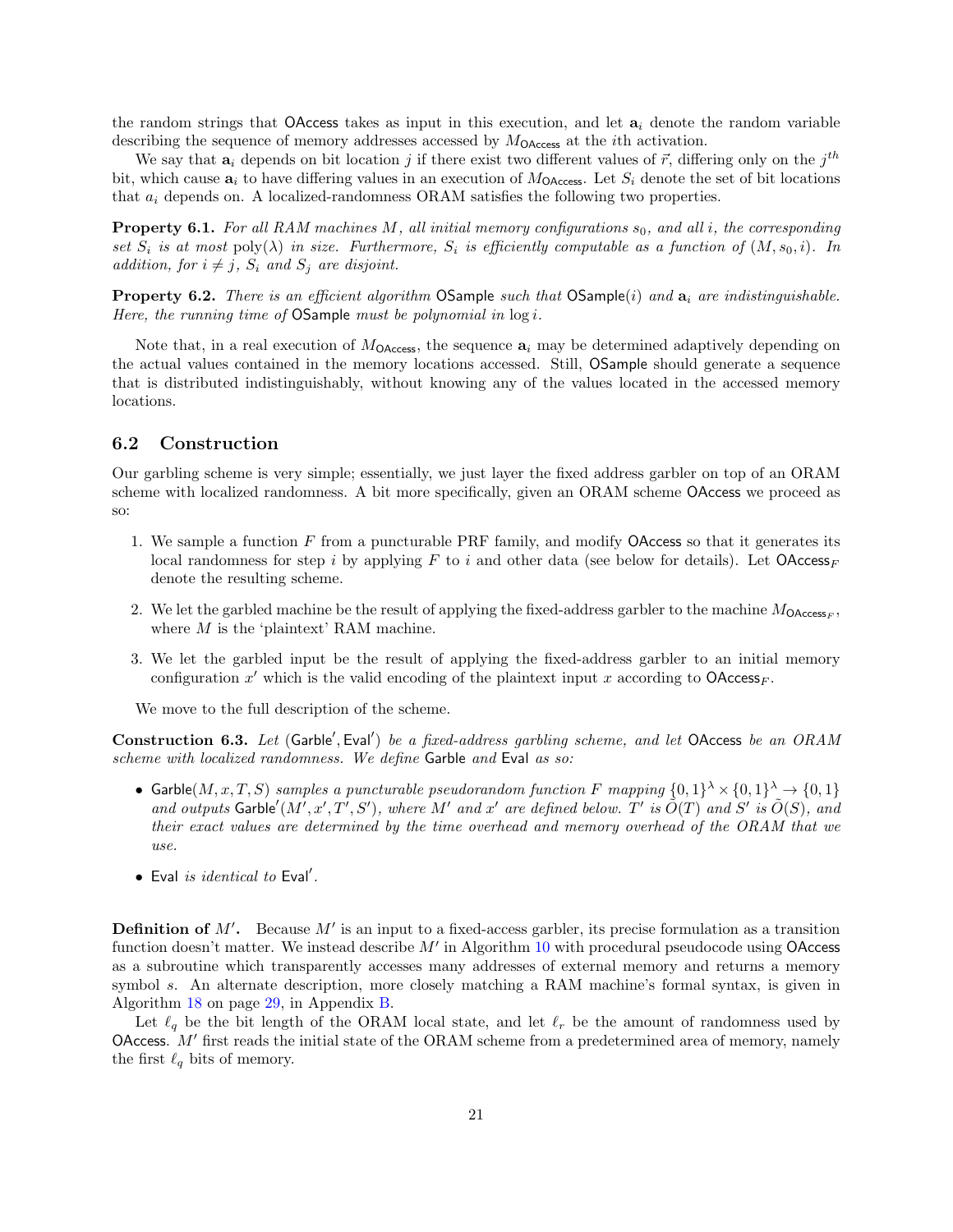<span id="page-22-0"></span>**Data:** Puncturable PRF  $F$ , RAM machine  $M$  with transition function  $C$ 1 Read an initial ORAM state  $q_{ORAM}$  from addresses  $0, \ldots, \ell_q - 1;$ **2** out :=  $(q_0, \text{Read}(0));$  $i := 0;$ 4 while out  $\notin Y$  do  $\mathbf{5}$  | Parse out as  $(q, \mathsf{op})$ ; 6 Run  $(q_{ORAM}, s) \leftarrow$  OAccess $(q_{ORAM}, \text{op}; F(i, 0), \ldots, F(i, \ell_r))$ , but modify the generated external memory operations by adding  $\ell_q$  to the accessed addresses; // The above denotes activating OAccess repeatedly until it returns a memory value s, and not an external memory operation. 7 | out  $\leftarrow C(q,s);$  $\mathbf{s} \mid i \leftarrow i + 1;$ 9 end 10 return out;

Algorithm 10: Machine  $M'$ , the garbled version of  $M$ . See alternative presentation in Algorithm [18.](#page-29-0)

**Definition of**  $x'$ . Informally, we initialize our ORAM and add the contents of  $x$ , which results in a memory configuration X and an ORAM state  $q_{ORAM,x}$ . We then define x' as the concatenation  $q_{ORAM,x}||X$ .

## 6.3 Security Proof

**Theorem 6.4.** If (Garble', Eval') is a fully succinct, fixed address secure garbler, and  $F, G$  are drawn from puncturable PRF families, then Construction [6.3](#page-21-0) defines a fully succinct, fully secure garbling scheme for RAM machines.

**Proof Overview** We proceed through a sequence of hybrids, changing  $M'$  so that instead of running OAccess it runs the dummy address generator OSample. We make this change one timestep at a time; starting with the case when the timestamp i is  $t_x$  (the running time of M on x), and then working our way down to the case when  $i = 0$ .

To prove these hybrids indistinguishable, we make crucial use of the ORAM's localized randomness. Indeed, locality allows us to isolate the randomness that determines the particular addresses we are trying to change. In conjunction with our fixed address garbler, which lets us ignore low-level RAM machine details, we then use the punctured programming method to change the addresses accessed. Finally, as an edge case of this same technique, we change  $x'$  to be simulatable given  $|x|$ , the number of non-empty addresses of x.

*Proof.* For any RAM machine M and input x with running time  $t_x$  and space S, we give a sequence of  $t_x + 2$  indistinguishable hybrid distributions  $H_0$  through  $H_{t_x+1}$ . For  $0 \leq i \leq t_x$ , hybrid  $H_i$  is defined as Garble'( $M_i, x'$ ). Hybrid  $H_{t_x+1}$  is defined as Garble'( $M_{t_x+1}, x_{t_x+1}$ ), where  $M_{t_x+1}$  and  $x_{t_x+1}$  are to be defined, and will depend only on  $M(x)$ , |x|, and  $t_x$ .

 $H_i$ : In hybrid  $H_i$  (for  $0 \le i \le t_x$ ),  $M_i$  is defined as in Algorithm [11](#page-23-0) (see alternate description in Algorithm [19](#page-30-0) on page  $30$ ).

 $H_{t^*+1}$ : In hybrid  $H_{t^*+1}$ ,  $M_i$  is defined as in  $H_{t^*}$ , and  $x_{t^*+1}$  is defined as **OEncode**( $\epsilon^S$ ), where  $\epsilon^S$  just denotes a memory configuration in which every address is mapped to  $\epsilon$ .

<span id="page-22-1"></span>**Lemma 6.5.** For all i with  $0 \leq i < t^*$ ,  $H_i \approx H_{i+1}$ .

*Proof.* We give a sequence of indistinguishable hybrid distributions  $H_i \approx H_{i,1} \approx \cdots \approx H_{i,5} \approx H_{i+1}$ . Each hybrid  $H_{i,j}$  is defined as  $\mathsf{Garble}'(M_{i,j}, x_i)$ , where  $M_{i,j}$  is to be defined.

The indistinguishability of these hybrids is given in Claims [6.5.1](#page-23-1) through [6.5.6.](#page-25-0)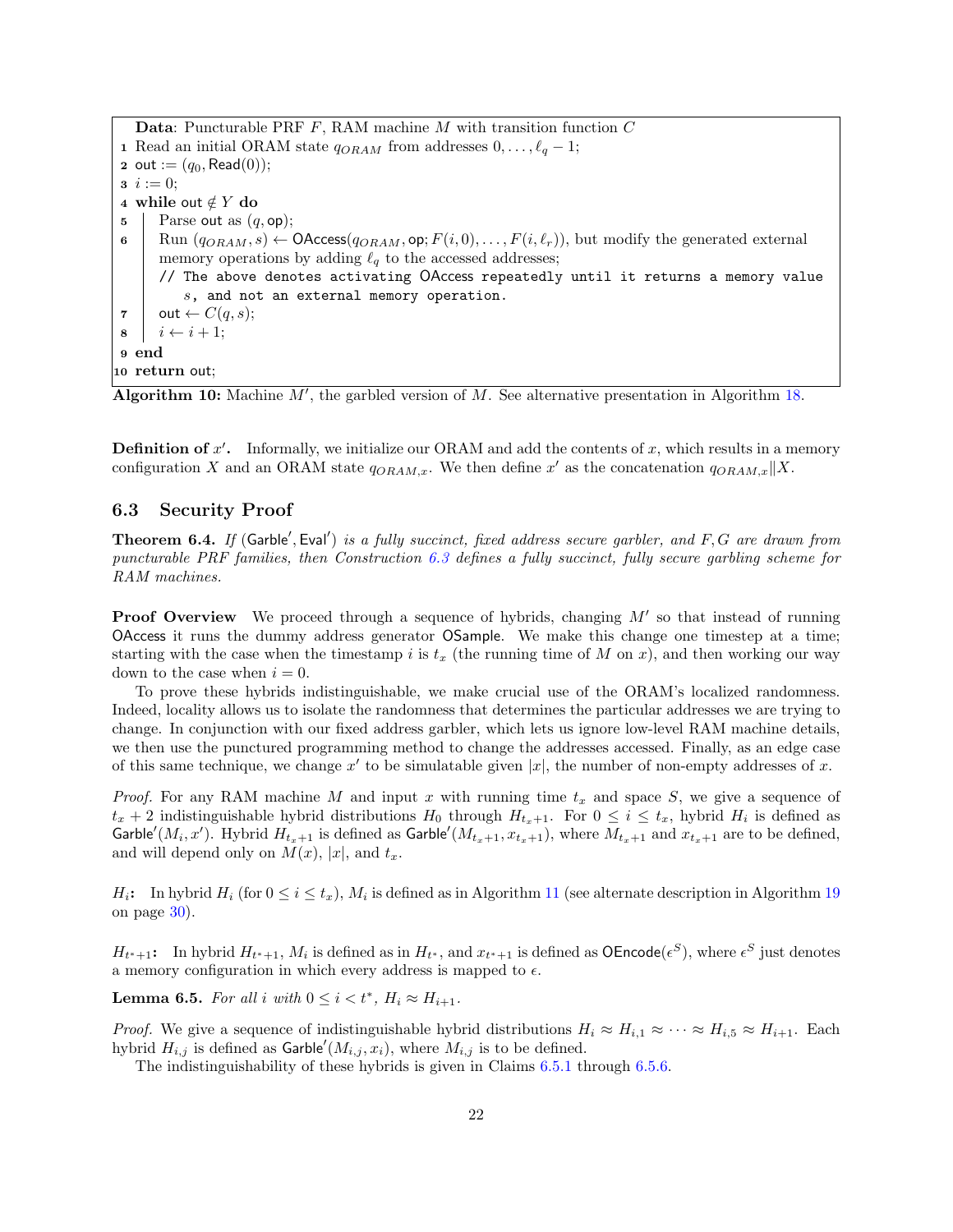<span id="page-23-0"></span>**Data:** Puncturable PRF F, puncturable PRF G, transition function  $C, y = M(x)$ 1 Read  $q_{ORAM}$  from addresses  $0, \ldots, \ell_q - 1;$ 2 out  $:=(q_0, Read(0));$ 3 for  $j = 0, ..., t^* - i - 1$  do 4 | Parse out as  $(q, \text{op})$ ; 5 Run  $(q_{ORAM}, s) \leftarrow$  OAccess $(q_{ORAM}, \text{op}; F(j, 0), \ldots, F(j, \ell_r)),$  but modify the generated external memory operations by adding  $\ell_q$  to the accessed addresses; 6 | out  $\leftarrow C(q,s);$ 7 end 8 for  $j = t^* - i, ..., t^*$  do 9 for each address a given by  $\mathsf{OSample}(j;G(j))$  do <sup>10</sup> Write(a + `<sup>q</sup> 7→ 0) // the value 0 is arbitrary 11 end 12 end 13 return  $y$ 

**Algorithm 11:** Hybrid RAM machine  $M_i$ . See alternative description in Algorithm [19.](#page-30-0)

 $H_{i,1}$ : In hybrid  $H_{i,1}, M_{i,1}$  is defined as in Algorithm [12](#page-24-0) (or alternately in Algorithm [20\)](#page-30-1), with p,  $\iota_1, \ldots, \iota_p$ and  $b_1, \ldots, b_p$  defined as follows.

Consider the underlying accesses defined by M on x. Let  $A = (\mathbf{a}_1 | \cdots | \mathbf{a}_t)$  denote the physical addresses accessed by the ORAM when the randomness is generated by F. We define  $\iota_1, \ldots, \iota_p$  as indices such that  $a_{t^*-i}$  depends on exactly  $F(\iota_1), \ldots, F(\iota_p)$  (these indices are guaranteed to exist by Property [6.1\)](#page-21-1). For each  $k = 1, \ldots, p, b_k$  is defined as  $F(\iota_k)$ .

 $H_{i,2}$ : In hybrid  $H_{i,2}$ , each  $b_k$  in  $M_{i,2}$  is hard-coded as an independently and uniformly randomly chosen bit instead of as  $F(t_k)$ , and  $a_{t_x-i}$  is generated accordingly. That is, Property [6.1](#page-21-1) says that  $a_{t_x-i}$  is a function of  $F(\iota_1), \ldots, F(\iota_p)$ . Here we generate  $\mathbf{a}_{t_x-i}$  by applying that function to  $b_1, \ldots, b_p$ .

 $H_{i,3}$ : In hybrid  $H_{i,3}$ ,  $M_{i,3}$  is defined as in Algorithm [13](#page-24-1) (alternate description in Algorithm [21,](#page-31-0) page [31\)](#page-31-0). By observation, the locations accessed at time i depend only on  $b_1, \ldots, b_p$ , and are thusly hard-coded. The hard-coded mappings  $\iota_k \mapsto b_k$  are removed, and F is unpunctured. Note now that  $M_{i,3}$  is related to  $b_1, \ldots, b_p$ only via  $a_{t_x-i}$ .

 $H_{i,4}$ : In hybrid  $H_{i,4}$ ,  $a_{t_x-i}$  is sampled as OSample( $t_x - i$ ) instead of using the implicit function of Property [6.1.](#page-21-1)

 $H_{i,5}$ : In hybrid  $H_{i,5}$ ,  $a_{t_x-i}$  is sampled as OSample $(t_x-i; G(t_x-i))$ , instead of using true randomness in OSample.

<span id="page-23-1"></span>**Claim 6.5.1.** For all i with  $0 \leq i < t^*$ ,  $H_i \approx H_{i,1}$ 

*Proof.* This follows from fixed-access security (in fact  $\mathcal O$  is directly applicable) because the transition functions of  $M_i$  and  $M_{i,1}$  are functionally equivalent. Indeed, we are just replacing the sub-circuits for F and G with functionally equivalent sub-circuits.  $\Box$ 

Claim 6.5.2. For all i with  $0 \leq i < t^*$ ,  $H_{i,1} \approx H_{i,2}$ 

*Proof.* This follows from the pseudorandomness of  $F$  at the (selectively) punctured points. Given an adversary A which distinguishes  $H_{i,1}$  from  $H_{i,2}$ , we construct an adversary B with non-negligible advantage in the puncturable PRF game.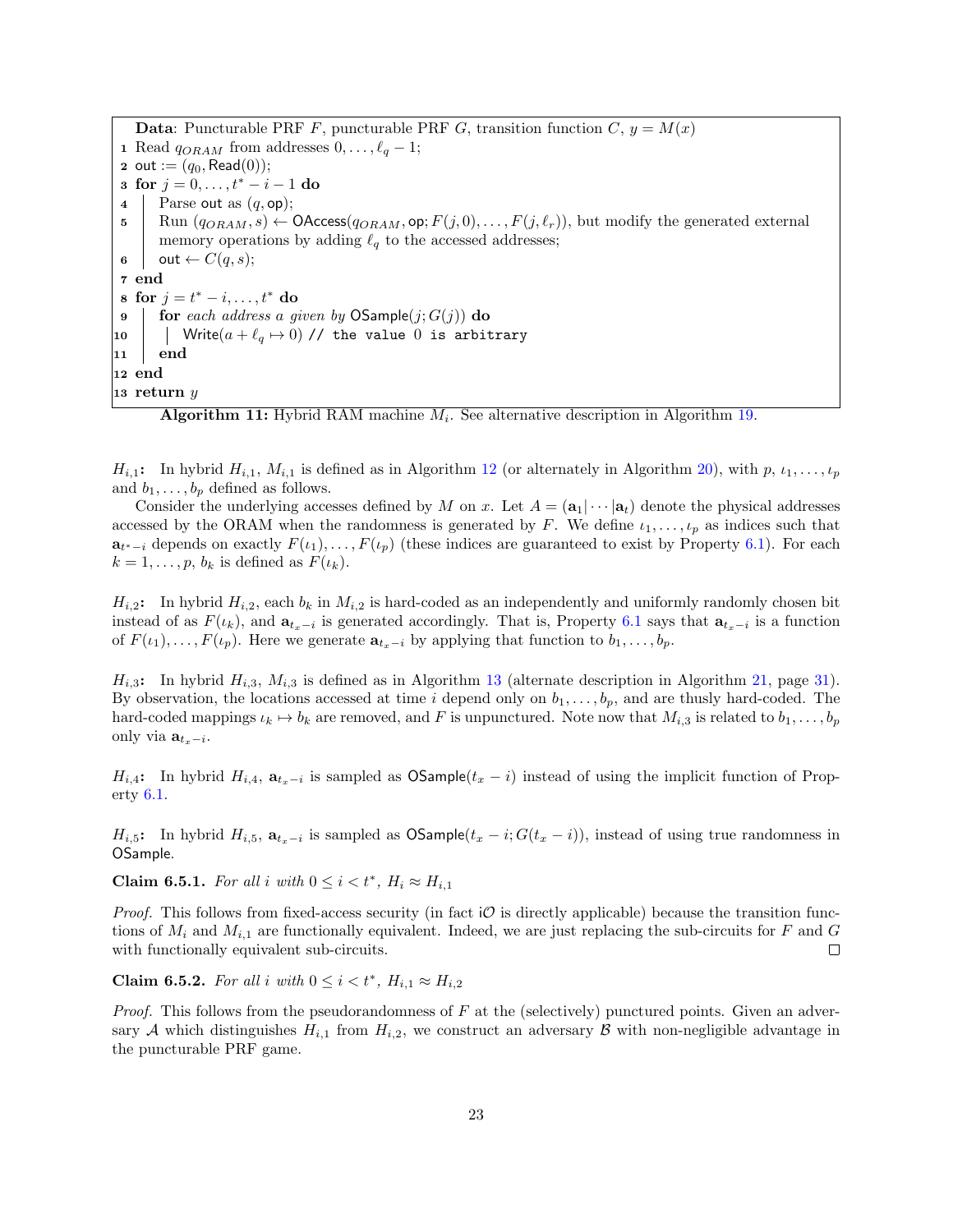<span id="page-24-0"></span>**Data**: physical addresses  $\mathbf{a}_{t_x-i}$ , punctured PRF  $F' = F\{t_1, \ldots, t_p\}$ , indices  $t_1, \ldots, t_p$ , bits  $b_1, \ldots, b_p$ , punctured PRF  $G' = G\{t_x - i\}$ ,  $y = M(x)$ 1 Read  $q_{ORAM}$  from addresses  $0, \ldots, \ell_q - 1$ , and treat it as an ORAM local state; 2 out  $:=(q_0, \text{Read}(0));$ 3 for  $j = 0, ..., t_x - i - 1$  do 4 Parse out as  $(q, \text{op})$ ; 5 Run  $(q_{ORAM}, s) \leftarrow \mathsf{OAccess}(q_{ORAM}, \mathsf{op}; F'(j, 0), \ldots, F'(j, \ell_r)),$  but modify the generated external memory operations by adding  $\ell_q$  to the accessed addresses. If any one of  $(j, 0), \ldots, (j, \ell_r - 1)$  is  $\iota_k$ for some k, use  $b_k$  for randomness instead of evaluating  $F'$ ; 6 | out  $\leftarrow C(q,s);$ 7 Run one step of M via the ORAM, using  $r_j = (F'(j,0), \ldots, F'(j,\ell_r-1))$  as randomness. If any one of  $(j, 0), \ldots, (j, \ell_r - 1)$  is  $\iota_k$  for some k, use  $b_k$  instead of evaluating F'. 8 end **9** for each address a in  $a_{t,-i}$  do 10 Write $(a \mapsto 0);$ <sup>11</sup> end 12 for  $j = t_x - i + 1, \ldots, t_x$  do 13 **for** each address a given by  $\mathsf{OSample}(j; G(j))$  do 14 | Write $(a \mapsto 0);$ 15 end 16 end 17 return  $y$ 

**Algorithm 12:** The hybrid RAM machine  $M_{i,1}$ . See alternative description in Algorithm [20.](#page-30-1)

<span id="page-24-1"></span>**Data**: physical addresses  $\mathbf{a}_{t_x-i}$ , puncturable PRF F, punctured PRF  $G' = G\{t_x - i\}$ ,  $y = M(x)$ 1 Read  $q_{ORAM}$  from addresses  $0, \ldots, \ell_q - 1;$ **2** out :=  $(q_0, \text{Read}(0));$ 3 for  $j = 0, ..., t_x - i - 1$  do 4 | Parse out as  $(q, \text{op})$ ; 5 Run  $(q_{ORAM}, s) \leftarrow$  OAccess $(q_{ORAM}, \text{op}; F(j, 0), \ldots, F(j, \ell_r))$ , adding  $\ell_q$  to all accessed addresses.; 6 | out  $\leftarrow C(q,s);$ 7 Run one step of M via the ORAM, using  $r_j = (F(j, 0), \ldots, F(j, \ell_r - 1))$  as randomness. <sup>8</sup> end **9** for each address a in  $a_{t_x-i}$  do 10 | Write $(a \mapsto 0);$ <sup>11</sup> end 12 for  $j = t_x - i + 1, \ldots, t_x$  do 13 **for** each address a given by  $\mathsf{OSample}(j; G(j))$  do 14 | Write $(a \mapsto 0);$ <sup>15</sup> end <sup>16</sup> end 17 return  $y$ 

**Algorithm 13:** The hybrid RAM machine  $M_{i,3}$ . See alternative description in Algorithm [21.](#page-31-0)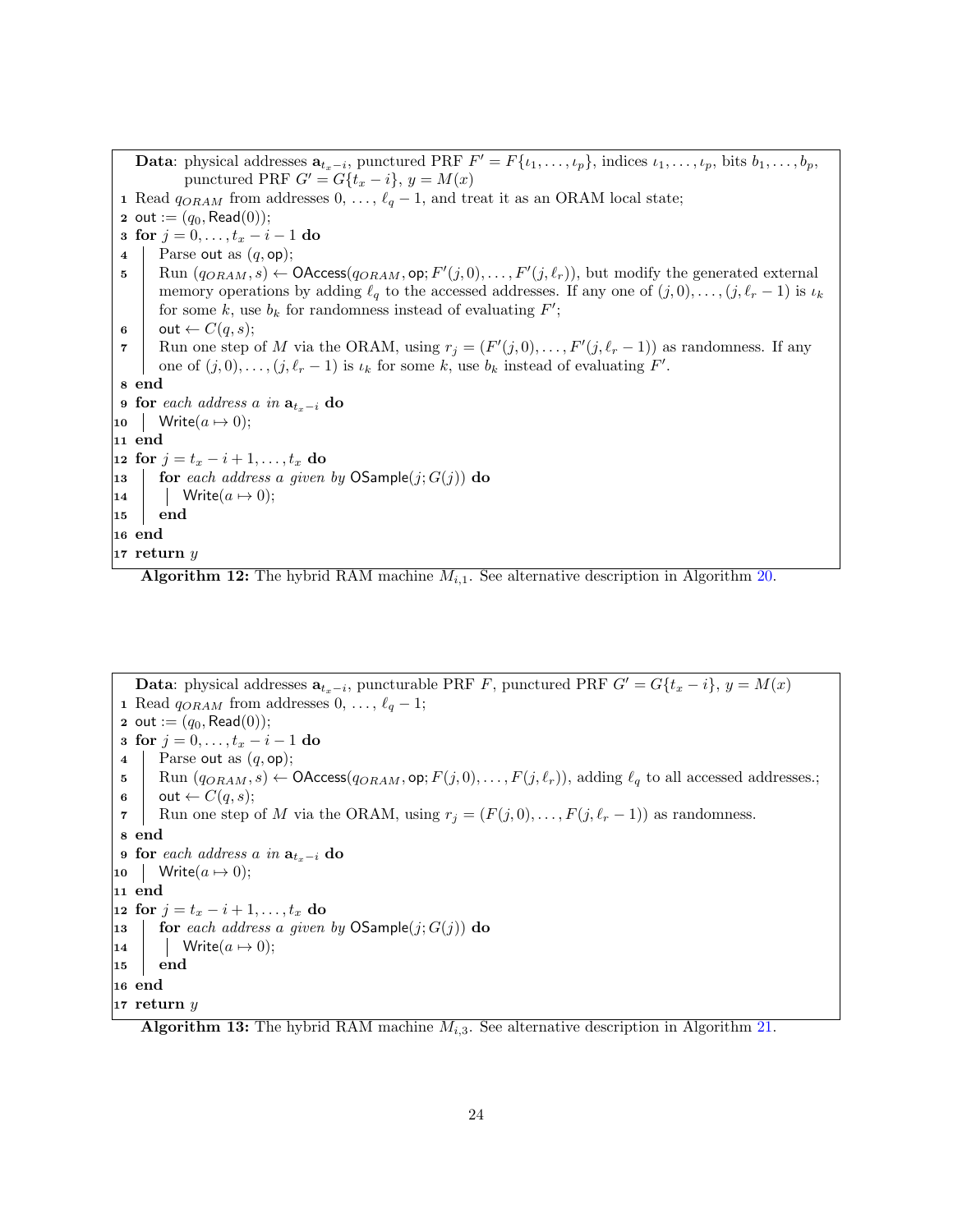B requests a key K' punctured at  $\iota_1, \ldots, \iota_p$  from the puncturable PRF challenger. Recall that Property [6.1](#page-21-1) requires that  $\iota_1, \ldots, \iota_p$  are efficiently computable given M and x.

B next receives a challenge  $(b_1, \ldots, b_p)$  from the puncturable PRF challenger. Either every  $b_i = F(i_i)$ , or every  $b_i$  is sampled independently and uniformly at random from  $\{0,1\}$ . B generates  $a_{t_x-i}$  from  $b_1,\ldots,b_p$ using the function given in Property [6.1.](#page-21-1)

B constructs a RAM machine M as in Algorithm [12,](#page-24-0) and generates  $x' \leftarrow \mathsf{OEncode}(x, S, 1^{\lambda})$ . B sends Garble'(M, x'') to A, where x'' is a memory configuration whose first  $\ell_q$  bits map to  $q_{ORAM}$ , and the rest map to  $x'$ . Finally,  $\beta$  outputs whatever  $\mathcal A$  returns.  $\Box$ 

Claim 6.5.3. For all i with  $0 \leq i < t^*$ ,  $H_{i,2} \approx H_{i,3}$ 

*Proof.* This follows from the fixed-access security of Garble' because the RAM machines  $M_{i,2}$  and  $M_{i,3}$  access the same sequence of addresses when given  $x_i$  as input. Indeed, Property [6.1](#page-21-1) implies that changing the values of  $b_1, \ldots, b_p$  cannot possibly change any of the accessed addresses other than at time  $t_x - i$ . But at time  $t_x - i$ , the accessed addresses are hard-coded and thus the same in both  $M_{i,2}$  and  $M_{i,3}$ .  $\Box$ 

Claim 6.5.4. For all i with  $0 \leq i < t^*$ ,  $H_{i,3} \approx H_{i,4}$ 

*Proof.* This follows from the definition of OSample(i) in Property [6.2.](#page-21-2) Indeed, given  $a_{t_x-i}$  which is generated either as in an honest ORAM execution, or from  $OSample(i)$ , an algorithm  $\beta$  can accordingly generate the distribution  $H_{i,3}$  or  $H_{i,4}$ .  $\Box$ 

Claim 6.5.5. For all i with  $0 \leq i < t^*$ ,  $H_{i,4} \approx H_{i,5}$ 

*Proof.* This follows from the pseudorandomness of G at (selectively) punctured points. Given an adversary A which distinguishes  $H_{i,4}$  from  $H_{i,5}$ , we construct an adversary B with non-negligible advantage in the puncturable PRF game.

B requests G' punctured at  $t_x - i$  from the puncturable PRF challenger. Note that  $t_x$  is computable from  $M, x$ , and the worst-case time bound  $T$ .

B next receives a challenge r from the puncturable PRF challenger, such that r is either  $G(t_x - i)$  or r is sampled uniformly at random. B generates  $\mathbf{a}_{t_x-i} \leftarrow \text{OSample}(t_x-i; r)$ .

B samples the puncturable PRF F, samples  $q_{ORAM}, x' \leftarrow \mathsf{OEncode}(x)$ , and sends Garble'(M, x'') to A, where M is described in Algorithm [13](#page-24-1) and  $x''$  is a memory configuration whose first  $\ell_q$  bits map to  $q_{ORAM}$ , and the rest map to  $x'$ . Finally,  $\beta$  outputs whatever  $\mathcal A$  outputs.  $\Box$ 

<span id="page-25-0"></span>**Claim 6.5.6.** For all i with  $0 \leq i < t^*$ ,  $H_{i,5} \approx H_{i+1}$ 

*Proof.* This follows from the fixed-access security of Garble' because  $H_{i,5}$  and  $H_{i+1}$  access the same sequence of locations. Indeed, the only difference between  $H_{i,5}$  and  $H_{i+1}$  is that a loop in  $H_{i+1}$  is partially unrolled in  $H_{i,5}$ .

This concludes the proof of Lemma [6.5.](#page-22-1)

Lemma 6.6.  $H_{t^*} \approx H_{t^*+1}$ 

*Proof.* This follows from the fixed-access security of Garble'. Both  $M_{t^*}$  and  $M_{t^*+1}$  access the same sequence of addresses independently of their inputs, and  $x'$  and  $x_{t^*+1}$  have the same sets of non-empty addresses.  $\Box$ 

 $\Box$ 

 $\Box$  $\Box$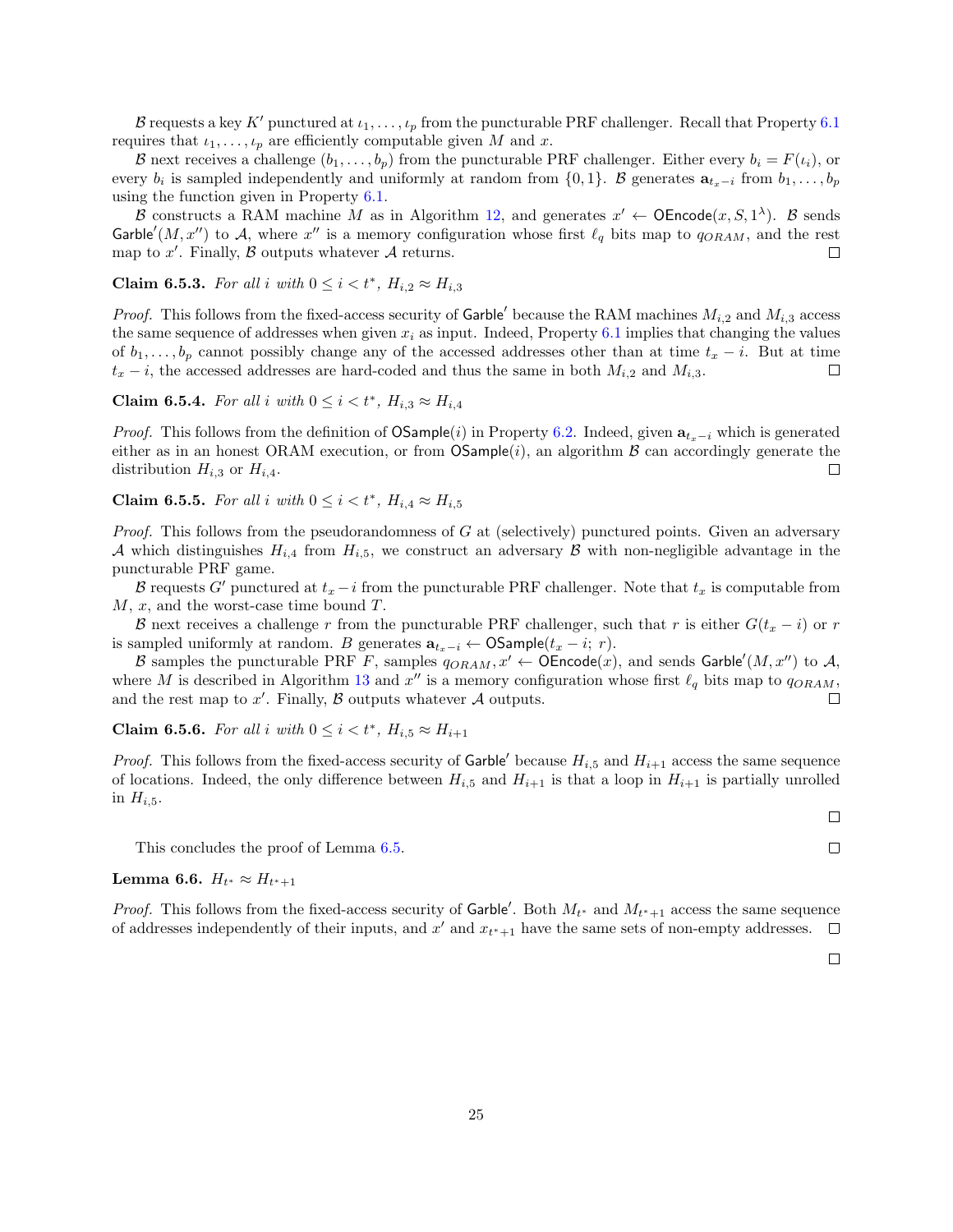## References

- <span id="page-26-7"></span>[AB15] Benny Applebaum and Zvika Brakerski. Obfuscating circuits via composite-order graded encoding. In Dodis and Nielsen [\[DN15\]](#page-26-14), pages 528–556.
- <span id="page-26-8"></span>[BCP14] Elette Boyle, Kai-Min Chung, and Rafael Pass. On extractability obfuscation. In Theory of Cryptography - 11th Theory of Cryptography Conference, TCC 2014, San Diego, CA, USA, February 24-26, 2014. Proceedings, pages 52–73, 2014.
- <span id="page-26-6"></span>[BGK+14] Boaz Barak, Sanjam Garg, YaelTauman Kalai, Omer Paneth, and Amit Sahai. Protecting obfuscation against algebraic attacks. In PhongQ. Nguyen and Elisabeth Oswald, editors, Advances in Cryptology EUROCRYPT 2014, volume 8441 of Lecture Notes in Computer Science, pages 221–238. Springer Berlin Heidelberg, 2014.
- <span id="page-26-3"></span>[BGL+15] Nir Bitansky, Sanjam Garg, Huijia Lin, Rafael Pass, and Sidharth Telang. Succinct randomized encodings and their applications. In Ronitt Rubinfeld, editor, Symposium on the Theory of Computing (STOC), 2015.
- <span id="page-26-4"></span>[CHJV15] Ran Canetti, Justin Holmgren, Abhishek Jain, and Vinod Vaikuntanathan. Succinct garbling and indistinguishability obfuscation for ram programs. In Ronitt Rubinfeld, editor, Symposium on the Theory of Computing (STOC), 2015.
- <span id="page-26-13"></span>[CLTV15] Ran Canetti, Huijia Lin, Stefano Tessaro, and Vinod Vaikuntanathan. Probabilistic indistinguishability obfuscation. In TCC, 2015.
- <span id="page-26-11"></span>[CP13] Kai-Min Chung and Rafael Pass. A simple ORAM. IACR Cryptology ePrint Archive, 2013:243, 2013.
- <span id="page-26-14"></span>[DN15] Yevgeniy Dodis and Jesper Buus Nielsen, editors. Theory of Cryptography - 12th Theory of Cryptography Conference, TCC 2015, Warsaw, Poland, March 23-25, 2015, Proceedings, Part II, volume 9015 of Lecture Notes in Computer Science. Springer, 2015.
- <span id="page-26-5"></span>[GGH+13] Sanjam Garg, Craig Gentry, Shai Halevi, Mariana Raykova, Amit Sahai, and Brent Waters. Candidate indistinguishability and functional encryption for all circuits. In FOCS, pages 40–49, 2013.
- <span id="page-26-1"></span>[GHL+14] Craig Gentry, Shai Halevi, Steve Lu, Rafail Ostrovsky, Mariana Raykova, and Daniel Wichs. Garbled RAM revisited. In EUROCRYPT, pages 405–422, 2014.
- <span id="page-26-0"></span>[GKP+13] Shafi Goldwasser, Yael Tauman Kalai, Raluca A. Popa, Vinod Vaikuntanathan, and Nickolai Zeldovich. Reusable garbled circuits and succinct functional encryption. In Symposium on Theory of Computing Conference, STOC'13, Palo Alto, CA, USA, June 1-4, 2013, pages 555–564, 2013.
- <span id="page-26-2"></span>[GLOS15] Sanjam Garg, Steve Lu, Rafail Ostrovsky, and Alessandra Scafuro. Garbled ram from one-way functions. In Ronitt Rubinfeld, editor, Symposium on the Theory of Computing (STOC), 2015.
- <span id="page-26-10"></span>[GO96] Oded Goldreich and Rafail Ostrovsky. Software protection and simulation on oblivious rams. Journal of the ACM (JACM), 43(3):431–473, 1996.
- <span id="page-26-12"></span>[HW14] Pavel Hubacek and Daniel Wichs. On the communication complexity of secure function evaluation with long output. Cryptology ePrint Archive, Report 2014/669, 2014. [http://eprint.iacr.](http://eprint.iacr.org/) [org/](http://eprint.iacr.org/).
- <span id="page-26-9"></span>[IPS15] Yuval Ishai, Omkant Pandey, and Amit Sahai. Public-coin differing-inputs obfuscation and its applications. In Dodis and Nielsen [\[DN15\]](#page-26-14), pages 668–697.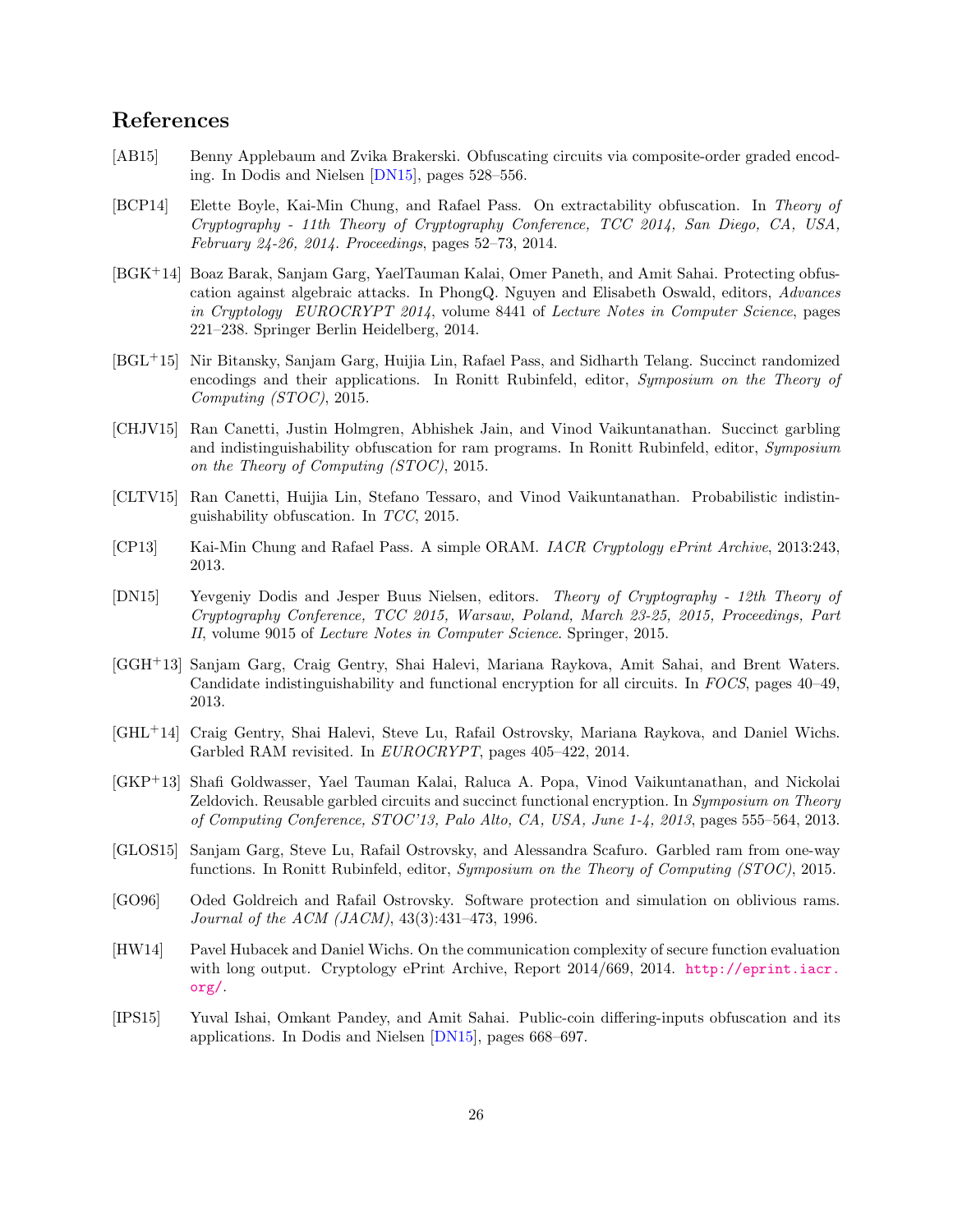- <span id="page-27-3"></span>[KLW15] Venkata Koppula, Allison Bishop Lewko, and Brent Waters. Indistinguishability obfuscation for turing machines with unbounded memory. In Ronitt Rubinfeld, editor, Symposium on the Theory of Computing (STOC), 2015.
- <span id="page-27-1"></span>[LO13] Steve Lu and Rafail Ostrovsky. How to garble ram programs? In Thomas Johansson and PhongQ. Nguyen, editors, Advances in Cryptology EUROCRYPT 2013, volume 7881 of Lecture Notes in Computer Science, pages 719–734. Springer Berlin Heidelberg, 2013.
- <span id="page-27-7"></span>[Mer88] Ralph C Merkle. A digital signature based on a conventional encryption function. In Advances in CryptologyCRYPTO87, pages 369–378. Springer, 1988.
- <span id="page-27-5"></span>[SCSL11] Elaine Shi, T.-H. Hubert Chan, Emil Stefanov, and Mingfei Li. Oblivious RAM with o((logn)3) worst-case cost. In ASIACRYPT, pages 197–214, 2011.
- <span id="page-27-6"></span>[SW14] Amit Sahai and Brent Waters. How to use indistinguishability obfuscation: deniable encryption, and more. In STOC, pages 475–484, 2014.
- <span id="page-27-0"></span>[Yao82] Andrew C Yao. Protocols for secure computations. In 2013 IEEE 54th Annual Symposium on Foundations of Computer Science, pages 160–164. IEEE, 1982.
- <span id="page-27-2"></span>[Zim14] Joe Zimmerman. How to obfuscate programs directly. *IACR Cryptology ePrint Archive*, 2014:776, 2014.

## <span id="page-27-4"></span>A ORAM Construction

We describe the ORAM of [\[CP13\]](#page-26-11) (which is a simplification of [\[SCSL11\]](#page-27-5)) for an underlying memory  $x : \mathbb{N} \to \Sigma$ of size S. We describe a solution which requires  $S/2$  registers. In order to use a constant or polylogarithmic number of registers, we recursively replace the  $S/2$  registers with an  $S/2$ -symbol ORAM unless S is sufficiently small.

We first describe the memory layout of the  $S/2$  register ORAM, and then we describe the procedure OAccess for emulating accesses to the S-symbol memory. For the sake of our recursion, we define OAccess to have a slightly more general interface than an ordinary RAM memory. In particular, OAccess can process a memory operation which reads and writes simultaneously. Such an operation is represented as an address  $a \in \mathbb{N}$  and a update function  $u : \Sigma \to \Sigma$ , where  $\Sigma$  is the alphabet of the emulated memory.

**Memory Layout** Memory is laid out as a complete binary tree with  $S/2$  leaves. Each node of the tree is a bucket which can hold up to  $\log^2(\lambda)$  tuples of the form  $(b, \text{pos}, s_0, s_1)$ . Here  $b \in [S/2]$  is a block identifier,  $pos \in [S/2]$  identifies a leaf of the binary tree, and  $s_0$  and  $s_1$  are values of underlying memory corresponding to block b.

These tuples store the data of the S-symbol memory x in blocks of size 2. A block b stores the data of two underlying adjacent addresses 2b and  $2b + 1$ . Each block b is "assigned" to a a leaf pos<sub>b</sub> of the tree in memory. The mapping Pos from b to  $pos_b$  is maintained in the  $S/2$  registers.

The main invariant of the ORAM is that if b is assigned to  $pos_b$ , then  $(b, pos_b, x(2b), x(2b+1))$  is stored in the tree somewhere along the path from the root to  $pos_b$ .

OAccess OAccess $(a, u)$  takes an address  $a \in [S]$  and an update function  $u : \Sigma \to \Sigma$ . OAccess then accesses memory several times (in fact poly(log S) times), before returning a symbol  $s \in \Sigma$ . Informally, **OAccess** $(a, u)$ proceeds in three stages:

- 1. Look up  $pos_b \leftarrow Pos(b)$ , where b is the block  $\lfloor a/2 \rfloor$ . Access each bucket on the path to  $pos_b$ . If a tuple of the form  $(b, \text{pos}_b, s_0, s_1)$  is found, remember the values  $s_0$  and  $s_1$ . Otherwise, define  $s_0 = s_1 = \epsilon$ .
- 2. We pick a new random leaf  $pos'_b$ , and set  $Pos(b) \leftarrow pos'.$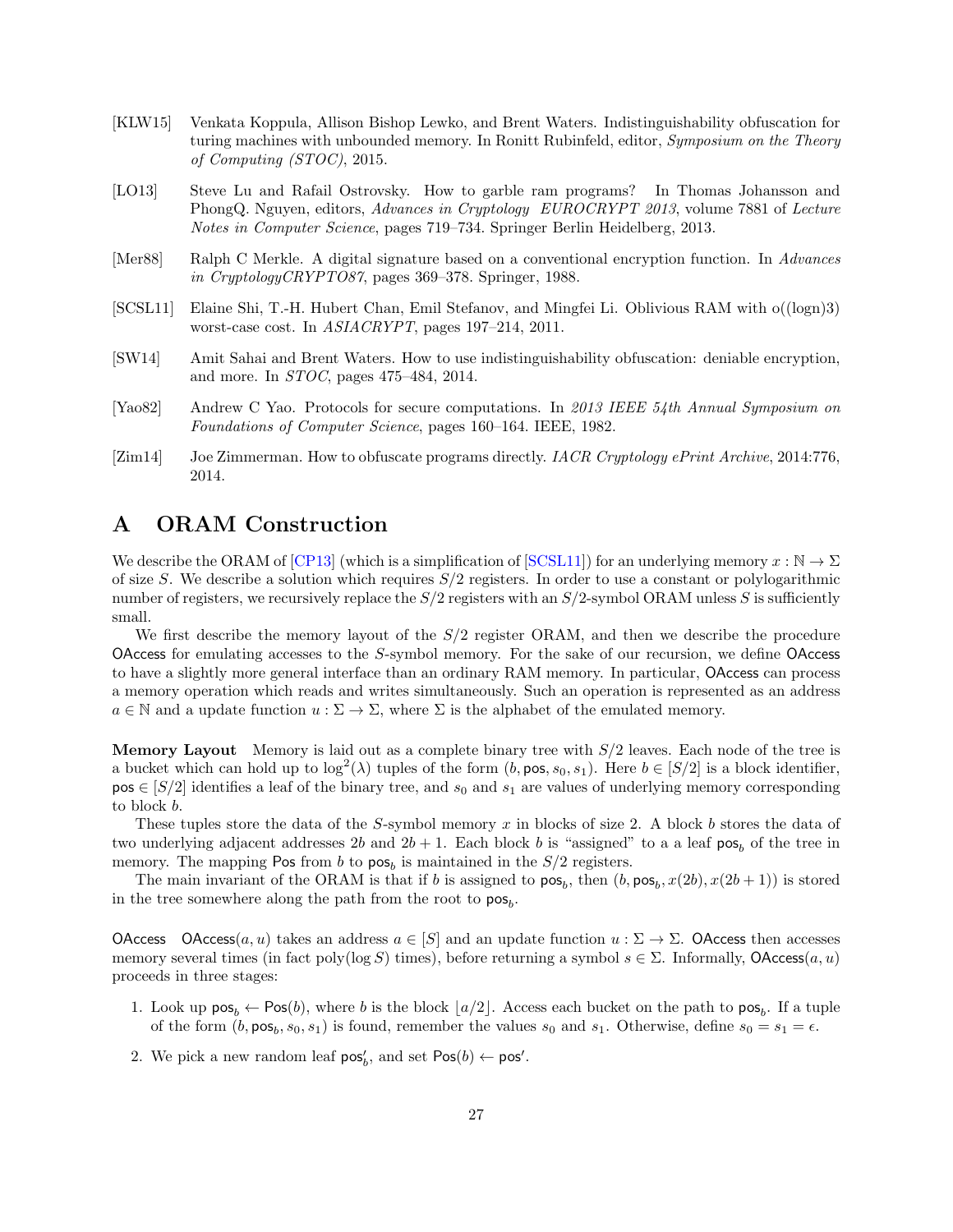- 3. We write  $(b, \text{pos}'_b, u(s_0), s_1)$  to the root bucket if a is even, and write  $(b, \text{pos}'_b, s_0, u(s_1))$  otherwise.
- 4. We pick a random leaf pos<sup>∗</sup> , and "push" tuples down the path from the root to pos<sup>∗</sup> such that after this traversal, the following property holds. Each tuple of the form  $(\star, pos, \star, \star)$  (for any pos) on this path is located at the least common ancestor of pos and pos<sup>\*</sup>.

Formally, our implementation of OAccess is described in Algorithm [14.](#page-28-0) We use the notation that  $\mathcal{P}(\text{pos})$ denotes the path in the tree from the root to pos.

<span id="page-28-0"></span>**Input:** address  $a$ , update function  $u$ Data: Pointer to a smaller ORAM Pos 1 Choose a uniformly random leaf pos'; 2 pos  $\leftarrow$  Pos.OAccess $(\lfloor \frac{a}{2} \rfloor, (\cdot \mapsto \mathsf{pos}'));$  $\mathbf{s} \leftarrow \texttt{AccessPath}(\mathcal{P}(\overline{\texttt{pos}}), a, u, \overline{\texttt{pos}}');$ <sup>4</sup> Flush(); 5 return v;

#### Algorithm 14: Recursive OAccess

```
Input: address a, update function u
```
- Data: Pointer to an array A
- 1 foreach entry in A do
- 2 If an entry is of the form  $(a, v)$ , write  $(a, u(v))$  in its place and save v;
- 3 Ctherwise, write the entry back unchanged;
- 4 end
- $5$  return  $v$ ;

#### Algorithm 15: OAccess Base Case

**Input:** path P, address a, update function u, new leaf  $pos'$ 1 foreach row of each bucket on path P do 2 | If the row is of the form  $(|a/2|, \text{pos}, v_0, v_1)$ , then write  $\epsilon$  in its place; 3 Ctherwise, write back the row unchanged; 4 end 5 if a is even then 6 Write  $(\lfloor a/2 \rfloor, \text{pos}', u(v_0), v_1)$  to the root bucket;  $7 \mid \text{return } v_0;$ 8 else 9 Write  $(\lfloor a/2 \rfloor, \text{pos}', v_0, u(v_1))$  to the root bucket; 10 return  $v_1$ ; <sup>11</sup> end



## A.1 Localized Randomness

As per the definition in Section [2,](#page-5-1) we show that this ORAM satisfies two properties. The first property is that for a given underlying sequence of memory acces instructions, the actual physical addresses accessed by the ORAM scheme for each operation depend on small, disjoint subsets of the random bits used.

Indeed, when **OAccess** is sequentially invoked on  $op_1, \ldots, op_t$  (corresponding to addresses  $a_1, \ldots, a_t$ ), the addresses  $a_i$  accessed in the emulation of  $op_i$  consist of two parts: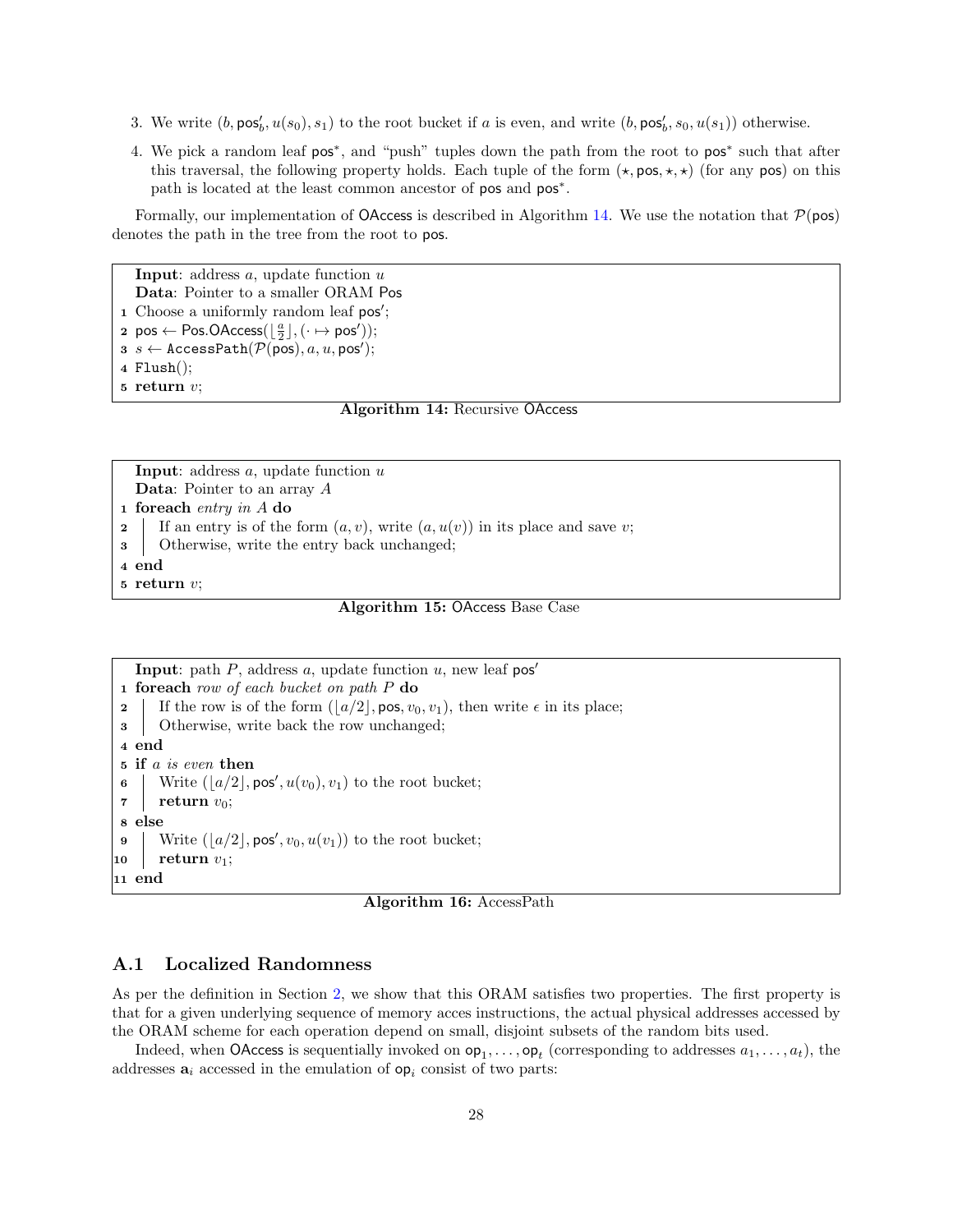| <b>Input:</b> None                                                                                                                  |
|-------------------------------------------------------------------------------------------------------------------------------------|
| 1 Pick a random leaf pos <sup>*</sup> ;                                                                                             |
| <b>2</b> Initialize an empty list $L$ ;                                                                                             |
| <b>3</b> for each bucket $B$ on the path to pos <sup>*</sup> do                                                                     |
| Add all tuples in $L$ to $B$ ;<br>$\overline{4}$                                                                                    |
| Reset $L$ to be the empty list;<br>$\overline{5}$                                                                                   |
| for each tuple $(b, pos, v_0, v_1)$ in B do<br>$\bf{6}$                                                                             |
| If B is not the least common ancestor of pos and pos <sup>*</sup> , then delete (b, pos, $v_0$ , $v_1$ ) from B, and<br>$7^{\circ}$ |
| add it to $L$ .                                                                                                                     |
| end                                                                                                                                 |
| 9 end                                                                                                                               |

#### Algorithm 17: Flush

- The addresses accessed in "fetching", i.e. the path from root to  $\text{Pos}(|a_i/2|)$ .
- The addresses accessed in "flushing", i.e. the path from the root to pos<sup>∗</sup> .

The path from root to  $\text{Pos}(|a_i/2|)$  is sampled when the value of  $\text{Pos}(|a_i/2|)$  was determined. This happens on the last access before i of block  $\lfloor a_i/2 \rfloor$ . Since blocks are disjoint, the randomness used here is also disjoint from the randomness determining any other  $a_i$  for  $j \neq i$ .

The leaf pos<sup>\*</sup> is sampled at time i, so the flushing randomness used for  $a_i$  is obviously disjoint from the randomness determining  $a_i$  for  $i \neq j$ .

The final property we used was the existence of an efficient OSample algorithm which samples  $a_i$  (and in particular depends only polylogarithmically on i). This is easy – one can simply output two paths from the root to independently random leaves.

## <span id="page-29-1"></span>B Alternate Algorithm Descriptions

This section provides alternative presentations of the garbling scheme and the hybrid algorithms in Section [6.](#page-20-0) This presentation emphasizes the reactive nature of these algorithms and is closer to the syntax of RAM machines as defined in Section [2.](#page-5-1) It is stressed that the algorithm themselves are meant to be identical, once translated to some fixed programming language. it is only the presentation to the reader that differs.

<span id="page-29-0"></span>**Data**: transition function C, initial state  $q_0$ , Puncturable PRF F, initial state  $q_0^{ORAM}$  for OAccess. 1 In first activation:

```
2 (q, s, a, \texttt{op}) \leftarrow (q_0, \perp, 0, \texttt{Read}); t \leftarrow 0;
```
3 activate  $\mathsf{OAccess}(q_0^{ORAM}, a, s, \mathsf{op}, t, F(t, 0), \dots, F(t, \ell_r));$ 

4 On input  $(q^{ORAM}, s)$  from OAccess do:

```
5 out \leftarrow C(q,s);
```
6 If out  $\in Y$  then output out and halt;

```
7 parse q, a, s, \textsf{op} \leftarrow \textsf{out};
```

```
8 t \leftarrow t + 1;
```
9 activate  $\mathsf{OAccess}(q^{ORAM}, a, s, \mathsf{op}, t, F(t, 0), \ldots, F(t, \ell_r));$ 

Algorithm 18: Definition of the garbled machine  $M'$ . This is alternative presentation to Algorithm [10](#page-22-0)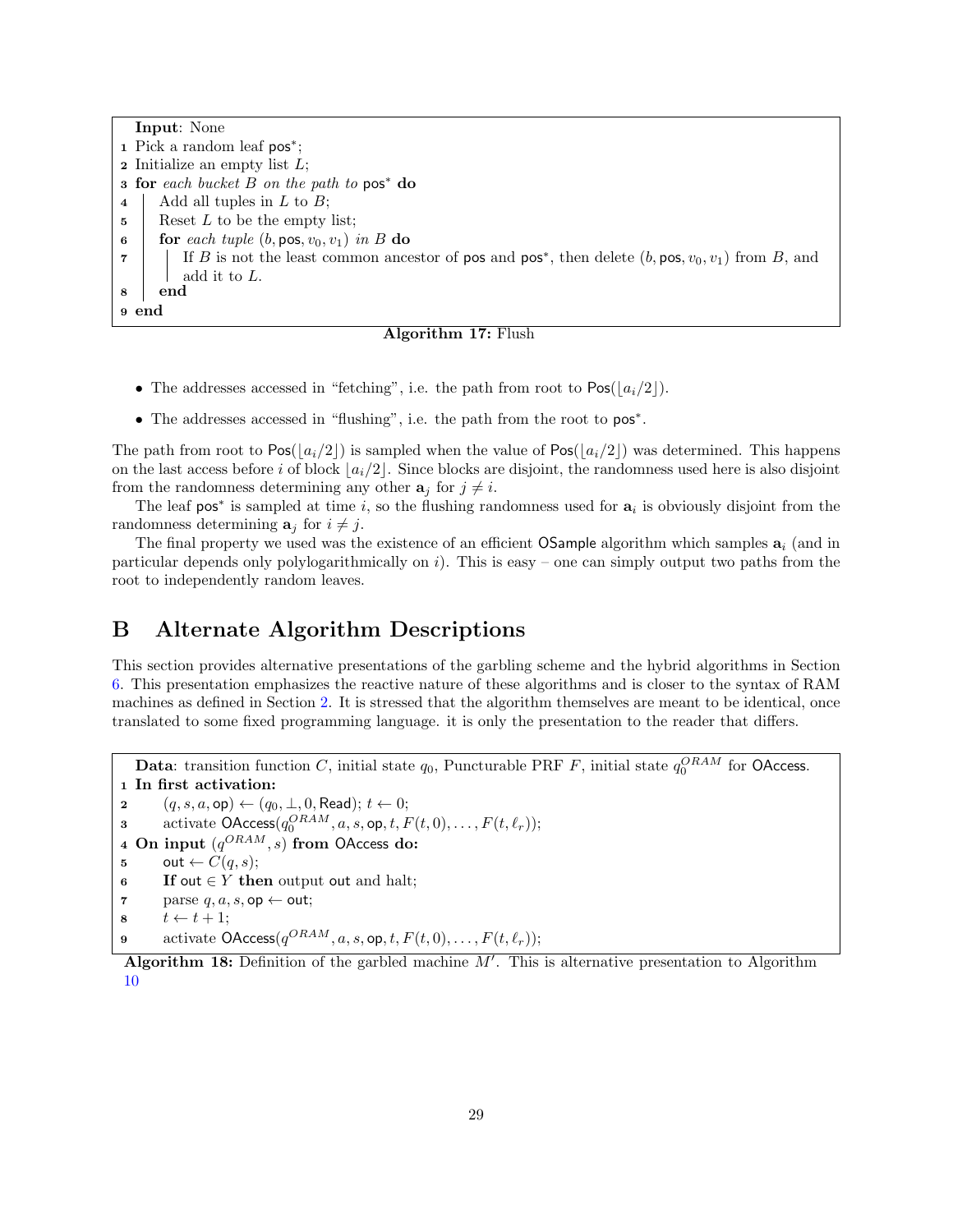<span id="page-30-0"></span>**Data**: transition function C, initial state  $q_0$ , Puncturable PRFs F, G, initial state  $q_0^{ORAM}$  for OAccess,  $y = M(x)$ , time bounds  $i, t_x$ . 1 In first activation: 2  $(q, s, a, \texttt{op}) \leftarrow (q_0, \perp, 0, \text{Read}); j \leftarrow 0;$ 3 activate  $\mathsf{OAccess}(q_0^{ORAM}, a, s, \mathsf{op}, t, F(j, 0), \dots, F(j, \ell_r));$ 4 On input  $(q^{ORAM}, s)$  from OAccess do: 5 If  $j = t_x$  then output y and halt; 6 out  $\leftarrow C(q,s);$ 7 parse  $q, a, s, \textsf{op} \leftarrow \textsf{out};$ 8  $j \leftarrow j + 1;$ 9 If  $j < i$  then activate OAccess $(q^{ORAM}, a, s, \text{op}, i, F(i, 0), \dots, F(i, \ell_r));$ 10 If  $j > i$  then 11 run  $\mathbf{a} \leftarrow \mathsf{OSample}(j, F(j, 0), \ldots, F(j, \ell_r));$ 12 for  $k = 1$ . |a|, in the kth activation from now, output (Write,  $a_k$ , 0) where  $a_k$  is the kth address 13 in a (without incrementing  $j$ );

Algorithm 19: Hybrid RAM machine  $M_i$ . This is an alternative dscription to Algorithm [11.](#page-23-0)

<span id="page-30-1"></span>**Data**: transition function C, initial state  $q_0$ , initial state  $q_0^{ORAM}$  for **OAccess**,  $y = M(x)$ , time bounds  $i, t_x$ , physical addresses  $\mathbf{a}_{t_x-i}$ , punctured PRF  $F' = F\{i_1, \ldots, i_p\}$ , indices  $i_1, \ldots, i_p$ , bits  $b_1, \ldots, b_p$ , punctured PRF  $G' = G\{t_x - i\}$ . 1 In first activation: 2  $(q, s, a, \texttt{op}) \leftarrow (q_0, \perp, 0, \texttt{Read}); j \leftarrow 0;$ 3 activate  $\mathsf{OAccess}(q_0^{ORAM}, a, s, \mathsf{op}, t, F(j, 0), \dots, F(j, \ell_r));$ 4 On input  $(q^{ORAM}, s)$  from OAccess do: 5 If  $j = t_x$  then output y and halt; 6 out  $\leftarrow C(q,s);$ 7 parse  $q, a, s, \textsf{op} \leftarrow \textsf{out};$ 8  $j \leftarrow j + 1;$ **9** If  $j < i$  then activate  $\mathsf{OAccess}(q^{ORAM}, a, s, \mathsf{op}, i, F(i, 0), \ldots, F(i, \ell_r)),$  where: 10 If any one of  $(t, 0), \ldots, (t, \ell_r - 1)$  is  $\iota_k$  for some k, use  $b_k$  instead of evaluating F'; 11 If  $j = i$  then for  $k = 1..|\mathbf{a}_{t_x-i}|$ , in the  $k^{th}$  activation from now, output (Write,  $a_k$ , 0) whre  $a_i$  is the 12 kth address in  $a_{t_x-i}$  (without incrementing j); 13 If  $j > i$  then 14 run  $\mathbf{a} \leftarrow \mathsf{OSample}(j, F(j, 0), \ldots, F(j, \ell_r));$ 15 for  $k = 1$ . |a|, in the kth activation from now, output (Write,  $a_k$ , 0) where  $a_k$  is the kth address 16 in a (without incrementing  $j$ );

**Algorithm 20:** The hybrid RAM machine  $M_{i,1}$ . This is alternative description to Algorithm [12.](#page-24-0)